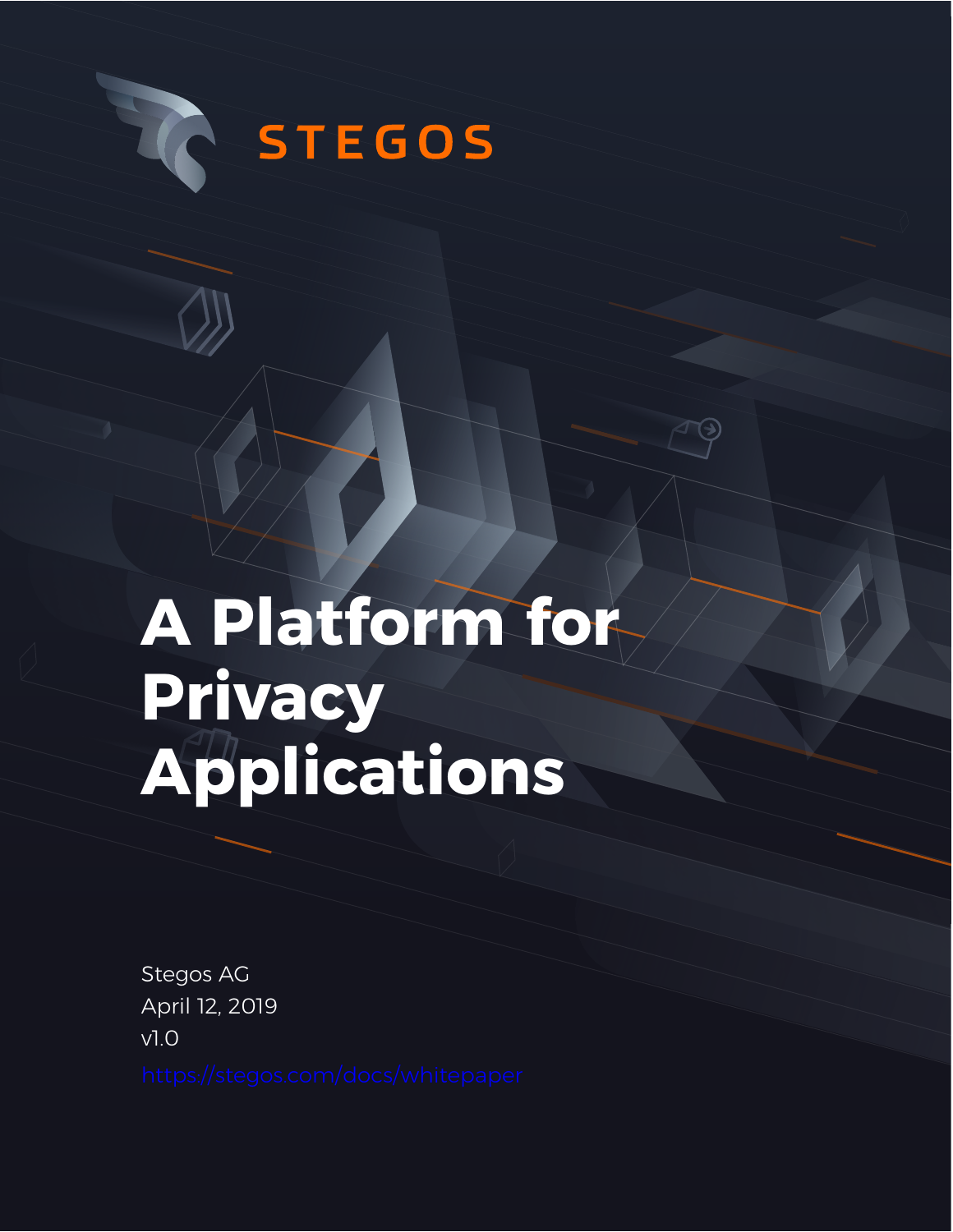Copyright © 2019 Stegos AG This work is licensed under a Creative Commons Attribution-ShareAlike 3.0 license (CC BY-SA 3.0).

All product names, logos, and brands used or cited in this document are property of their respective owners. All company, product, and service names used herein are for identification purposes only. Use of these names, logos, and brands does not imply endorsement.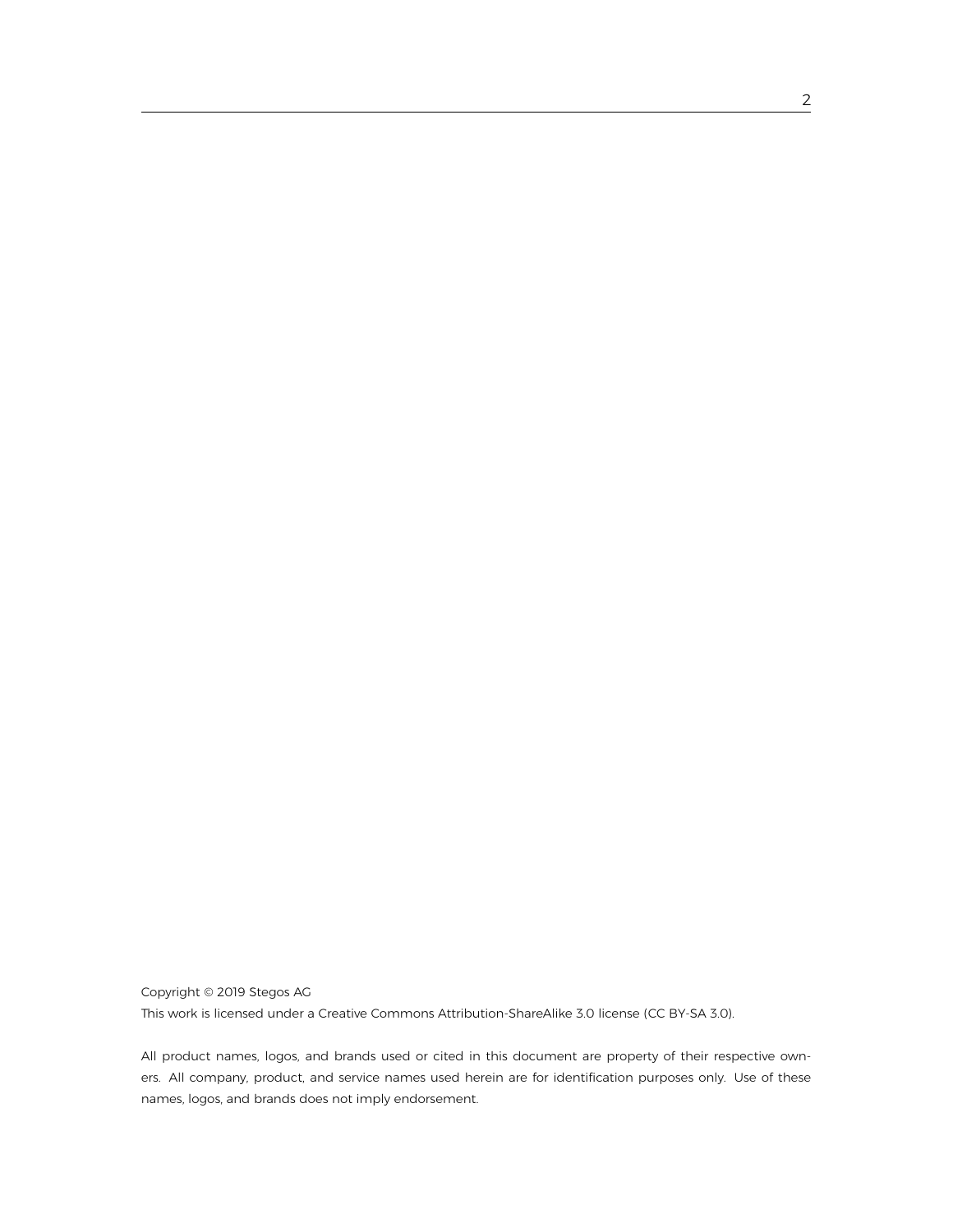# **Contents**

| O.1          | Abstract                                 | 6  |
|--------------|------------------------------------------|----|
| 0.2          | Feedback                                 | 6  |
| ı            |                                          | 7  |
| 1.1          | We All Deserve Privacy                   | 7  |
| 1.2          | <b>Blockchain and Privacy</b>            | 7  |
| $\mathbf{2}$ |                                          | 9  |
| 2.1          | Summary                                  | 9  |
| 2.2          | Private by Default                       | 10 |
| 2.3          | Gamified Proof-of-stake (gPoS) consensus | 11 |
| 2.4          | Sharding for scalability                 | 11 |
| 2.5          | Pruning and data compaction              | 11 |
| 2.6          | Fast data messaging                      | 12 |
| 2.7          | Stegos mobile app                        | 12 |
| 2.8          | Privacy applications                     | 12 |
| 2.9          | Private marketplaces                     | 13 |
| 2.10         | Incentives to drive adoption             | 13 |
| 3            |                                          | 15 |
| 3.1          | <b>Trusted Application Container</b>     | 15 |
| 3.2          | Identity                                 | 15 |
| 3.3          | Privacy App Store                        | 16 |
| 3.4          | Chat                                     | 16 |
| 4            |                                          | 18 |
| 4.1          | Consensus                                | 18 |
| 4.2          | Networking                               | 21 |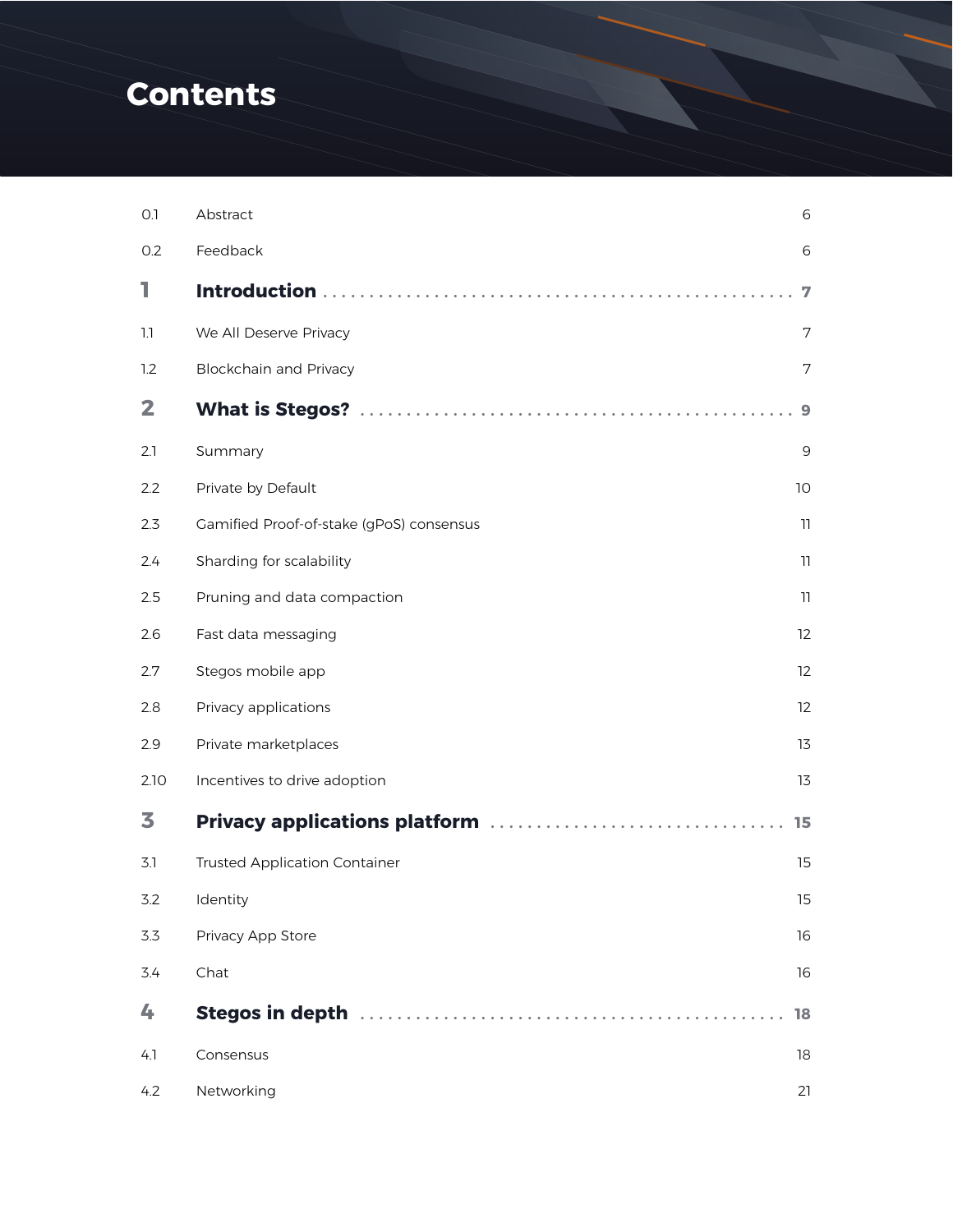|     |                                               | 4  |
|-----|-----------------------------------------------|----|
| 4.3 | Incentives                                    | 21 |
| 4.4 | Snowball                                      | 23 |
| 4.5 | <b>BlockCrunch</b>                            | 25 |
| 4.6 | FastData                                      | 26 |
| 5   | <b>Future work</b>                            | 28 |
| 5.1 | Mobile staking                                | 28 |
| 5.2 | Marketplaces                                  | 28 |
| 5.3 | Roadmap                                       | 29 |
| 5.4 | Conclusion                                    | 29 |
| 6   | <b>Team</b>                                   | 31 |
| 6.1 | Joel Reymont CEO, The Buck Stops With Me!     | 31 |
| 6.2 | Vladimir Lebedev, VP of Engineering           | 31 |
| 6.3 | David McClain, PhD Chief Rocket Scientist     | 32 |
| 6.4 | Roman Tsisyk, Core Blockchain Team Lead       | 32 |
| 6.5 | Eugene Chupriyanov, Site Reliability Engineer | 32 |
| 6.6 | Volodymyr Motylenko, Software Engineer        | 33 |
| 7   | <b>Token Economics.</b>                       | 34 |
| 7.1 | Fundraising goals                             | 34 |
| 7.2 | Token allocation                              | 34 |
| 7.3 | Emission                                      | 35 |
| 7.4 | Token sales                                   | 35 |
| 7.5 | Token lockup and vesting                      | 36 |
| 8   |                                               | 37 |
|     |                                               |    |
| А   |                                               |    |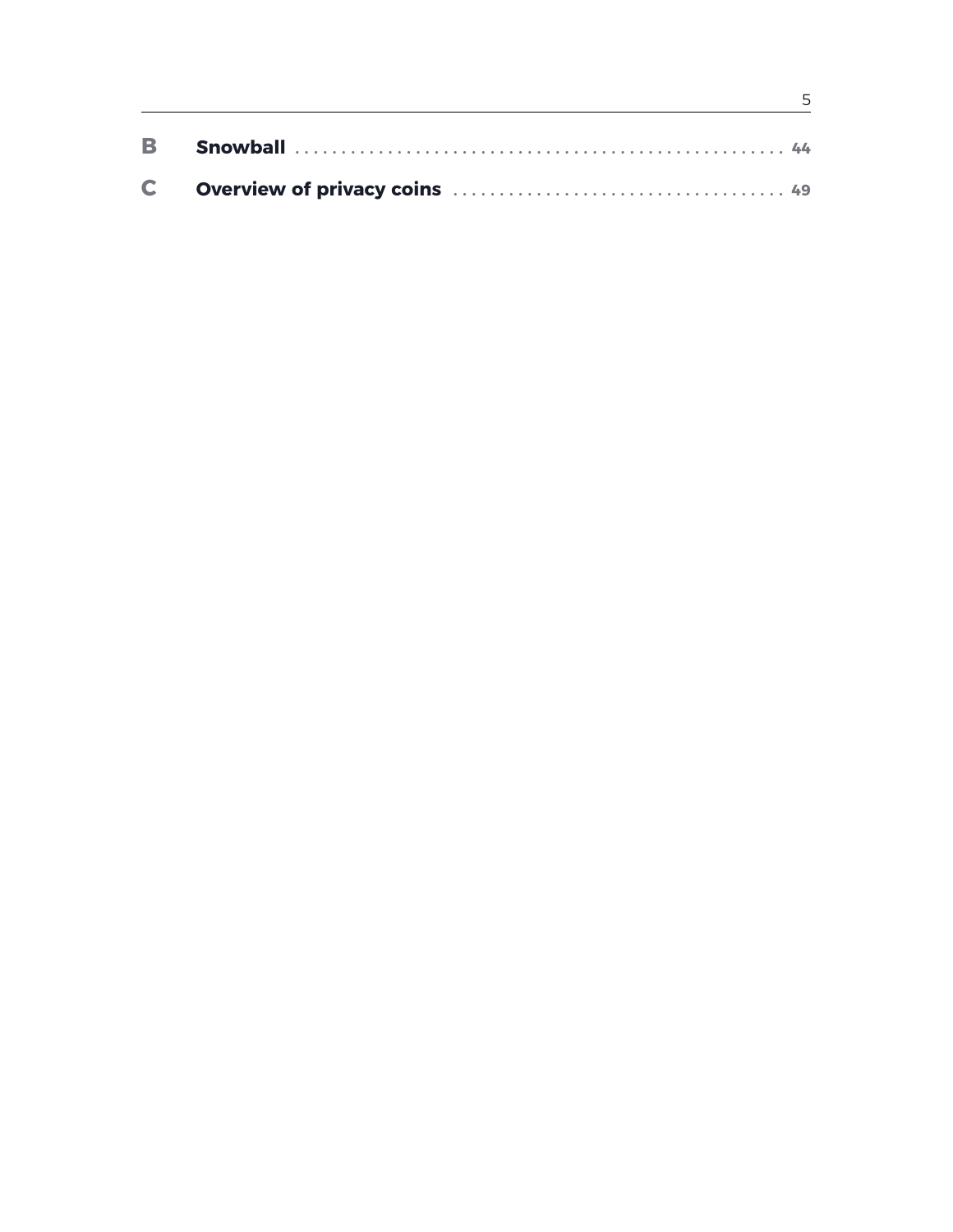# <span id="page-5-0"></span>**0.1 Abstract**

Multipurpose mobile apps and social media platforms have allowed millions of previously unconnected people to access online services and communities. However, they do so at unacceptable costs to user privacy. Conversely, blockchain and cryptocurrency platforms offer unprecedented privacy benefits, but are currently unsustainably slow and resourceintensive, making them inaccessible to the average user. We need a way to marry privacy and accessibility in a single platform.

The Stegos Privacy Platform (Stegos) combines a unique blockchain and token design to implement the first cryptocurrency that's completely private, secure, efficient, and environmentally sustainable. Stegos is fully scalable and prunable, ensuring the chain always remains compact without compromising trust. This makes Stegos the world's first public blockchain to offer secure and confidential data storage and transmission in addition to payment transactions.

Stegos extends this blockchain foundation to provide a platform for building privacy applications that communicate via messages sent with minimal latency. Our trusted application container (TAC) and privacy app store simplify the process of building and distributing privacy applications while providing additional security for users. Last but not least, Stegos marketplaces, chat, and red packets replicate the most popular features of modern multipurpose apps in a decentralized way, allowing users to transact and communicate in complete privacy.

Stegos is secured by the gamified Proof-of-stake (gPoS) consensus mechanism based on verifiably unbiased distributed randomness. gPoS allows anyone to run the Stegos blockchain from their pocket and earn tokens for maintaining the network, even without a high stake. This encourages an extremely wide user base by ensuring that mobile users are properly incentivized to validate the network.

### <span id="page-5-1"></span>**0.2 Feedback**

Please address comments and suggestions on this paper to [paper@stegos.com.](mailto:paper@stegos.com)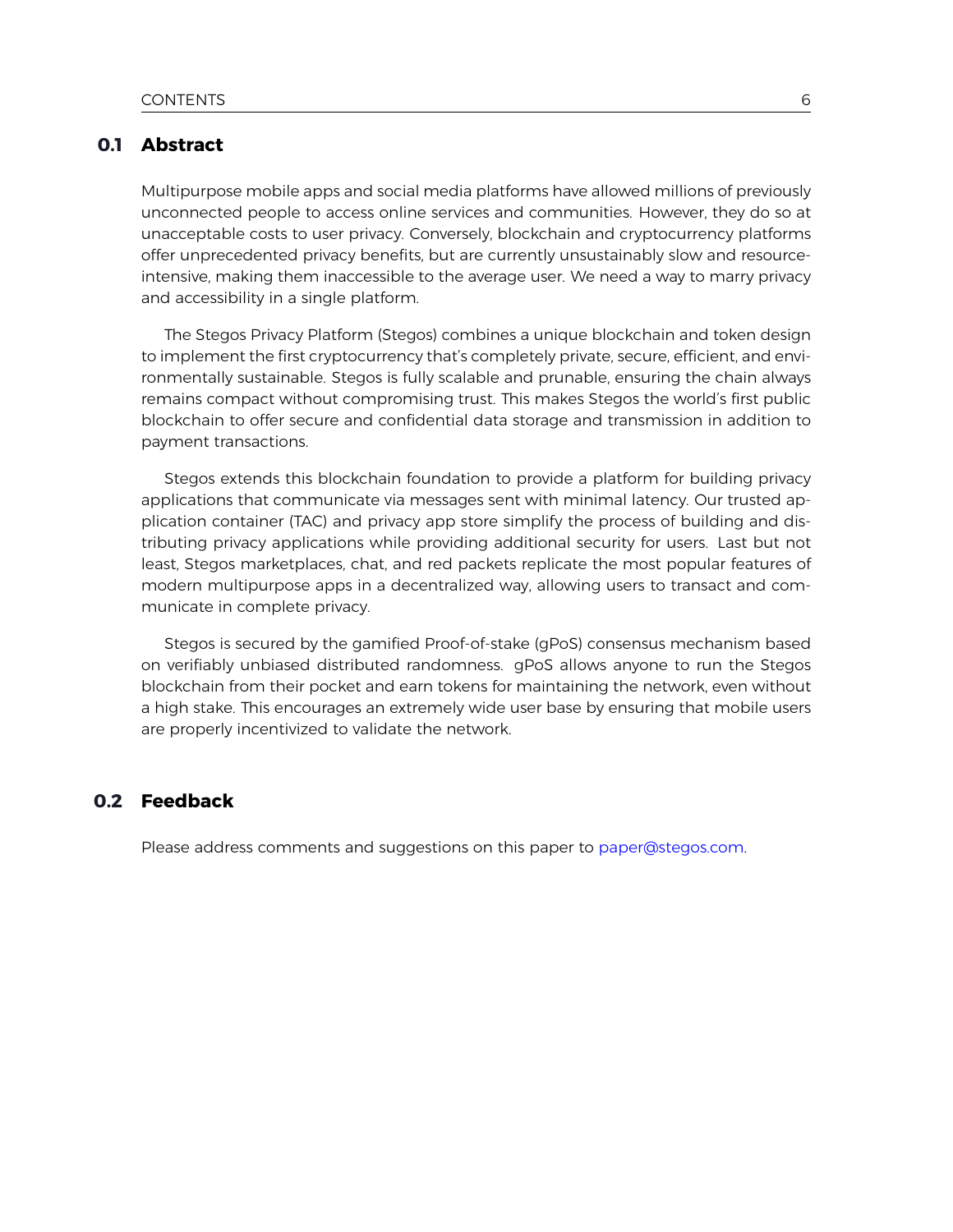# <span id="page-6-0"></span>**1. Introduction**

# <span id="page-6-1"></span>**1.1 We All Deserve Privacy**

Everyone deserves privacy. They also deserve access to all the services and benefits of our modern digital world. But current technologies and business models are unable, or perhaps unwilling, to provide both simultaneously.

The past decade has seen the rise of global social media platforms and multipurpose apps with integrated payments such as WeChat and Facebook. This, combined with rapid advances in mobile internet and hardware, has allowed almost a billion people to get online and communicate, trade, and collaborate. But these platforms are a privacy nightmare: your every action can be tracked and linked to provide a full history of everyone you've ever communicated or transacted with, whether you want to share this information or not. In addition, user data is often harvested indiscriminately into enormous data silos, making them a target for unscrupulous advertisers, state actors, and hackers. Current efforts to curb this abuse are ineffectual and heavy-handed, often because governments and regulators are unwilling to cede control and let users take responsibility for their own online actions.

On the hardware side, solid-state technology, smartphones, and the Internet of Things let us carry our lives in our pockets, on our phones and on our laptops. But under the guise of protecting us — from terrorism, from hackers, from our own alleged lack of responsibility — our privacy has been decimated. In airports, online, even on the street, we are forced to reveal our private data with alarming frequency.

This intrusion leaves many of us feeling exposed and powerless. Many face even more chilling consequences, such as the loss of their jobs, liberty, or even lives.

We live in an era of unprecedented state surveillance and crackdowns on freedom of the press and even thought. It's nobody's business what you do with your money, whether paper or digital, and it's nobody's business who you transact with on the blockchain.

These trends have not gone unnoticed. Across the world, people are voicing their displeasure at how their privacy and data are being exploited for profit. There is a groundswell of demand for more secure and private alternatives, and this is only going to grow over the coming months and years.

# <span id="page-6-2"></span>**1.2 Blockchain and Privacy**

At the other end of the spectrum, blockchain and decentralized technologies have facilitated massive leaps forward in digital privacy and security. While traditional data sharing and storage technologies (online cloud storage, email, laptops, etc.) have built-in security,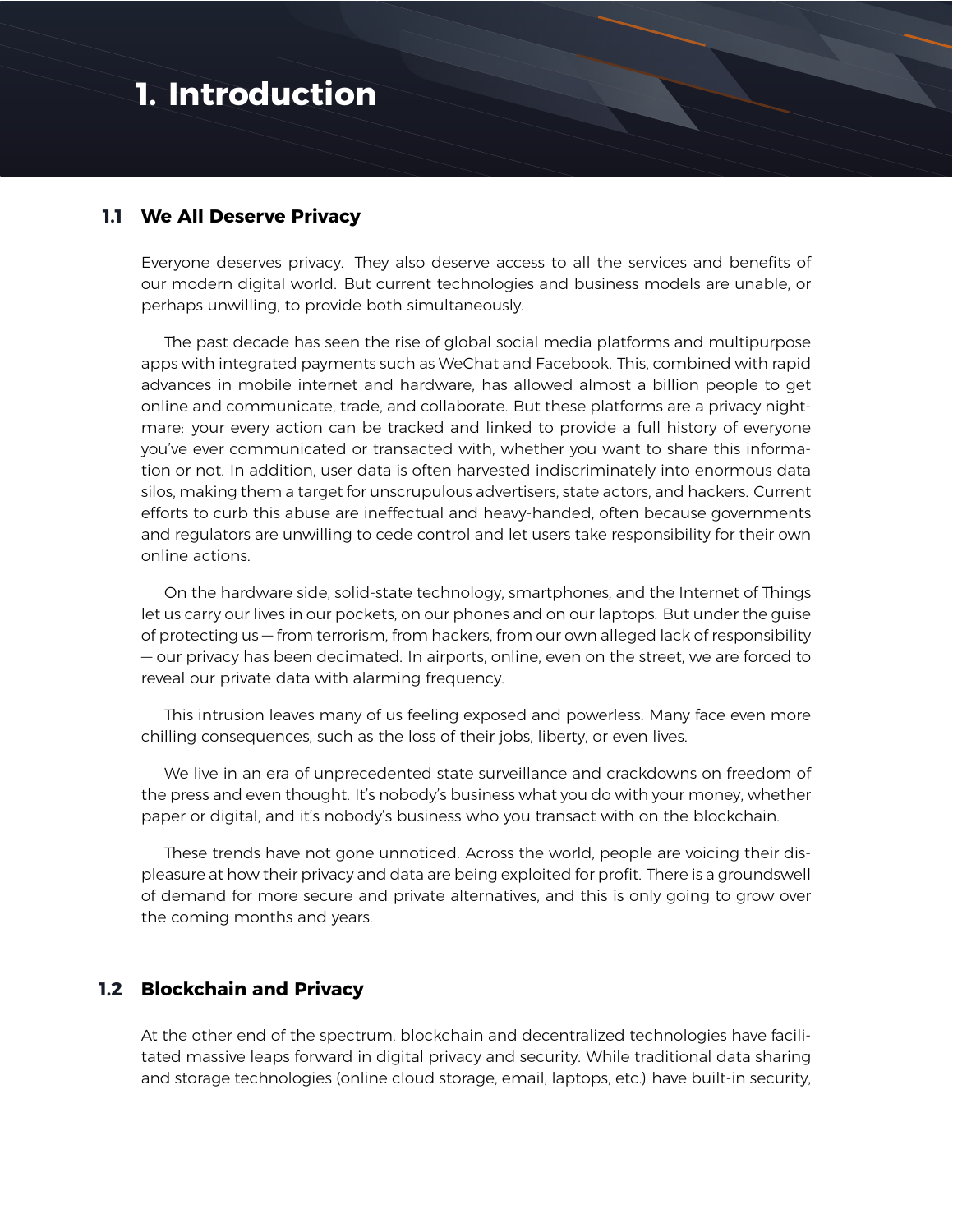#### **Chapter 1. Introduction** 8

these technologies can easily be compromised. Once someone obtains and enters your password, your data is permanently exposed.

A private decentralized solution based on blockchain is a far better way to keep your private information safe and share it with people you trust.

However, adoption levels have been disappointing. Current blockchains are slow, unwieldy, and environmentally disastrous, and no privacy coin is as private as it claims to be. The reliance on resource-hungry static hardware and unfriendly interfaces puts this technology beyond the reach of regular users, without whom blockchain platforms are doomed to wither and recentralize. As users in all walks of online life increasingly migrate from desktop to mobile, crypto is failing to keep pace.

The solution is clear: In order to thrive, blockchain platforms must emulate the mass appeal and usability of platforms such as WeChat and Facebook while maintaining strong privacy, anonymity, and decentralization.

Stegos is the first blockchain to combine these worlds. Stegos is the best mechanism for secure transactions, data transmission, and communications because, unlike traditional email and online messaging services, it's completely decentralized, cryptographically secure, and leaves no telltale clues to user identity. It's impossible to see who sends or receives information or establish how anyone is connecting to Stegos. No-one but the intended recipient of a communication or transaction can see what or how much was sent, and there's nothing to link data or transactions to anyone's real-life identities.

Stegos is also the first blockchain that's truly mobile compatible: smartphone nodes have full validation capabilities and there's no hardware-intensive Proof-of-work, meaning anyone can earn coins for supporting the network. By giving data transmission and messaging the same priority as regular transactions, Stegos is a platform that people will actually want to use. And the focus on smartphones means people will actually be able to use it.

In our modern connected world, everyone should have access to secure and private transactions and communications. Stegos is the first and only blockchain platform that can provide this.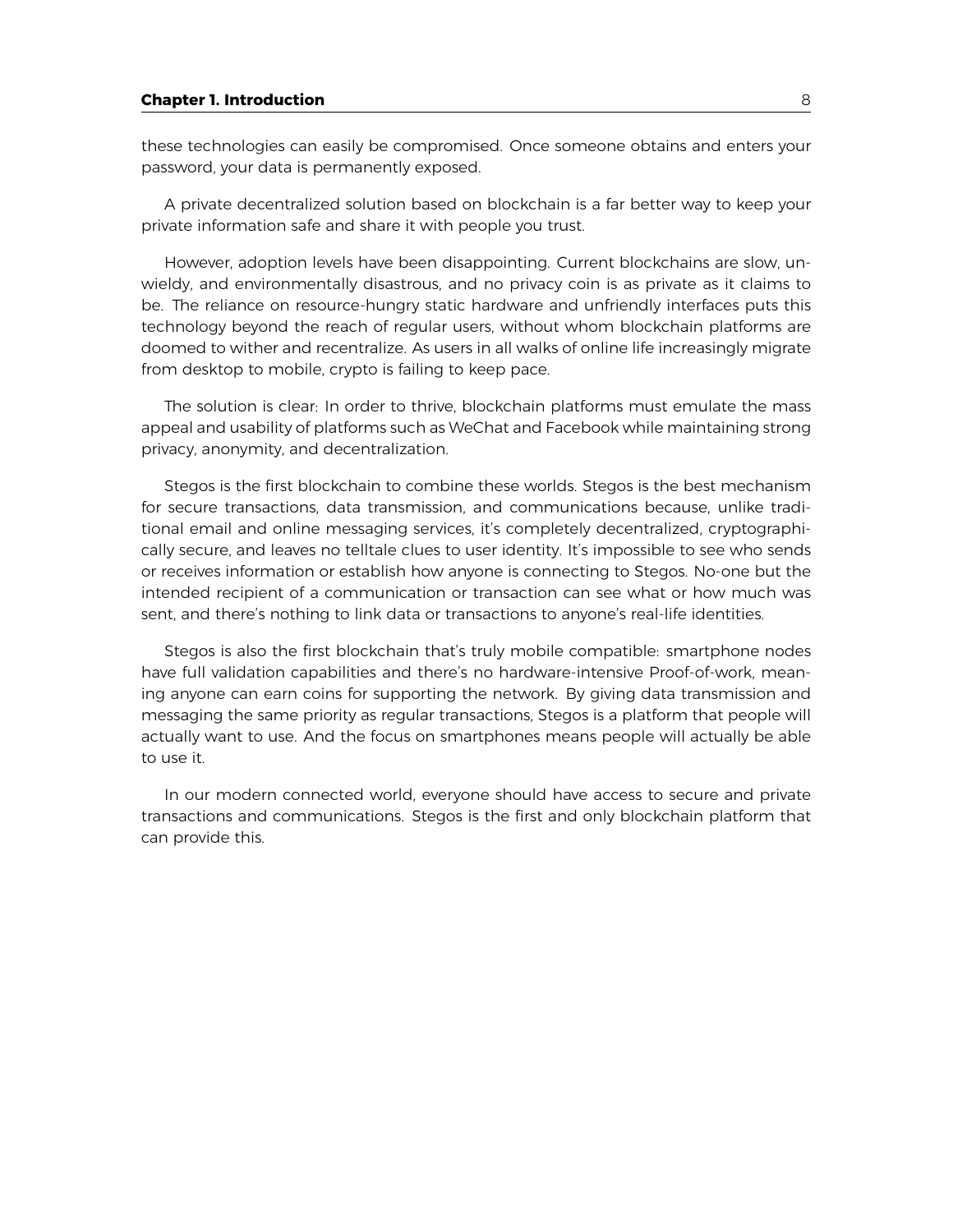# <span id="page-8-0"></span>**2. What is Stegos?**

# <span id="page-8-1"></span>**2.1 Summary**

The Stegos Privacy Platform (Stegos) combines a unique blockchain and token design to implement the first cryptocurrency that's absolutely private, secure, efficient and environmentally sustainable. Stegos uses the *UTXO* (coin) model and *gPoS* (gamified Proofof-stake) consensus, combining existing privacy coin ideas and the latest cryptographic research to create a fully scalable and prunable privacy blockchain and application platform.

# **2.1.1 Absolute privacy**

Payment and data transactions in Stegos are unlinkable, untraceable, and completely confidential thanks to Stegos' Snowball protocol (see Appendix [B\)](#page-43-0). Every Stegos transaction is directed to a new and unique stealth address, making it impossible to identify the recipients. Snowball also makes it impossible to trace Stegos transaction history, since individual transactions are first joined together to form a supertransaction before being submitted to blockchain validators. This is all done in a secure and privacy-preserving way, while ensuring that Stegos coins remain fully fungible.

#### **2.1.2 Payments and messaging**

Other privacy tokens — such as Monero, Dash, ZCash, and Grin — can only be used for payments, and all display weaknesses in terms of scalability, privacy, security, or usability. Stegos builds and improves upon these and other privacy coins and can be used to send both payments and data with complete confidentiality. The Stegos trusted application container (TAC) allows developers to easily build applications that communicate anonymously, privately, and efficiently.

#### **2.1.3 Scalability and data compaction**

Stegos is a fast and highly scalable blockchain and, unlike other blockchains, it's kept small without compromising trust. Details of spent coins and consumed data are safely removed from the blockchain using secure cryptographic pruning. It's also highly scalable thanks to transactional sharding. This makes Stegos the world's first public blockchain that can offer secure and confidential data storage and transmission in addition to payment transactions. It also ensures that Stegos is compact enough to run on smartphones.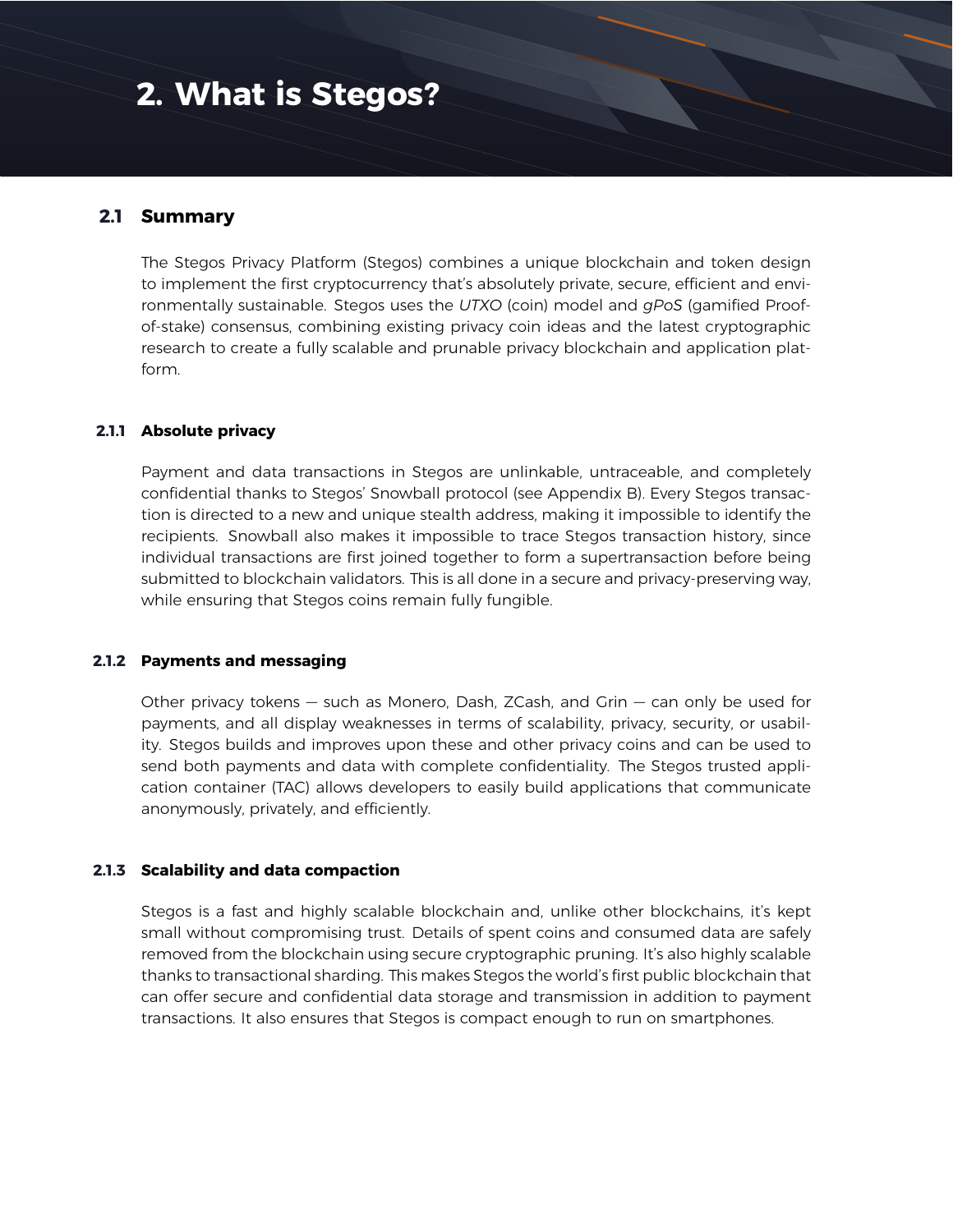#### **2.1.4 Proof-of-stake (PoS)**

Stegos is environmentally friendly and does not waste megawatts of electricity mining blocks. Instead, Stegos uses a bespoke gamified Proof-of-stake (gPoS) consensus, building on advancements in distributed systems theory and cryptography. Each new Stegos block must be verified and confirmed by a group of validators, all of whom must post tokens as bonds. The value of the tokens staked in this way directly affects the probability that a validator will win a block and earn the associated transaction fees.

#### **2.1.5 Mobile app**

To showcase the power of the platform, Stegos is developing its own native multi-purpose mobile application that integrates a wallet, one-one-one and group chat, the TAC, the Privacy App Store and the Stegos red packets [4.3.2.](#page-21-0) This app will be the gateway for users onto the Stegos Privacy Platform.

# <span id="page-9-0"></span>**2.2 Private by Default**

The original Bitcoin paper only included a very small section on privacy [\[1\]](#page-52-0). It assumed that even though transaction amounts are public, it would be impossible to link those transactions to anyone's real identities. This assumption has repeatedly been proven wrong by researchers, blockchain analysis companies, and hackers. Software like ChainAnalysis has made transaction analysis trivial, allowing anyone to quickly de-anonymize users of Bitcoin and other cryptocurrencies.

Most blockchains have followed in Bitcoin's footsteps with a totally transparent design that includes visible addresses and amounts, including the balance of any wallet, how much money has been sent and received, and the addresses of every sender and recipient. But all this readily available information paints a large and highly visible target for hackers and Big Brother. With the rise of privacy technologies like Bulletproofs and zk-SNARKs, there's no excuse to perpetuate Bitcoin's mistake. Blockchain should be private by default.

To this end, transactions in Stegos are *unlinkable*, *untraceable*, and *confidential*:

- Stegos uses one-time payment addresses which make it impossible to identify recipients of a transaction. Our technique for one-time addresses is very similar to the stealth addresses used in Monero and ZCash.
- Stegos pools individual transactions to form super-transactions, making it impossible to trace transaction histories. For this purpose, we have developed an improved version of the ValueShuffle protocol [\[7\]](#page-52-1), the first coin mixing protocol compatible with confidential transactions.
- All amounts in Stegos are hidden using Pedersen commitments [\[8\]](#page-52-2) and Bulletproofs (range proofs) [\[4\]](#page-52-3). Validator stakes and transaction fees are the only exception, since these must be visible for blockchain validation.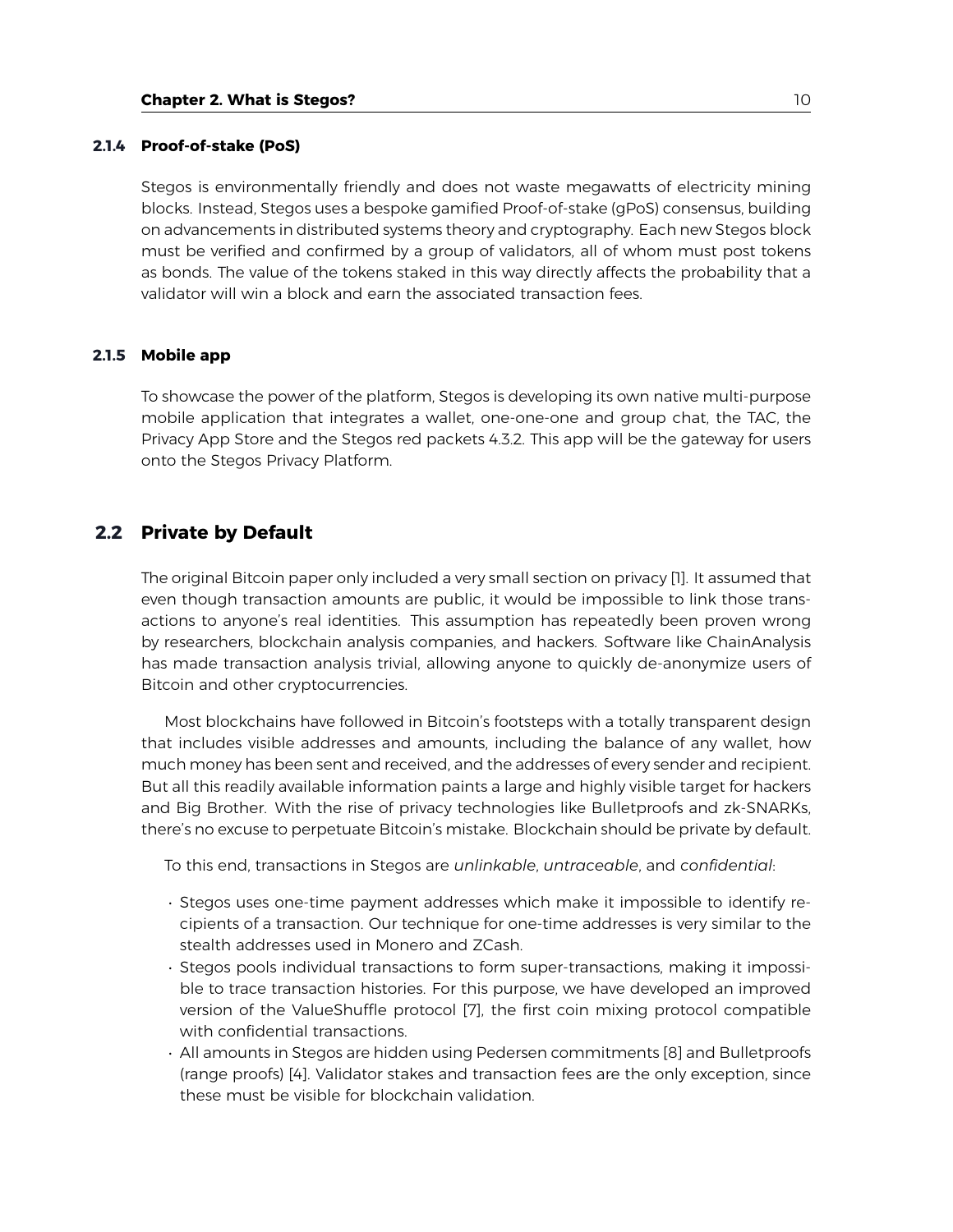We call the combination of these privacy features Snowball (for more detailed information, see Appendix [B\)](#page-43-0).

# <span id="page-10-0"></span>**2.3 Gamified Proof-of-stake (gPoS) consensus**

Standard Proof-of-stake consensus can leave many users with smaller stakes unincentivized. To address this, Stegos employs *gamified Proof-of-stake* (gPoS), so-called because every validator which has been running for a certain amount of time has the chance to receive a random *Validator service award*, regardless of the size of their stake<sup>[1](#page-10-3)</sup>. .

To fund this, a portion of the reward from each block is added to the service award pool, which continues to grow until a winner is selected in an ongoing *cryptographic lottery* based on verifiable distributed randomness.

Because smartphone nodes can have full validation capabilities, anyone can earn tokens from their pocket.

# <span id="page-10-1"></span>**2.4 Sharding for scalability**

Stegos uses transactional *sharding* to scale. Separate groups of Stegos validators keep the whole blockchain state but verify only a subset of incoming transactions, using cross-shard atomic commits to eliminate double-spending. This scalability approach allows Stegos to process thousands of transactions per second across millions of mobile devices, making Stegos the first and only blockchain that can run entirely in your pocket.

# <span id="page-10-2"></span>**2.5 Pruning and data compaction**

Many projects claim to be able to process hundred of thousands or even millions of transactions per second (tps), but few explain how they plan to maintain all the accumulated data. Even at its paltry 7–10 tps, the Bitcoin blockchain is now larger than 200 gigabytes. Assuming Bitcoin could suddenly support 16,000 tps, the Bitcoin blockchain would grow by 350 gigabytes every day<sup>[2](#page-10-4)</sup>, or 127 terabytes every year. This amount of data is completely unsustainable without the blockchain being centralized on a few supercomputers, which runs contrary to the decentralization ethos of blockchain.

Stegos is a *compact* blockchain. Spent coins and expired data are safely removed from the blockchain using secure cryptographic pruning. To keep our blockchain free of

<span id="page-10-3"></span> $1_A$  nominal minimum threshold will apply to prevent users from gaming the system, but since every eligible node must provide validation services to qualify, it is impossible to spam the system, as one goal of the *Validator* service award is to maximize the number of different nodes.

<span id="page-10-4"></span><sup>2</sup>https://hackernoon.com/if-we-lived-in-a-bitcoin-future-how-big-would-the-blockchain-have-to-bebd07b282416f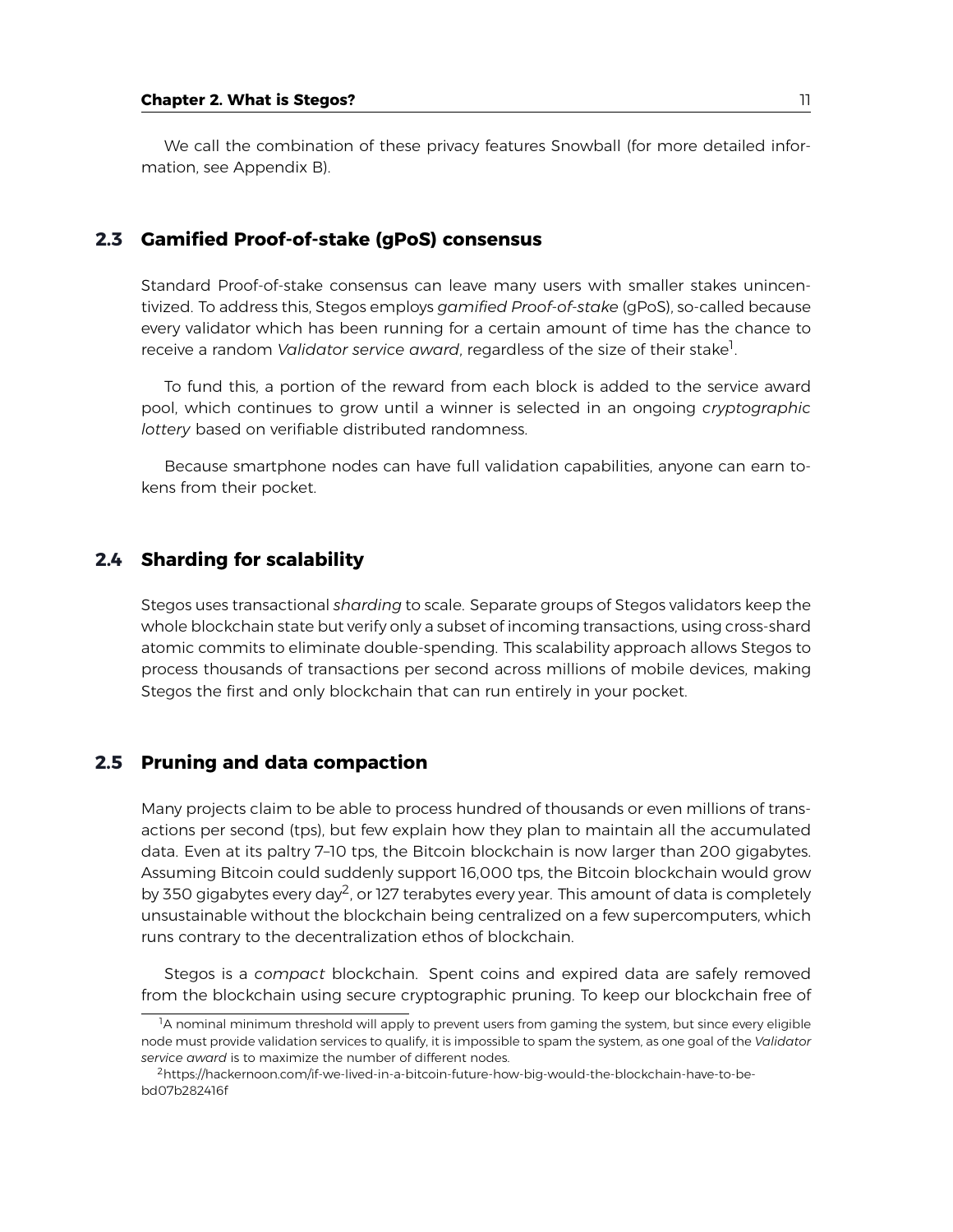spent coins, we use the technique proposed by Satoshi Nakamoto in the original Bitcoin paper [\[1\]](#page-52-0). Data is removed quickly and automatically.

# <span id="page-11-0"></span>**2.6 Fast data messaging**

Unlike other blockchains, Stegos does not restrict users to sending just payments. Stegos supports data messaging, allowing users to exchange data messages with the same privacy guarantees afforded to payments. Data is a first-class citizen on the Stegos blockchain, which is only logical as the average user is expected to send many more data messages than standard payments.

# <span id="page-11-1"></span>**2.7 Stegos mobile app**

The Stegos mobile app is the portal into the Stegos ecosystem and a showcase of the potential of our platform. The app integrates a wallet with a secure environment for running privacy-focused applications. In this way, Stegos can provide all the functionality of existing centralized multipurpose apps such as WeChat, but in a fully private and decentralized manner.

Features include one-on-one and group chat facilitated by the Stegos fast message bus, integrated payments and red packets, an extremely popular WeChat feature that allows anyone to send a hongbao-style surprise payment to a specific user or group of users or to create a custom token airdrop that anyone can claim by scanning a QR code.

The Stegos app also gives users simple and direct control of their staking, making it easy for everyone to participate in maintaining the network.

Everyone deserves privacy. And everyone should be rewarded for contributing to a more private world. Stegos doesn't just keep your money and secrets safe. It rewards you for maintaining the network, even on your phone.

# <span id="page-11-2"></span>**2.8 Privacy applications**

Stegos is committed to meeting the growing demand for privacy and data security without sacrificing usability or accessibility. Research shows that millions of users are dissatisfied with platforms such as Facebook and WeChat, but without a functionally equivalent alternative they feel locked in and unable to switch. To meet this need, Stegos is designed to encourage a blooming ecosystem of privacy applications, with Stegos messaging acting as a secure and private message bus between them.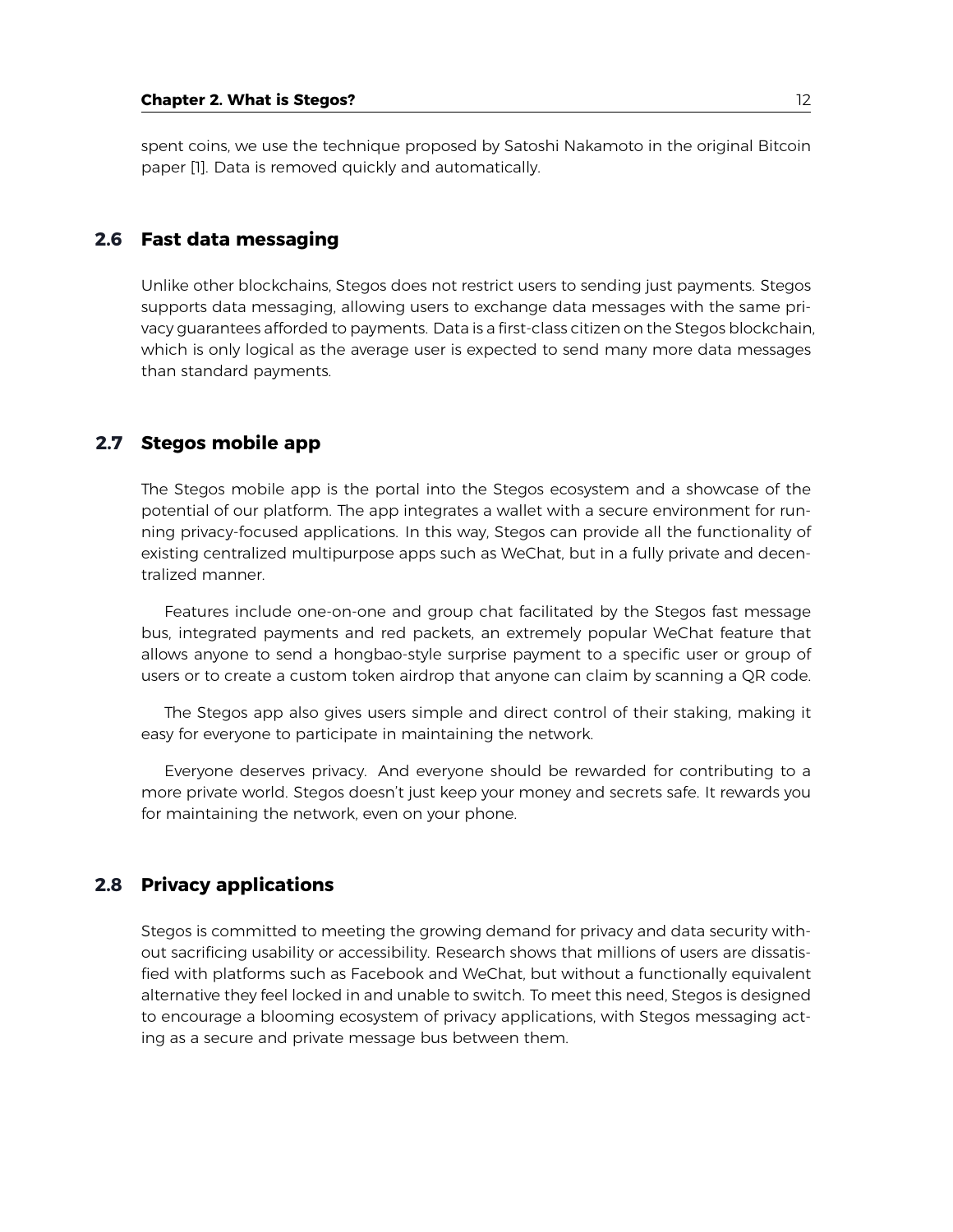#### **2.8.1 Trusted application container (TAC)**

Accessibility and usability are not solely user requirements. Developers also need to be catered to if they are going to switch to developing to a new platform. Developing native mobile applications is hard and error-prone. Developing secure mobile applications is harder still, and blockchain only adds an extra level of difficulty. Stegos aims to make developing mobile privacy applications simple and painless while protecting users from malicious or badly written applications.

The Stegos *trusted application container* (TAC) is a native mobile application and a container for deploying privacy applications. Applications can be built using familiar technologies like Javascript, HTML, and CSS and run as plugins in a *sandbox*, with tightly controlled access to the user's wallet and the outside world.

#### **2.8.2 App Store**

Users need a way to easily discover and install applications. The Stegos Privacy App Store will provide an on-chain mechanism to search and install privacy applications, developed to run in the TAC, as well as rate their usefulness.

### <span id="page-12-0"></span>**2.9 Private marketplaces**

Private transactions aren't just limited to token payments. While transferring tokens is an extremely important use case for many users (e.g., remittances), most transactions involve payment for some kind of tangible goods or services. By combining private payments, fast messages, chat, and the TAC, Stegos can deliver private marketplaces where items can be sold anonymously and privately.

<span id="page-12-1"></span>Stegos will release a separate mobile app as the marketplaces interface.

# **2.10 Incentives to drive adoption**

Decentralized networks draw strength from the breadth and engagement of their user base. To encourage widespread adoption, Stegos includes various incentives aimed at a variety of different user groups.

In addition to standard staking payouts which reward validators in proportion to their stake, the *Validator service award* is a unique Stegos feature that rewards validators simply for being online and helping support the network. A third of the tokens from each block reward are added to the service award pool, $3$  which is then distributed every few thousand blocks. Validators run a *cryptographic lottery* based on verifiable distributed

<span id="page-12-2"></span><sup>&</sup>lt;sup>3</sup>Along with any tokens from expired red packets.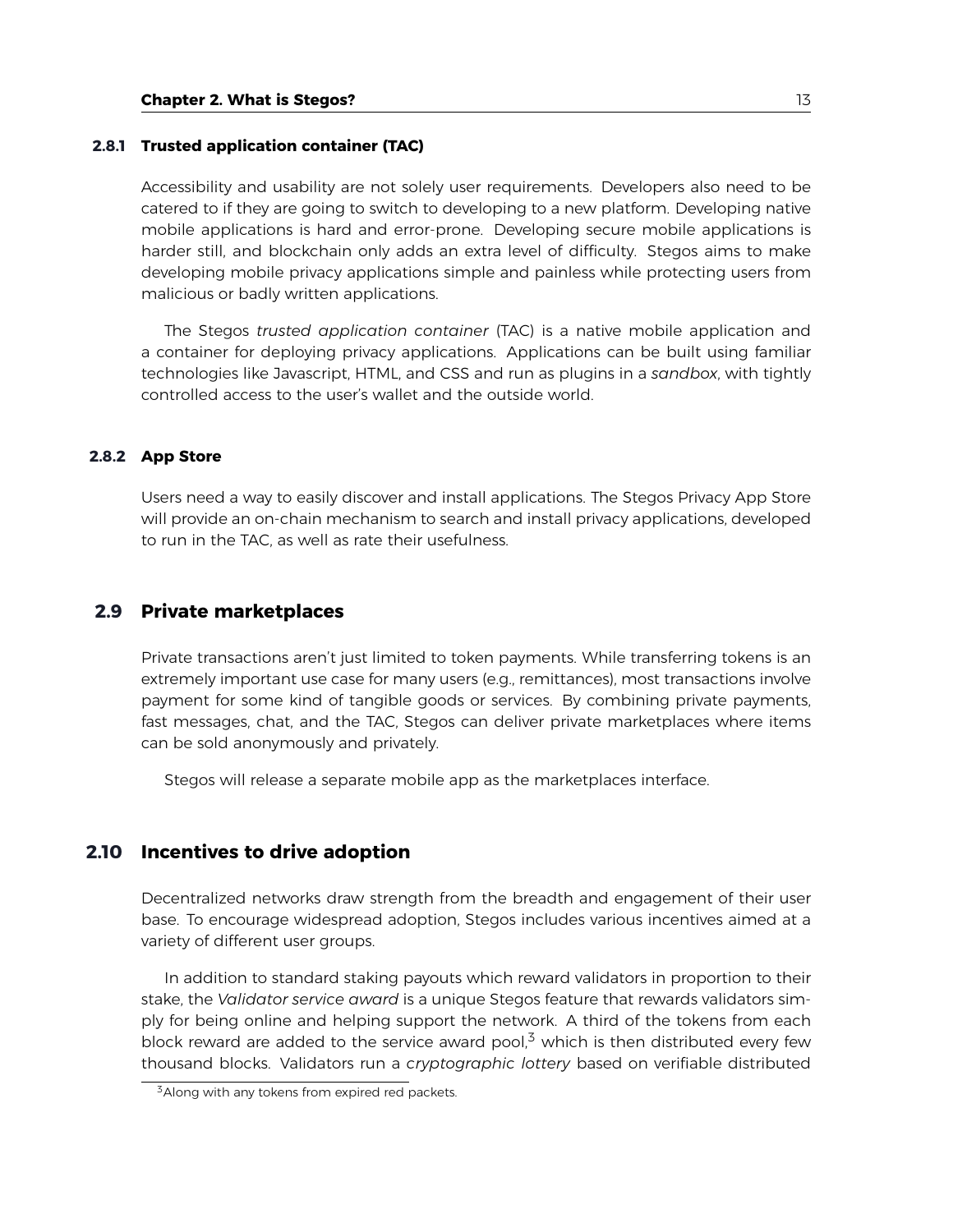randomness to select a single validator to receive the award. The current size of the service award pool is visible to all users via the Stegos app.

*Red packets*[4](#page-13-0) are based on a wildly popular WeChat feature which is in turn based on the Chinese tradition of hongbao. The introduction of the Red Packet feature encouraged millions more users to sign up to WeChat, including revealing their personal banking details. Stegos intends to replicate the popularity of this feature without invading user privacy.

Like their centralized equivalent, Stegos red packets come in various flavours: they can be public or private, and the amounts inside can be fixed or randomized. In the simplest form, a red packet can be used to send a fixed amount of tokens to another user or group of users via Stegos chat. The amount is a surprise, and will not be revealed until the user opens the packet.

Red packets in private group chat can also be randomized, with every group member receiving a random prize.

Stegos also allows user to create public red packets, a feature designed to disseminate tokens and promote awareness, both for Stegos itself and for individual privacy apps and private marketplaces within the Stegos Privacy Platform. Public red packets are similar to airdrops, but encourage more active participation among a wider pool of users.

Anyone can create a public red packet and fill it with a number of tokens of their choice. They should then distribute the corresponding QR code or URL to the target audience. Each attempt to open a red packet may result in randomly determined token prize. Prizes are awarded until the packet is empty or a day has passed, at which point any unclaimed tokens will be added to the validator service award pool.

More information about the implementation of Stegos red packets can be found in Section [4.3.2.](#page-21-0)

<span id="page-13-0"></span><sup>4</sup>https://en.m.wikipedia.org/wiki/Red\_envelope#Digital\_red\_envelopes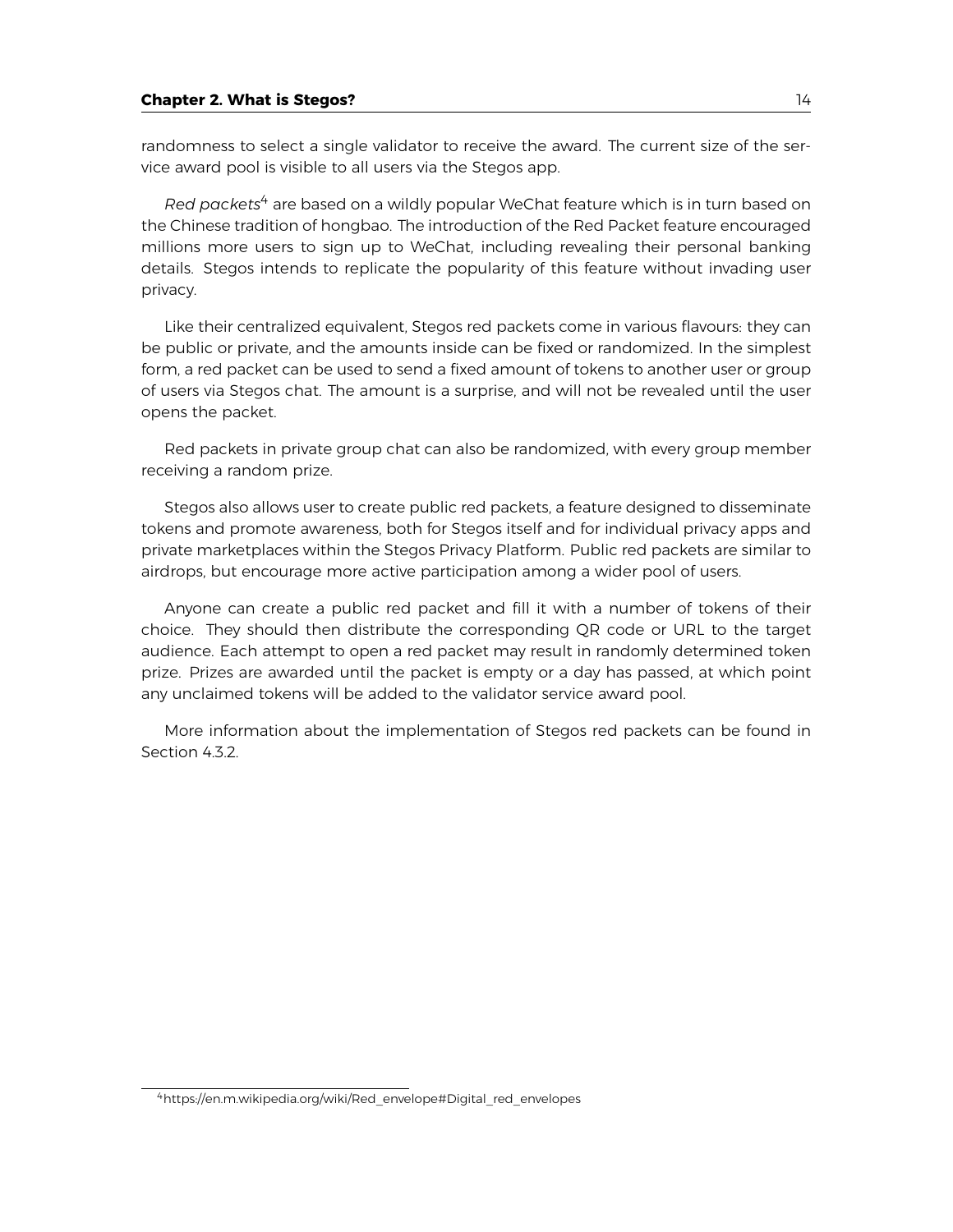# <span id="page-14-0"></span>**3. Privacy applications platform**

The Stegos Privacy Platform builds on top of our fast message bus (Section [4.6\)](#page-25-0) and makes developing mobile privacy apps a breeze. The Stegos mobile app is the primary window to the platform. It integrates the trusted application container (TAC) with one-on-one and group chat as well as the Privacy App Store and red packet feature.

# <span id="page-14-1"></span>**3.1 Trusted Application Container**

The Trusted Application Container (TAC) is a sandbox and virtual machine (VM) for running plug-in apps written using HTML, CSS and JavaScript. The architecture is very similar to that of WeChat mini-programs  $\frac{1}{1}$  $\frac{1}{1}$  $\frac{1}{1}$ . .

The TAC prevents apps from wreaking havoc on the host phone. It also completely abstracts the blockchain from running applications, instead providing an interface (API) to send messages and access the wallet. The TAC tightly controls access to the outside world and ensures that spending tokens requires confirmation from the user.

Stegos will provide a software development kit (SDK) and documentation for building privacy apps.

# <span id="page-14-2"></span>**3.2 Identity**

Every Stegos wallet has a public key (address) associated with it. Stegos uses *stealth addresses*, and payments to a public key are cloaked with two random values. This makes it impossible to link payments to someone by analyzing the blockchain. Only the sender and the receiver are privy to any exchange of information. This means users do not have to be overly protective of their public key: it's completely safe to post a Stegos public key on a website or even plaster it on a street billboard.

Stegos uses the unspent transaction (UTXO) model, where each UTXO is best understood as a coin. There's no separate notion of identity in Stegos, although wallet addresses can be used as an identifier or avatar for the purposes of messaging or building a reputation or social score on Stegos private marketplaces or other privacy applications.

Stegos users can export their wallet address as a QR code.

<span id="page-14-3"></span><sup>1</sup>https://walkthechat.com/wechat-mini-programs-simple-introduction/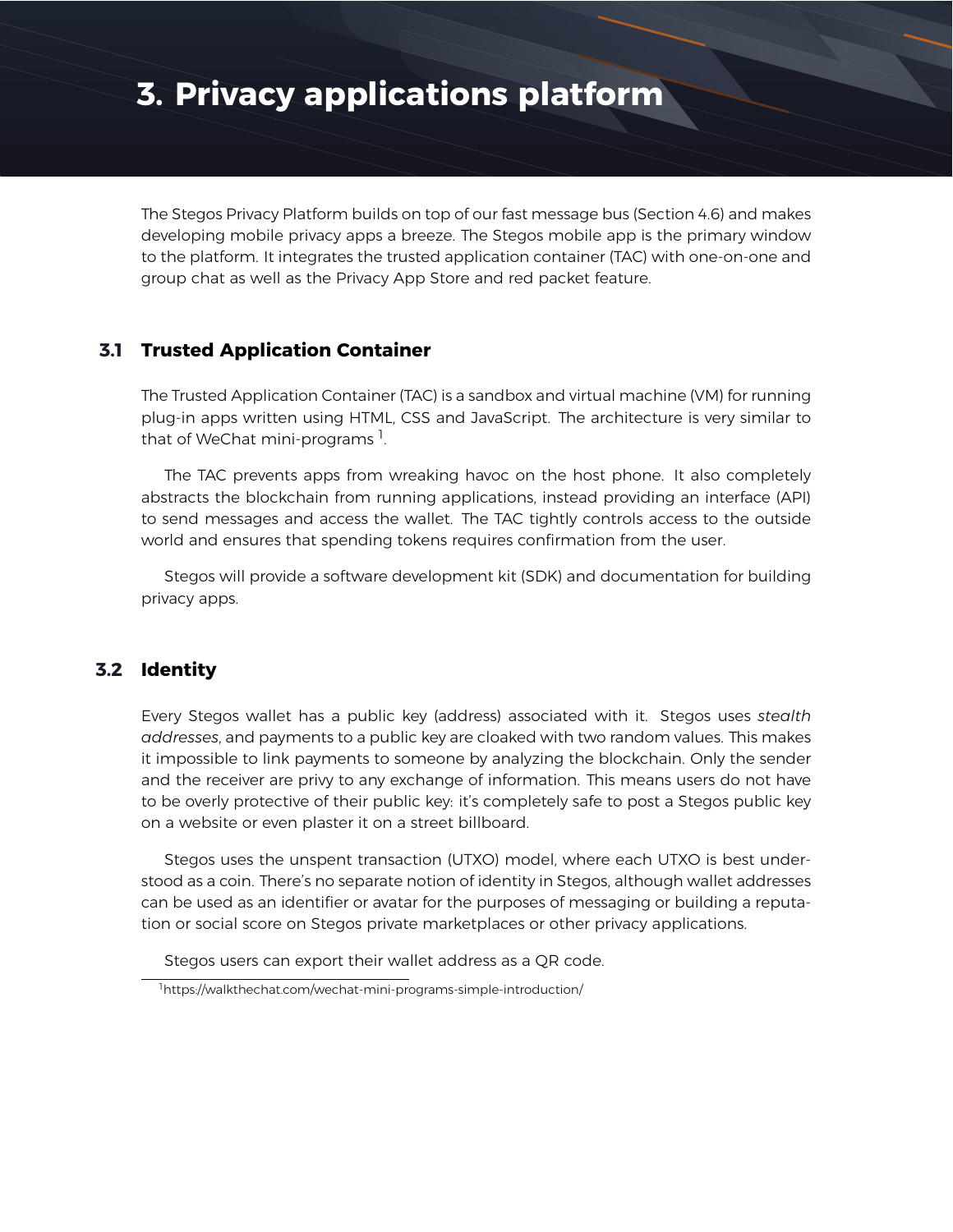# <span id="page-15-0"></span>**3.3 Privacy App Store**

Users have different privacy needs, and sometimes even knowing that a user has a particular app can risk a privacy breach. Users need a way to privately browse and access apps, while being confident that the apps they install are private and secure. To achieve this, Stegos implements an on-chain privacy app store, where details of the apps are stored on the Stegos blockchain itself.

The apps themselves should be stored off chain to avoid bloating the Stegos chain, but to be listed on the Stegos privacy app store, each privacy app must create a manifest which includes a description of the app, the URL used to download it, and a hash of the app bundle. This manifest is stored on the Stegos blockchain. App bundles are signed with the developers' public key, which allows users to leave on-chain app reviews to rank individual apps and developers. Manifests also contain tags to allow users to search the app store by category.

Apps are downloaded via the Stegos app. Once downloaded, the TAC verifies that the signature of the app bundle and the hash match the information in the manifest. The TAC installs the app bundle locally and makes the app available in the Stegos mobile app. Users can delete apps at any time.

# <span id="page-15-1"></span>**3.4 Chat**

No matter how well a blockchain obscures user information in its transactions, users still need a way to find each other, which risks exposing their personal information. This affects some coins more than others. MimbleWimble, for example, requires users to communicate in advance to share the blinding factors needed to obfuscate identifying details about their transaction. But every transaction requires some initial communication between parties in order to define the parameters of the trade. If this communication can be intercepted, malicious third parties can begin deanonymizing a coin's transaction history.

Existing platforms generally leave this problem to users to solve, drastically reducing their appeal and effectiveness. While information leaks can never be fully plugged, at Stegos we believe it is the responsibility of the platform to provide users with as many tools as possible to protect their privacy. Every transaction which can be protected in this way increases the privacy of all users across the platform.

To this end, Stegos implements fully private communication and integrates it within the Stegos app. It functions like a standard messaging app which all users will be familiar with. Users use their public keys as an identifier (Section [3.2\)](#page-14-2), safe in the knowledge that this can be exposed without revealing any links to other users or transactions. Messages are transmitted via the fast message bus (Section [4.6\)](#page-25-0), ensuring that messages are received almost instantly.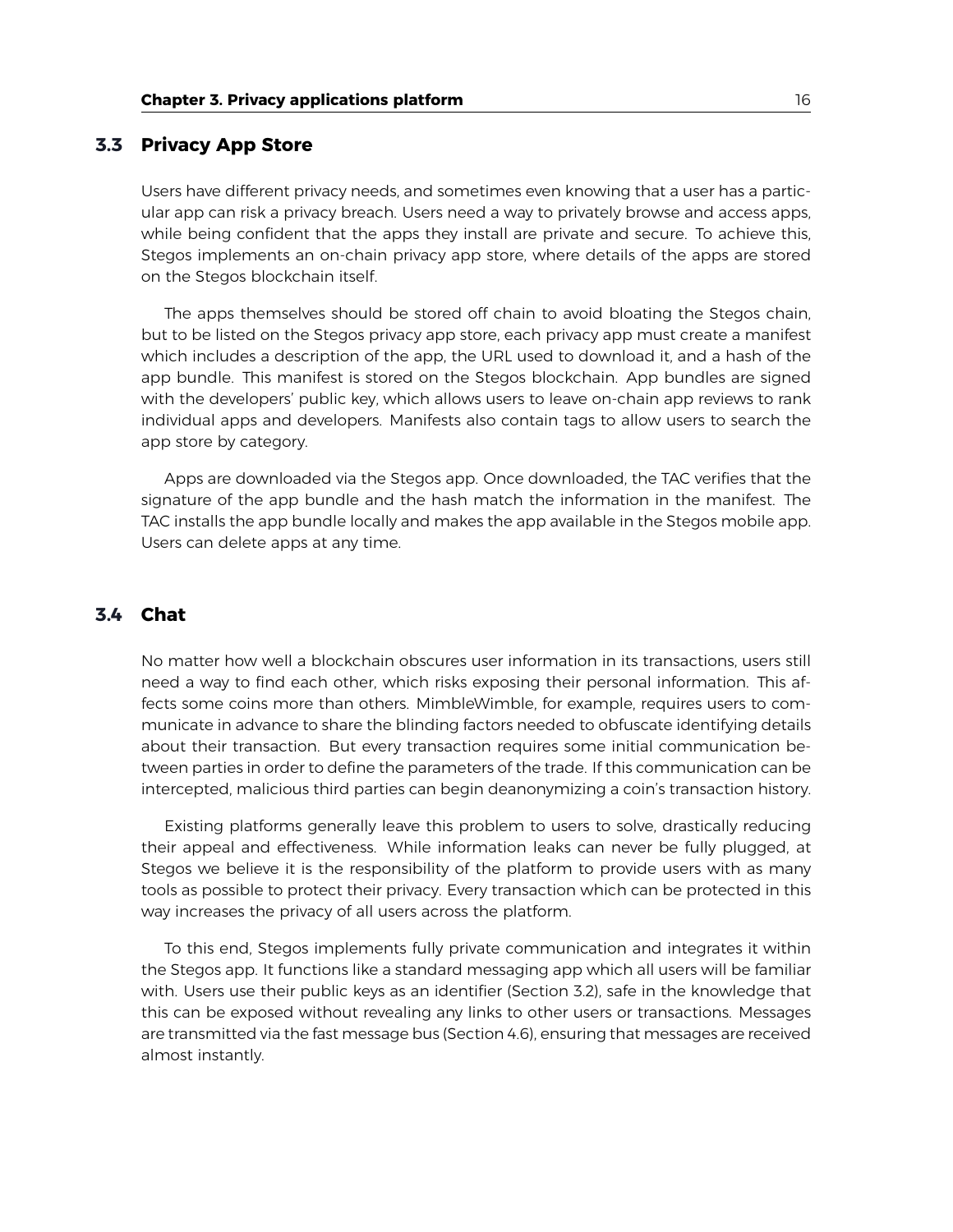Users can send a QR code via private chat to initiate an STG transaction. It is also possible to create chat groups and invite people to chats via QR codes.

In the following chapters we explain the Stegos features in more detail.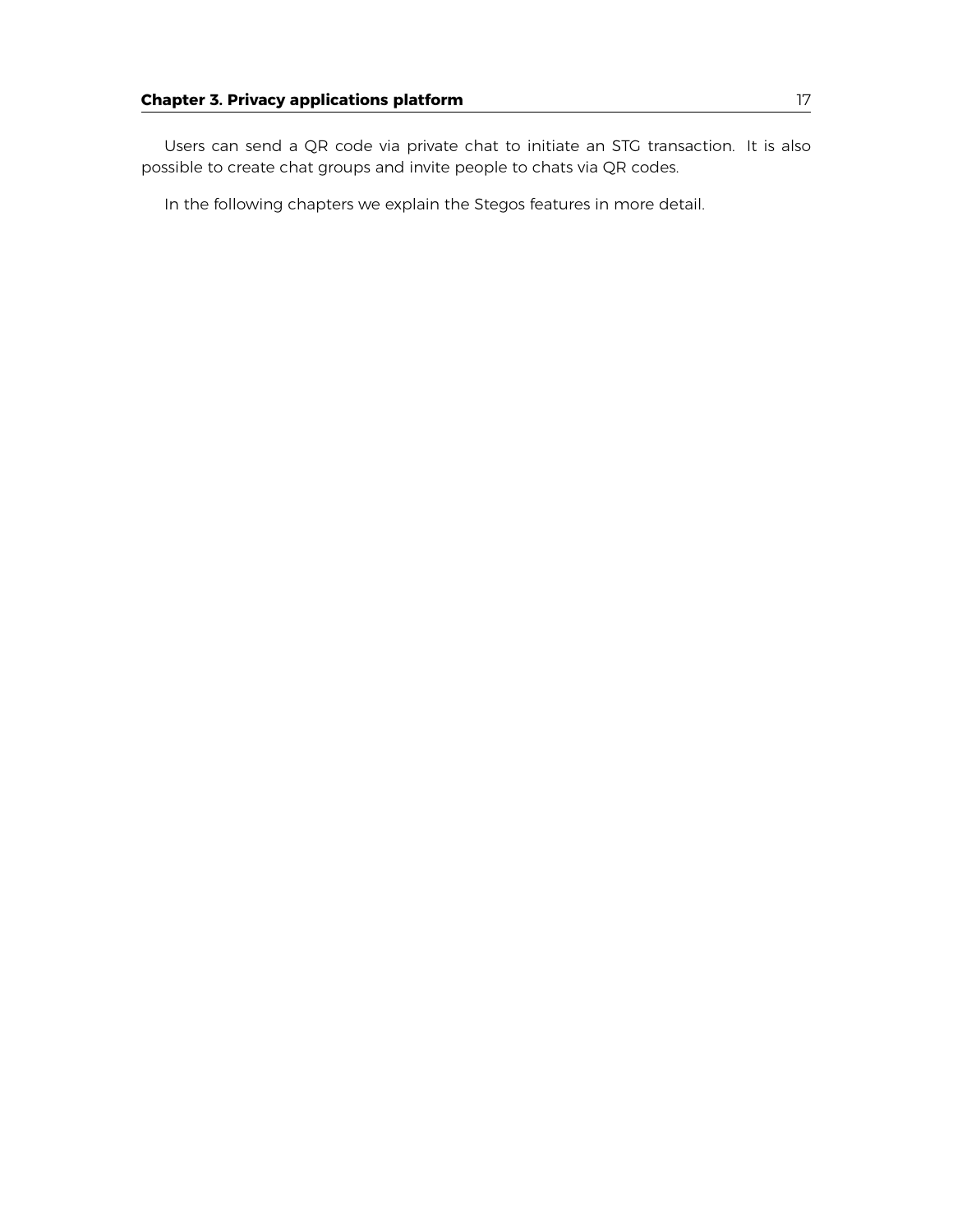# <span id="page-17-0"></span>**4. Stegos in depth**

# <span id="page-17-1"></span>**4.1 Consensus**

The Stegos consensus protocol is based on *Albatross* [\[23\]](#page-53-0), a novel blockchain consensus algorithm inspired by speculative BFT [\[9\]](#page-52-4) algorithms, and has strong consistency while often achieving instant transaction confirmation. The Stegos consensus protocol is secure and has a performance close to the theoretical maximum for a single-chain PoS consensus algorithm.

# **4.1.1 Speculative BFT**

Speculative BFT algorithms that have two modes for consensus:

- 1. the *optimistic mode*, where speed is preferred and few security measures are applied, under the assumption that the nodes are well-behaved, and
- 2. the *pessimistic mode*, where the only goal is to make progress even in the presence of malicious nodes.

The optimistic mode allows the Stegos consensus protocol to compete for speed with centralized systems. Nodes verify each update and when an invalid updated is detected, consensus switches to pessimistic mode. The invalid update is discarded and then consensus reverts to optimistic mode.

# **4.1.2 Validators**

Stegos is a public ledger, so anyone can join the network, become a validator, and earn rewards for maintaining the blockchain. Stegos uses gamified Proof-of-stake (gPoS) consensus to better incentivize smaller stakers compared to standard Proof-of-stake. Nodes need to post a performance bond (stake) to be eligible to provide validation services. Requiring a performance bond protects against Sybil attacks by requiring a financial commitment from validators. Locked tokens can be staked just like regular ones.

Validators who have posted a performance bond are eligible to be randomly selected to participate in a consensus round as an active validator. Individual active validators are selected to create blocks using verifiable distributed randomess and are rewarded with the block reward and transaction fees from the blocks they sign. The other active validators witness and cosign the created blocks, making them eligible for the validator service award (Section [4.3.1\)](#page-21-1).

# <span id="page-17-2"></span>**4.1.3 Blocks**

Stegos has two types of blocks: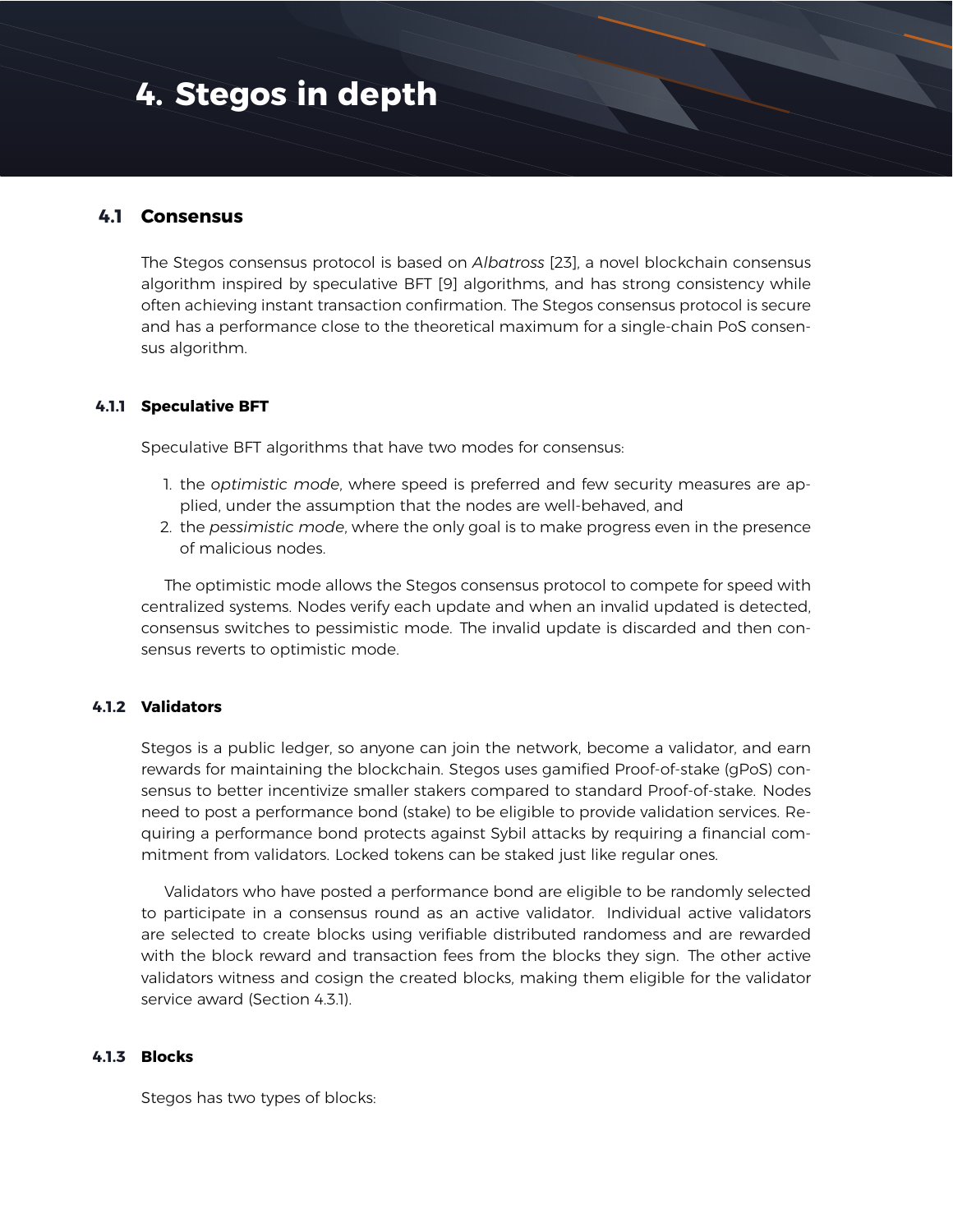- *Key blocks* Key blocks are used to change the validator list and act as checkpoints in the Stegos chain. Key blocks only contain the identities of the new subset of active validators and the random seed used to select them. Key blocks are produced with pBFT and cannot be forked.
- *Regular blocks* Each regular block is produced by a verifiably randomly chosen active validator and contains not only the user transactions to be included, but also the current state and a random seed produced by the validator. These blocks are produced optimistically and only need to be signed by the corresponding validator.

One key block is always followed by a fixed number of regular blocks. An *epoch* is composed of a key block and the regular blocks that precede it. Every epoch, the list of validators is updated and a new list of active validators is randomly selected.

#### **Block frequency**

Under test conditions and assuming a 16-node network, we observed a block propagation time of 500*ms* - 700*ms*. We expect this number to be higher in practice, but still within 5*s* for a regular block.

Key blocks involve pBFT consensus and thus take longer to create. In testing, we observed times of around 5*s* for 16 validators. The number of validators will be much larger in practice, but we still expect a key block frequency in the range of 30*s* to 60*s*.

A key block frequency of 2*min* should ensure that the ratio between the number of key blocks and regular blocks is sufficient to capitalize on the optimistic mode without compromising security.

# **4.1.4 Validator Selection**

Validators are selected from the active validator pool using a stake-weighted lottery. The larger the validator's stake, the greater their chance of becoming the pBFT leader (when creating a key block) or being selected as slot owner (when creating a regular block).

#### **4.1.5 Fork resolution**

Validators will choose the longest chain, i.e., the chain with the most blocks, as the main chain. Because key blocks require pBFT consensus, forks can only occur between two key blocks. Therefore, nodes only need to consider chains that include the latest key block.

We apply the following heuristics from top to bottom to resolve a fork:

- 1. The chain with the most key blocks.
- 2. The chain with the blocks with the highest pBFT view change number.
- 3. The chain with the most blocks.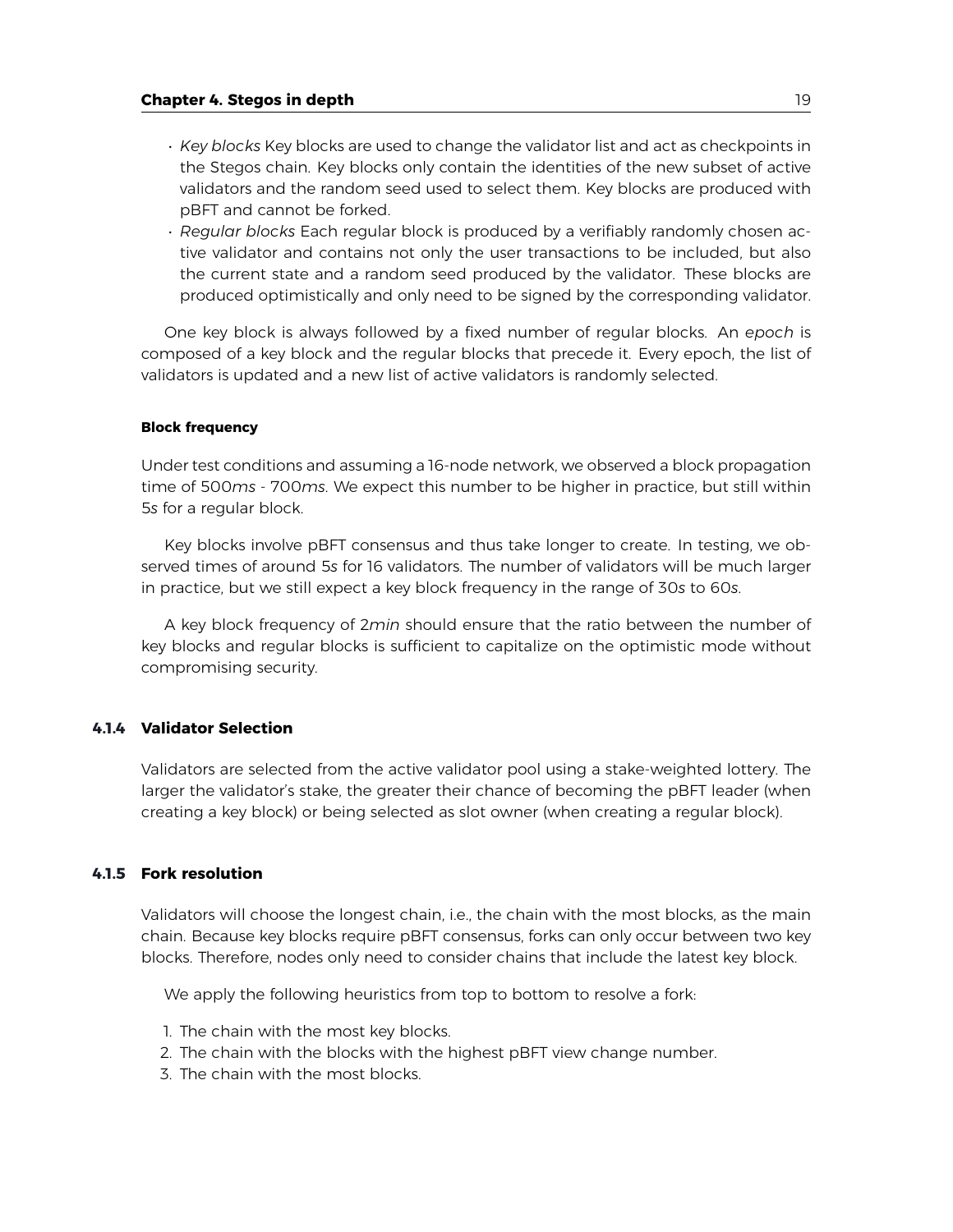In case of a tie on all three conditions, the next validator can build on top of either chain.

#### **4.1.6 Punishing misbehaving validators**

There are three ways a validator can misbehave in our consensus implementation: producing an invalid block, creating a fork, and delaying a block. These nead to be dealt with and disincentivized where appropriate.

We deal with the three types of misbehaviour as follows:

- 1. *Invalid blocks* When a validator produces an invalid block, the other validators will ignore that block. Validators will also ignore any more blocks from that validator during the current slot, which helps prevent DoS attacks.
- 2. *Forks* Forks are not possible during a key block, because pBFT is a forkless protocol. But a fork can be created if a validator produces more than one regular block in the same slot. In this case, both forks are ignored and a new active validator is selected using the pBFT view change protocol.
- 3. *Delays* Validators can too long to produce a block, or can go offline entirely. In both cases, we change the slot owner using the pBFT view change protocol.

To disenctivize these behaviours, we introduce *slashing* to punish misbehaving validators. Slashing confiscates the stake of the validator who produced an invalid block or fork. The only proof needed for a fork is two block headers at the same slot signed by the same validator. The slashed stake is evenly distributed between the rest of the validators in the current epoch. Delays are not punished by slashing, because it is impossible to tell whether the delay was malicious or not, and we do not want to discourage mobile nodes, who are likely to have less stable connections.

#### **4.1.7 Collective Signing**

We adopt *CoSi* [\[10,](#page-52-5)[11\]](#page-52-6), a scalable witness co-signing protocol ensuring that every authoritative statement is validated and publicly logged by a diverse group of witnesses before any client will accept it. A statement, *S*, collectively signed by *W* witnesses assures clients that *S* has been seen, and not immediately found erroneous, by those *W* observers.

Even if *S* is compromised in a fashion not readily detectable by the witnesses, CoSi still guarantees *S*'s exposure to public scrutiny, forcing secrecy-minded attackers to risk that the compromise will soon be detected by one of the *W* witnesses.

CoSi builds on existing cryptographic multi-signature methods, scaling them to support thousands of witnesses via signature aggregation over efficient communications. The default implementation of CoSi uses Schnorr signatures which we replace with BLS signatures for performance reasons.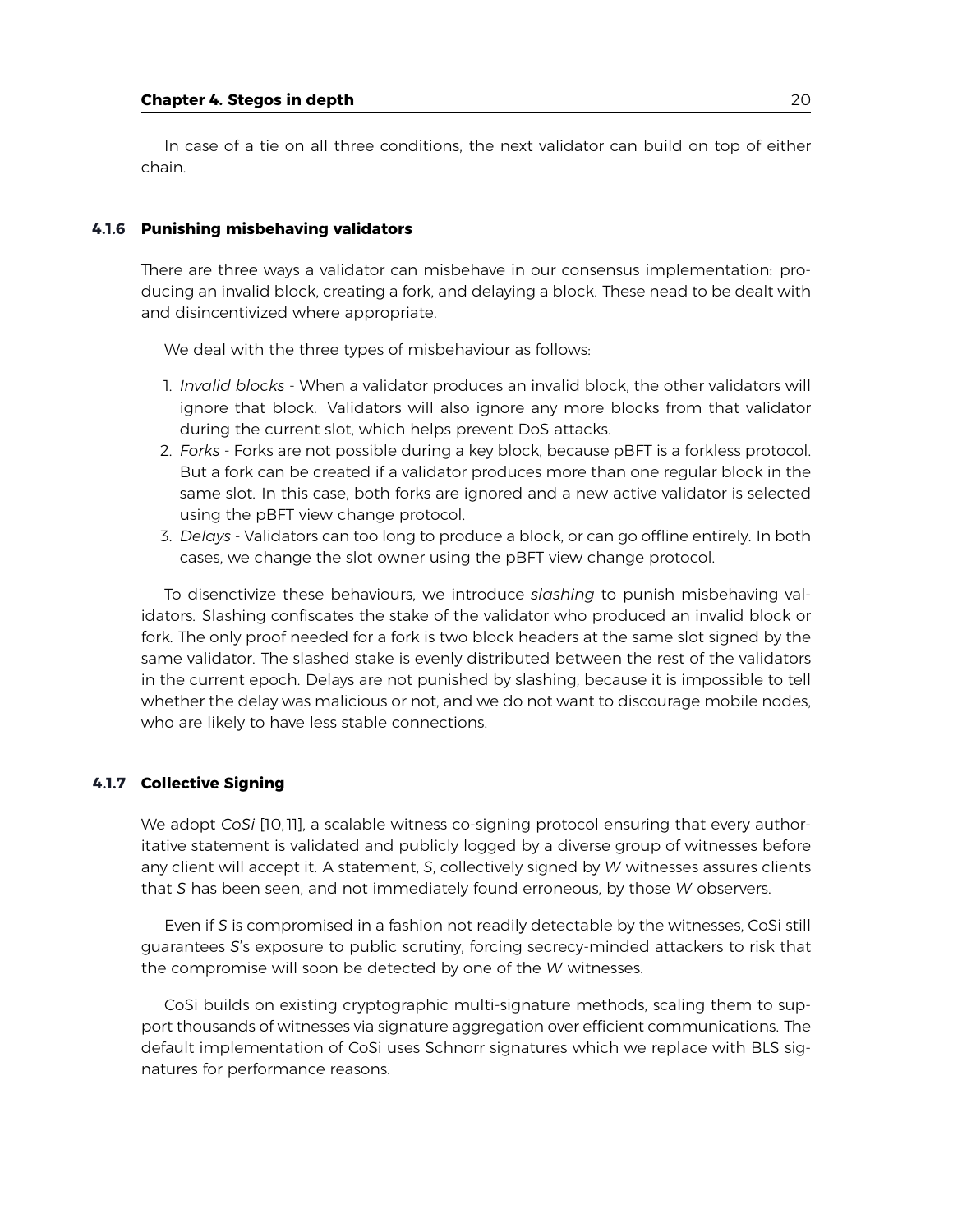Active validators who participate in CoSi become eligible for the validator service award (Section [4.3.1\)](#page-21-1)

# <span id="page-20-0"></span>**4.2 Networking**

The Stegos network is composed of three types of nodes: *bootstrap nodes*, *compact nodes*, and *light wallets*. Bootstrap and compact nodes maintain a copy of the blockchain and associated data structures. After posting a performance bond (stake) to become *validators*, these nodes participate in the consensus protocol and can earn block rewards and transaction fees. These nodes also respond to requests from light wallet nodes.

Bootstrap nodes carry the unpruned version of the blockchain and respond to bootstrap requests from new compact and bootstrap nodes. Compact nodes carry the pruned version of the blockchain, i.e., the current UTXO set. Light nodes only keep blockchain headers and know how to talk to validators.

Stegos will initially maintain the core of the network by running a number of core bootstrap nodes to ensure network continuity and performance. The addresses of these core nodes will be hard-coded into each release of the Stegos blockchain software.

Nodes keep a list of addresses of the nodes they know about (peers) and add new peers to the list as they become aware of them. New nodes will connect to one of the core nodes to fetch a list of bootstrap nodes and download a copy of the blockchain.

After a few light checks, each full node quickly rebroadcasts received transactions to a subset of its peers. This ensures that a node cannot be DDoS-ed with transactions to validate and that it does not rebroadcast junk transactions. To discourage bad actors here, we employ a mechanism to throttle peers and punish them for bad transactions, e.g., by blocking them from further participation in the network.

The Stegos blockchain uses a gossip protocol to spread information without depending on a fixed network topology. This protocol does not require every node to be reliable or always up and running, and does not require every node to know about every other node. Each node knows about just a few peers, and information can safely propagate through the network as long as most nodes know of at least two peers.

# <span id="page-20-1"></span>**4.3 Incentives**

Stegos is powered by the STG token, available once the mainnet is launched. When posted as a performance bond by nodes wishing to support the Stegos platform, the STG token gives validators the right to earn fees and block rewards when they are elected as the leader of the consensus round. The probability of a validator being elected the leader is proportional to the size of their stake.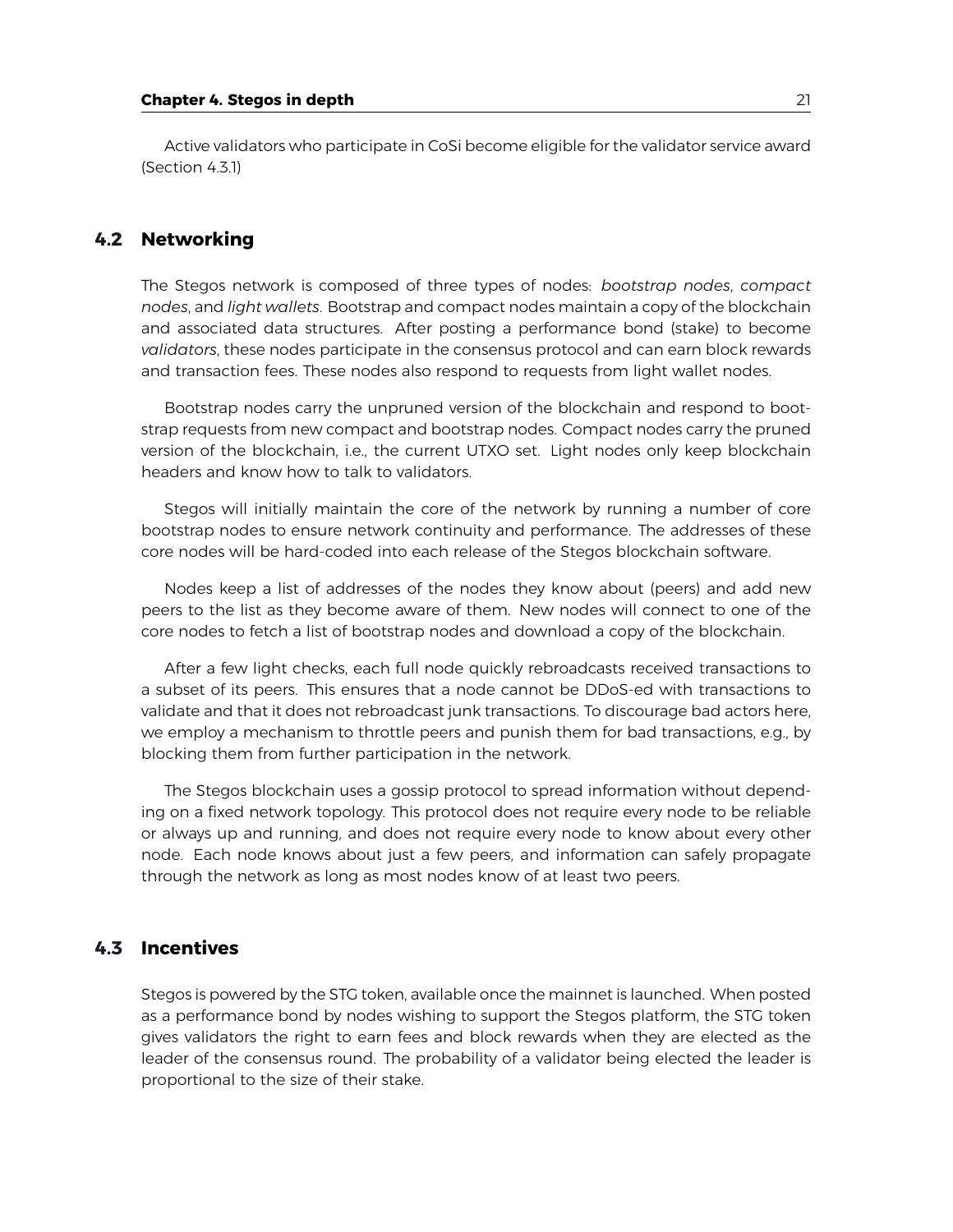### **4.3.1 Validator service award**

<span id="page-21-1"></span>Ledgers based on Proof-of-stake (PoS) can have difficulty maintaining a broad user base since most users have a vanishingly small chance of earning significant rewards. To mitigate this failing, gPoS includes a *Validator service award* in addition to the standard block rewards and transaction fees. The award is meant to incentivize validators with small stakes to maintain the network. Instead of only allocating rewards to block creators, any node which has provided active validation services is eligible to win an award. This has an added effect of incentivizing witnessing of normal blocks and participation in the pBFT process for key blocks.

One third (1/3) of every block reward will be added to the service award pool, along with tokens from expired red packets. The validator service award is awarded to a single user, chosen from all users who have provided active validation since the last validator service award payout. The odds of the award being paid out starts small and increases with every block. Thus the precise time of the drawing cannot be predicted, but on average the validator service award will be distributed every 5-10 days. This frequency is chosen to ensure that most users who have posted a stake stand a good chance of becoming eligible, and that the reward should always grow large enough to be an appealing incentive to participate.

#### <span id="page-21-0"></span>**4.3.2 Red packets**

Giveaways are one of the most popular and effective ways to increase participation and awareness of a platform. Since the launch of WeChat's digital red packet function in 2014, millions of people have signed up to WeChat and voluntarily shared their bank details. The red packet app was responsible for more than 2 billion transactions on January 1st 2016 alone.

For cryptocurrency platforms, the most common form of giveaway is an airdrop. These are often a wasteful way to disseminate tokens, as the passive nature of airdrops does little to encourage participation, and their long-term effectiveness is unclear. While airdrops do seem to be an effective way to onboard community members, few of these make the jump to running nodes or actively using a platform.

To address these issues, Stegos implements a red packet feature similar to that seen on WeChat, but without the requirement for users to disclose personally identifying information. Red packets come in two forms: private and public. Private red packets can be used to send fixed amounts of tokens to a particular user or group of users. Public red packets are a gamified airdrop mechanism where the token payout is randomized.

Anyone with the Stegos app can create a red packet and load it with STG tokens. In addition to the number of tokens in the packet, users also choose the number of prizes which will be awarded (for a fixed surprise payment to a specific user, the number of prizes can be set at 1). The tokens are then randomly divided between different denomi-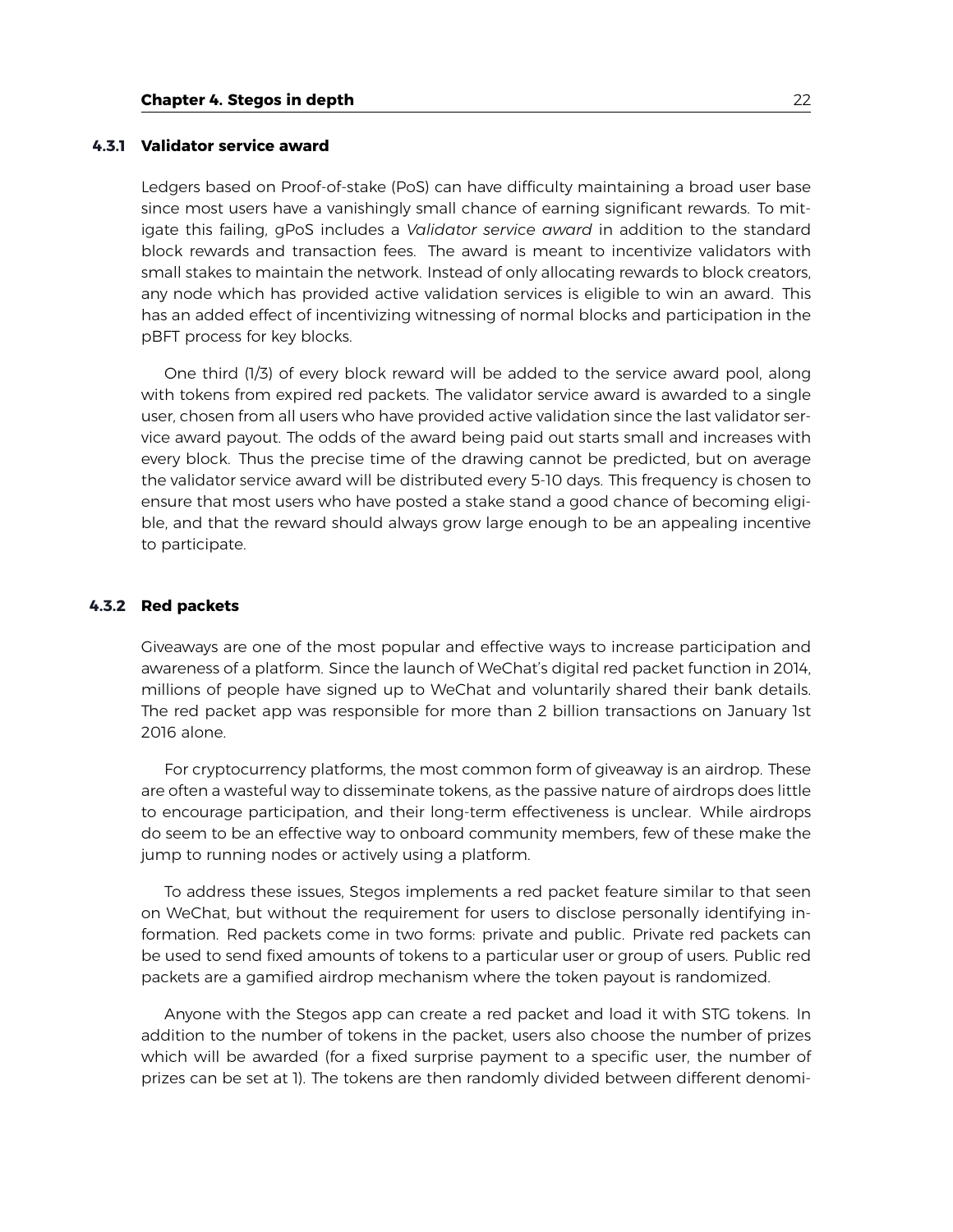nation coins (UTXOs) within the packet, with the number of coins equalling the number of chosen prizes.

The app then generates a QR code or URL which can be used to access the red packet. On accessing the red packet, validators will randomly determine whether the user has won a prize or not. If they have, one of the remaining predetermined coin denominations will be transferred from the packet to the user's STG wallet. This process continues until the red packet is empty or the expiry deadline passes.

Users can keep accessing a red packet until it is empty, although the network will enforce a small delay between attempts to prevent DDoS attacks. Accessing a red packet is free, and does not require users to buy tokens or pay transaction fees. However, a portion of all prizes will be awarded to validators as a processing fee.

Red packets expire after a day. Because of the private nature of Stegos transactions, it is impossible to return unclaimed tokens to the user who originally set up the red packet. Therefore, any unclaimed tokens will be added to the validator service award pool.

Users must install the Stegos app and set up a STG wallet before they can open a red packet. With this barrier to entry crossed, users will be able to start running their own mobile validator node with minimal effort.

# <span id="page-22-0"></span>**4.4 Snowball**

#### **4.4.1 A problem of establishing untraceability**

Even though user identities are cloaked in the blockchain, the spending history of every UTXO can be established by tracing blockchain transactions backwards, up to the genesis block.

Despite having a serious hurdle for such tracing — we don't store transactions in the blocks of out blockchain, but rather Merkle trees of inputs and outputs — a malicious node which joined the Stegos network immediately after mainnet release could theoretically collect all transaction histories in order to analyze and trace UTXOs.

To counteract this, Stegos will implement a protocol that completely hides the relationship between inputs and outputs of each transaction. This is difficult because UTXOs must have a unique *ID*, without which there would be no way to validate transactions or prove ownership of a UTXO. Unique UTXO IDs establish a trail which we want to obscure by only showing that UTXO output could have come from one of many different and unrelated inputs. We want to hide the source of each UTXO but in a manner that allows public validation.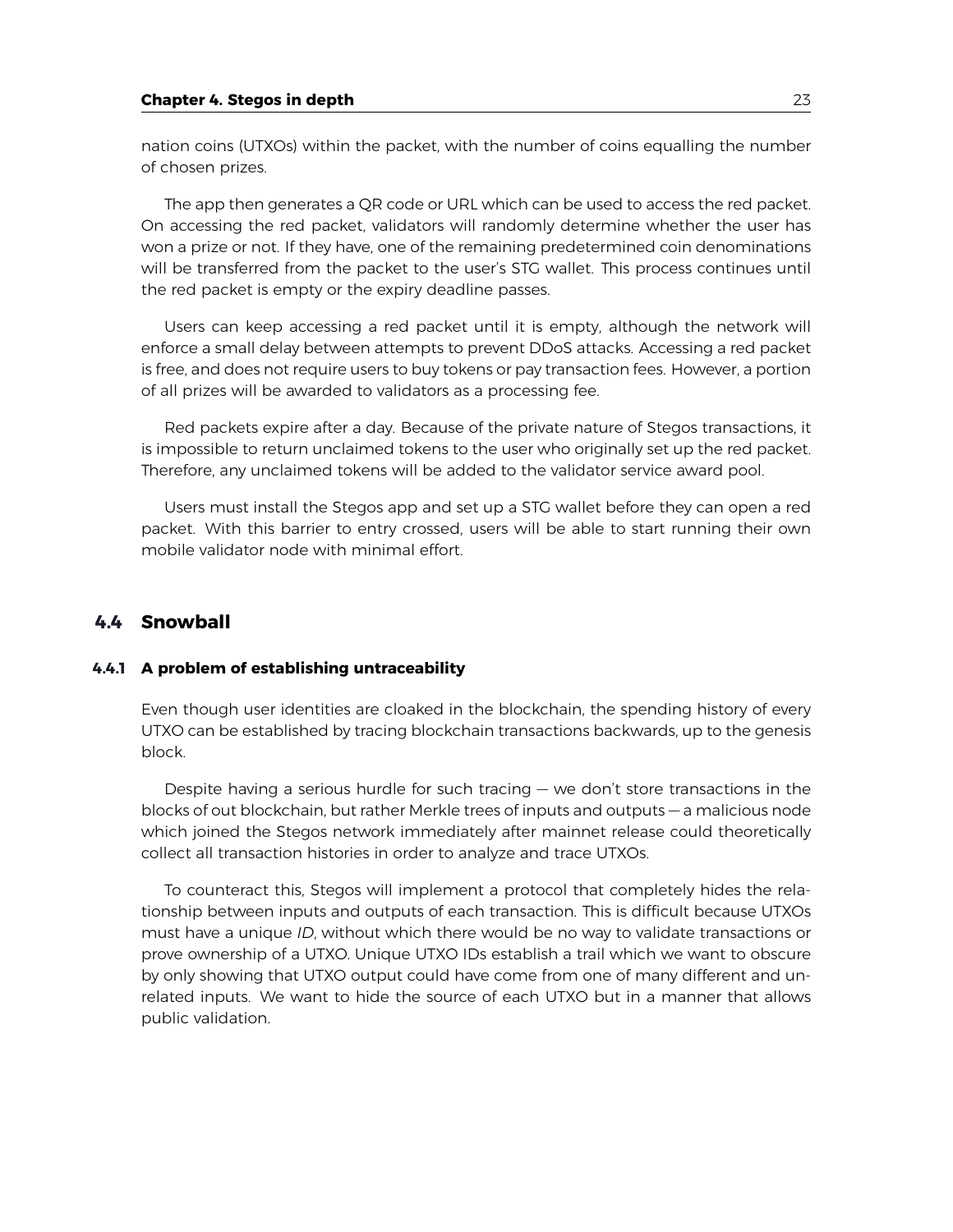# **4.4.2 Possible solutions**

Currently there are four kinds of approaches to solving the problem of establishing untraceability: coin mixers, Ring Signatures, zk-SNARKs, and the CoinJoin family of protocols.

#### **Mixers**

Mixers require users to trust the third party which provides mixing services, something that's unacceptable in a truly private and confidential blockchain.

#### **Ring Signatures**

Ring signatures collect a large but random number of existing UTXOs and add those into the list of inputs actually being spent. A signature is formed on all of the inputs, enabling proof that the inputs are properly spent as a group, without revealing the exact inputs being spent.

Unfortunately, ring signatures prevent blockchain compaction since it's impossible to know when a UTXO has been spent and prune it from the blockchain. All UTXOs *that ever existed* must be retained, which is impossible to adequately scale.

#### **zk-SNARKs**

zk-SNARK stands for "zero-knowledge succinct non-interactive argument of knowledge." Currently, the only known way to produce non-interactive zero-knowledge proofs that are short enough to publish to a blockchain is with an initial setup phase that generates a common reference string shared between prover and verifier. Anyone with access to the secret randomness used to generate this string can create false proofs that will appear valid to the verifier. For a cryptocurrency that uses zk-SNARKs, e.g., Zcash, this means the ability to create counterfeit coins.

To prevent double-spending in a zk-SNARK-based cryptocurrency, nodes must maintain a cryptographic accumulator containing the serial numbers of all spent coins. This accumulator always grows and cannot be trimmed, which prevents adequate scaling.

#### **CoinJoin**

is a protocol for joining several Bitcoin transactions together before submitting them to miners to include in the block. The protocol was originally proposed by Greg Maxwell in 2013 and is based on the following idea: "When you want to make a payment, find someone else who also wants to make a payment and make a joint payment together." CoinJoin implementations are based on the use of trusted servers that mix multiple transactions together, which introduces an unacceptable level of trust to the system.

<span id="page-23-0"></span><sup>&</sup>lt;sup>1</sup>https://en.wikipedia.org/wiki/CoinJoin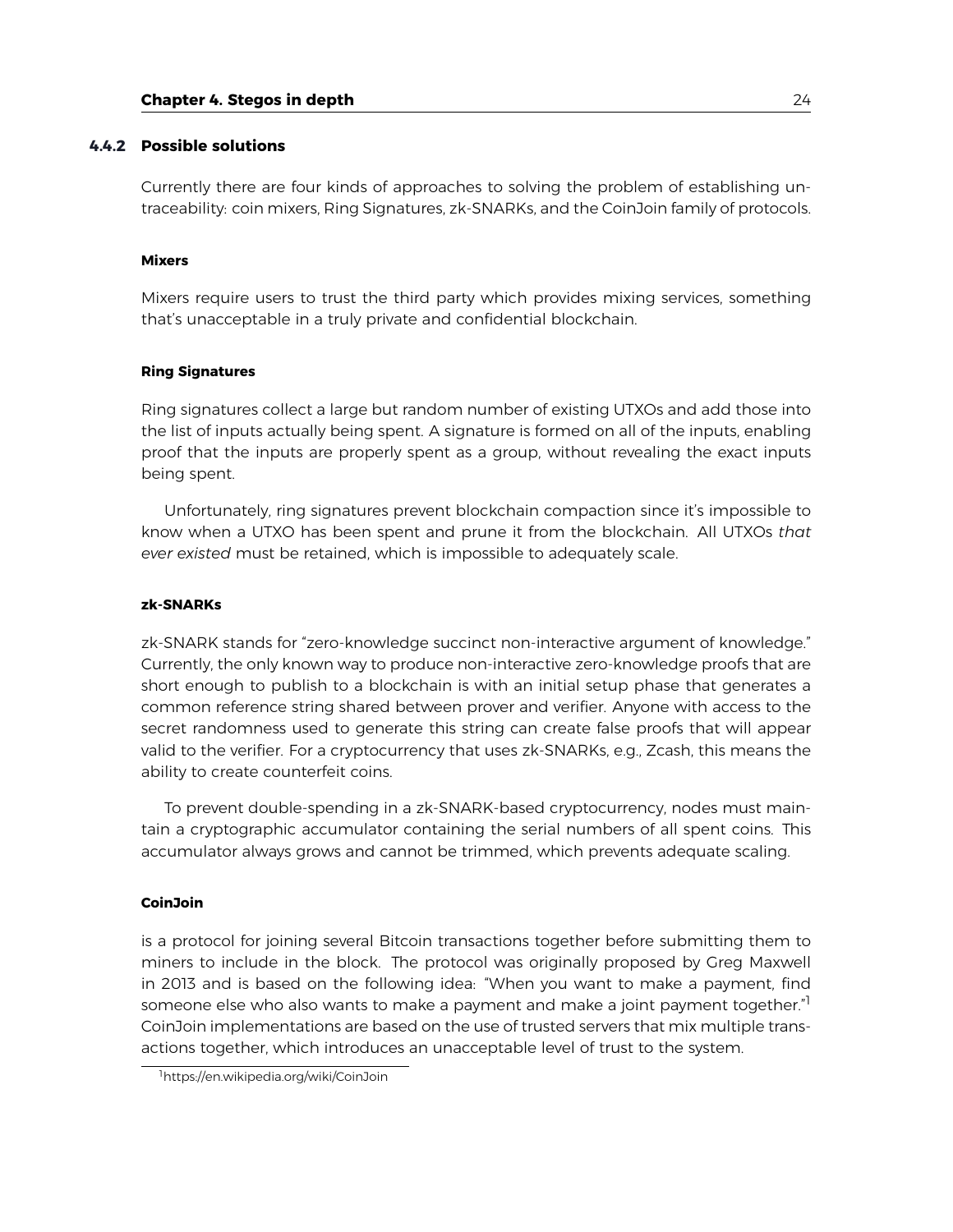#### **Chapter 4. Stegos in depth** 25

Each of these existing approaches introduces unacceptable processing costs or required trust. Most of these are unresolvable. However, the CoinJoin approach can be improved to resolve its trust issues. In 2014, CoinJoin inspired researchers from Saarland University to develop a completely decentralized protocol they called *CoinShuffle* [\[17\]](#page-53-1). It also allows users to mix their coins with those of other interested users and uses the accountable anonymous group communication protocol *Dissent* to ensure anonymity and robustness against DoS attacks.

The same researchers presented an enhanced version of the protocol in 2016, which they called *CoinShuffle++* [\[18\]](#page-53-2). The key innovation of CoinShuffle++ is to replace mix-nets with Dining Cryptographers Networks (DC-nets) [\[20\]](#page-53-3), a more efficient anonymity mechanism.

A mix-net requires sequential processing so the number of communication rounds in the original CoinShuffle protocol grows linearly with the number of users. By using DCnets, CoinShuffle++ allows for mixing to proceed in parallel, requiring a constant number of communication rounds regardless of the number of users.

Stegos adopts the CoinShuffle++ approach but improves it still further.

### 4.4.3 **ValueShuffle**

*ValueShuffle* [\[19\]](#page-53-4) is an extension of CoinShuffle++ that is compatible with confidential transactions. ValueShuffle ensures the anonymity of mixing participants as well as the confidentiality of their payment values, even against malicious mixing participants. Stegos adopts this approach, while improving and completing it in several key areas. First, the ValueShuffle paper is missing some key details: For example, the paper provides no details on how to form a pool of senders who wish to mix their transactions, nor how to form a signature on the resulting pooled transaction.

We implement a protocol where a *facilitator* elected among the validators provides the services of the *Bulletin Board* (as defined in the ValueShuffle protocol). We also implement collective Schnorr signatures [\[22\]](#page-53-5) on the resulting transaction. Details of these protocols, as well as a brief explanation of our implementation of ValueShuffle, are given in Appendix [B.](#page-43-0)

# <span id="page-24-0"></span>**4.5 BlockCrunch**

BlockCrunch is the Stegos algorithm for pruning the blockchain and keeping it compact. As described in Section [4.1.3,](#page-17-2) a regular Stegos block is composed of a header and a body, where the header contains root hashes of the two Merkle trees that comprise the body of the block. These two trees are a tree of all inputs (*TXIN* Merkle tree) and a tree of all outputs (*TXOUT* Merkle tree).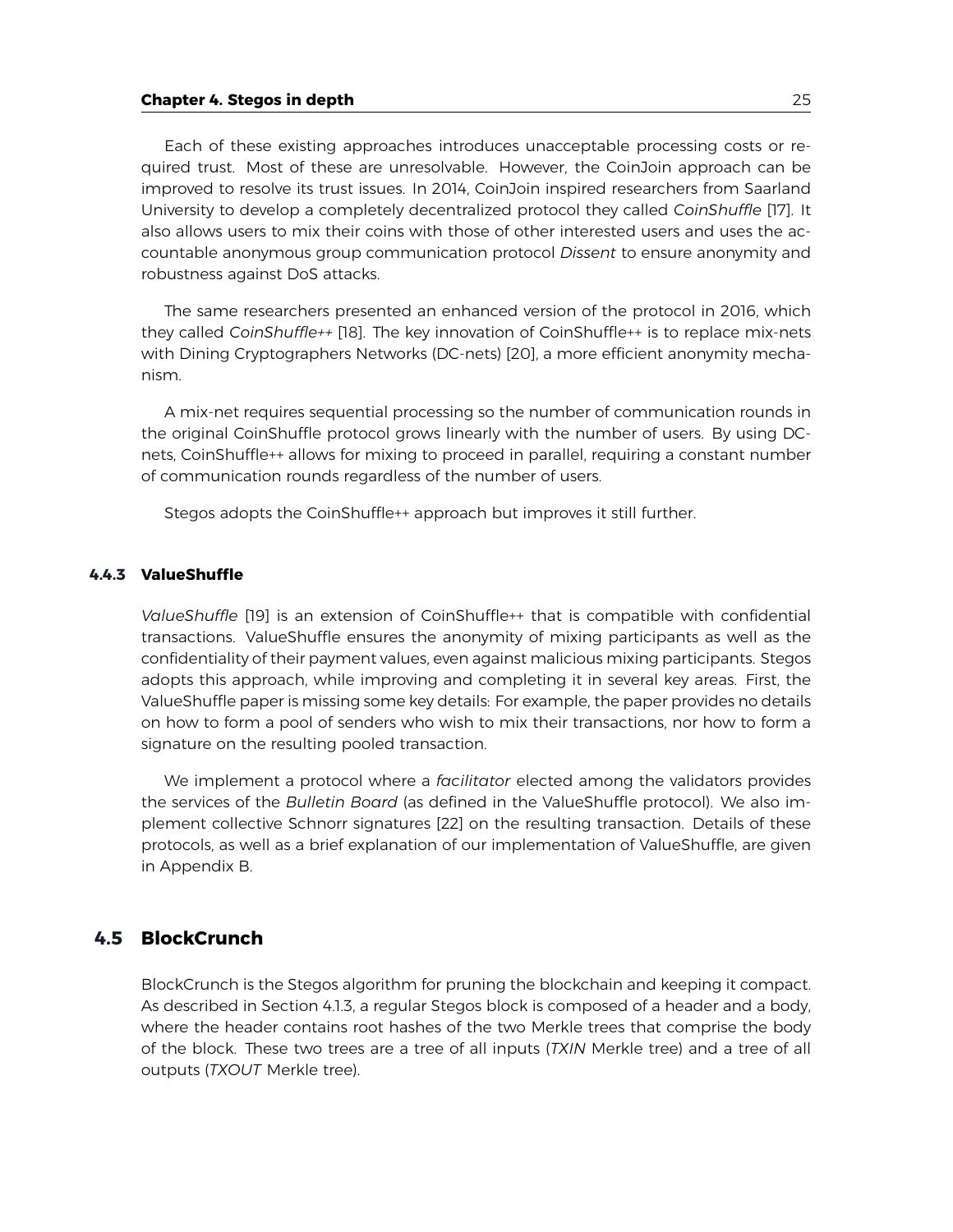#### **Chapter 4. Stegos in depth** 26

When a new block is verified and signed, the signature is computed over the block header alone. The body of the block does not need to be signed because it is secured against modification by the nature of the Merkle tree. That is, it will be impossible to modify the body of the block without invalidating the root hashes contained in the signed header.

Stegos blockchain compaction is a continuous process where each incoming and properly signed block triggers the pruning. As a result of this continuous pruning, the Stegos blockchain becomes a database of unspent coins (UTXO), with no transaction history kept.

After verifying and signing a new block, the *leader* broadcasts it to the network. All nodes must validate the collective block signature and process the new block using the following steps:

A node must perform the following pruning algorithm for every regular block:

| <b>Algorithm 4.1 Pruning algorithm</b>                                          |                                                           |
|---------------------------------------------------------------------------------|-----------------------------------------------------------|
| block $\leftarrow$ < This Block >                                               |                                                           |
| $tree \leftarrow$ GET-TXIN-MERKLE-TREE(block)                                   |                                                           |
| $leaves \leftarrow \text{MERKLE-Tree-LEAVES}(tree)$                             |                                                           |
| <b>for</b> leaf $\leftarrow$ leaves <b>do</b>                                   |                                                           |
| $id \leftarrow \text{UTXO-ID} (leaf)$                                           |                                                           |
| $block' \leftarrow$ FIND-BLOCK-WITH(id)                                         |                                                           |
| $tree' \leftarrow$ GET-TXOUT-MERKLE-TREE(block')                                |                                                           |
| $leaf' \leftarrow$ FIND-LEAF(tree', id)                                         |                                                           |
| MARK-AS-SPENT(leaf')                                                            | ⊳ Does not touch the hash of the leaf                     |
| <b>for</b> sibling $\leftarrow$ GET-SIBLING(leaf'), IS-SPENT(sibling) <b>do</b> |                                                           |
| $parent \leftarrow$ GET-PARENT(leaf')                                           |                                                           |
| MARK-AS-SPENT(parent)                                                           |                                                           |
| DELETE-NODE(leaf')                                                              | $\triangleright$ Removes the hash                         |
| DELETE-NODE(sibling)                                                            |                                                           |
| $leaf' \leftarrow parent$                                                       |                                                           |
| end for                                                                         |                                                           |
| end for                                                                         |                                                           |
| if Is-EMPTY(tree) then                                                          |                                                           |
| DELETE-TREE(block, tree)                                                        | $\triangleright$ Leaves just the hash in the block header |
| end if                                                                          |                                                           |

# <span id="page-25-0"></span>**4.6 FastData**

Stegos introduces data transactions in addition to regular payment transactions. Both types of transactions enjoy the same encryption and privacy protection. In fact, because data is sent using zero-value coins, there's no way to tell payments apart from data messages.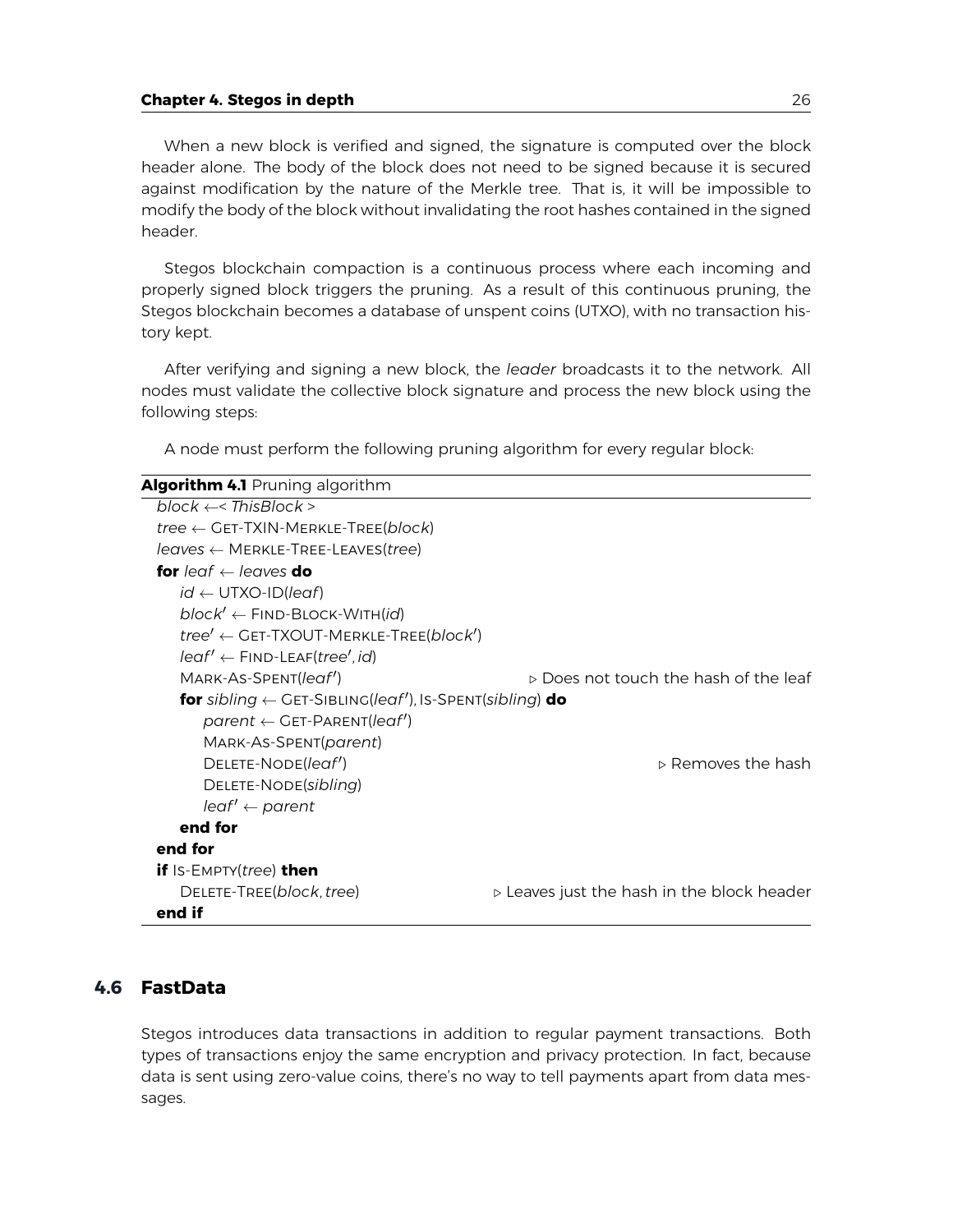### **Chapter 4. Stegos in depth** 27

Data messages are meant to be handled at the application layer and the payload is expected to include a sequence number. Unlike payments, data cannot be doublespent, so there's no need to wait for data messages to become irreversible. The message sequence number should help applications order messages and check for messages that are missing.

Stegos data messaging is a lot like UDP/IP and serves as a message bus that all kinds of applications can use to communicate securely and privately.

Data messages are automatically recycled and removed from the blockchain using BlockCrunch (Appendix [4.5\)](#page-24-0).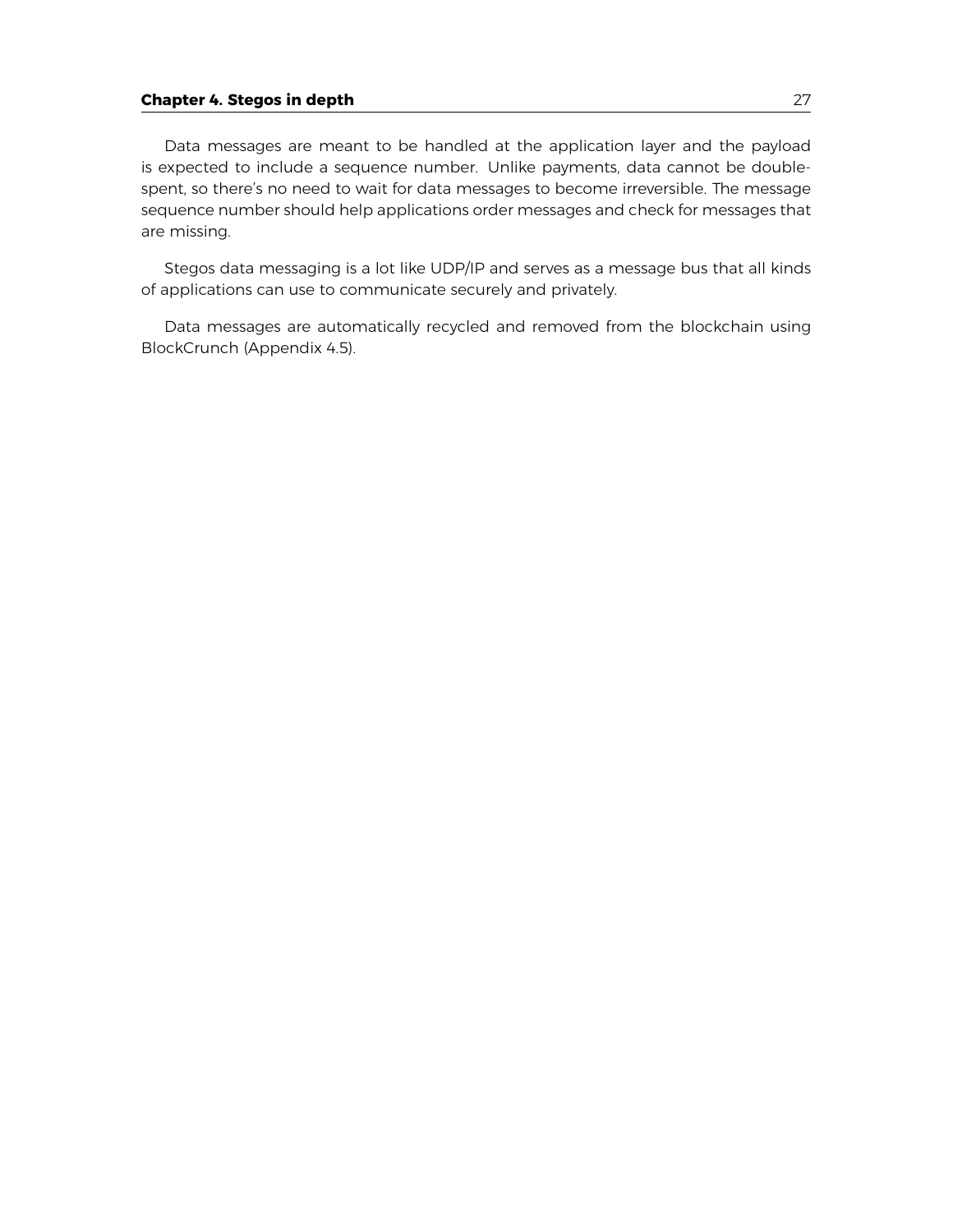# <span id="page-27-0"></span>**5. Future work**

# <span id="page-27-1"></span>**5.1 Mobile staking**

Mobile staking will not be available on the launch of the mainnet. However, we are making it a priority to implement mobile staking as soon as possible. Mobile staking will drastically increases the number of validator nodes, increasing the resilience and throughput of the network. Combined with ePoS, this will help prevent the stagnation and centralization witnessed by many blockchain projects.

# <span id="page-27-2"></span>**5.2 Marketplaces**

Fully private token transactions are extremely useful, but on their own they only provide a part of the necessary functionality for private transactions, most of which involve an exchange of goods and services. Being able to transfer tokens privately is only of limited use if the rest of the business of the transaction cannot be obfuscated. Currently, most privacy platforms leave this problem up to the user to solve, drastically reducing their usability.

By building on the features described so far, Stegos private marketplaces provide all the necessary tools to sell goods and services and even operate entire stores in complete privacy.

Vendors set up storefronts as mini-apps in the TAC, using their wallet public key as an identifies. An API will allow vendors to update their inventory. Using the same manifest system described for privacy apps (Section [3.3\)](#page-15-0), users can browse for particular stores and verify the storefront via the vendor's public key signature. Users will access Stegos marketplaces via a separate marketplace app. Buyers and sellers can message each other using the Stegos chat service (Section [3.4\)](#page-15-1).

Private marketplaces use a form of hashlock (TBD) to atomically swap a payment for the item's description key. The swap will only occur once both parties are satisfied with the terms of the transaction.

# **5.2.1 Reputation**

Online marketplaces often rely on a ranking and reputation system to allow buyers to determine which vendors are trustworthy (and vice versa). Stegos supports this feature by allowing users to upload reviews and ratings to the blockchain, signed with their public key. When searching for a vendor via the marketplace app, reviews and ratings will be parsed from the chain and aggregated, allowing buyers to see a verified overall ranking for each vendor.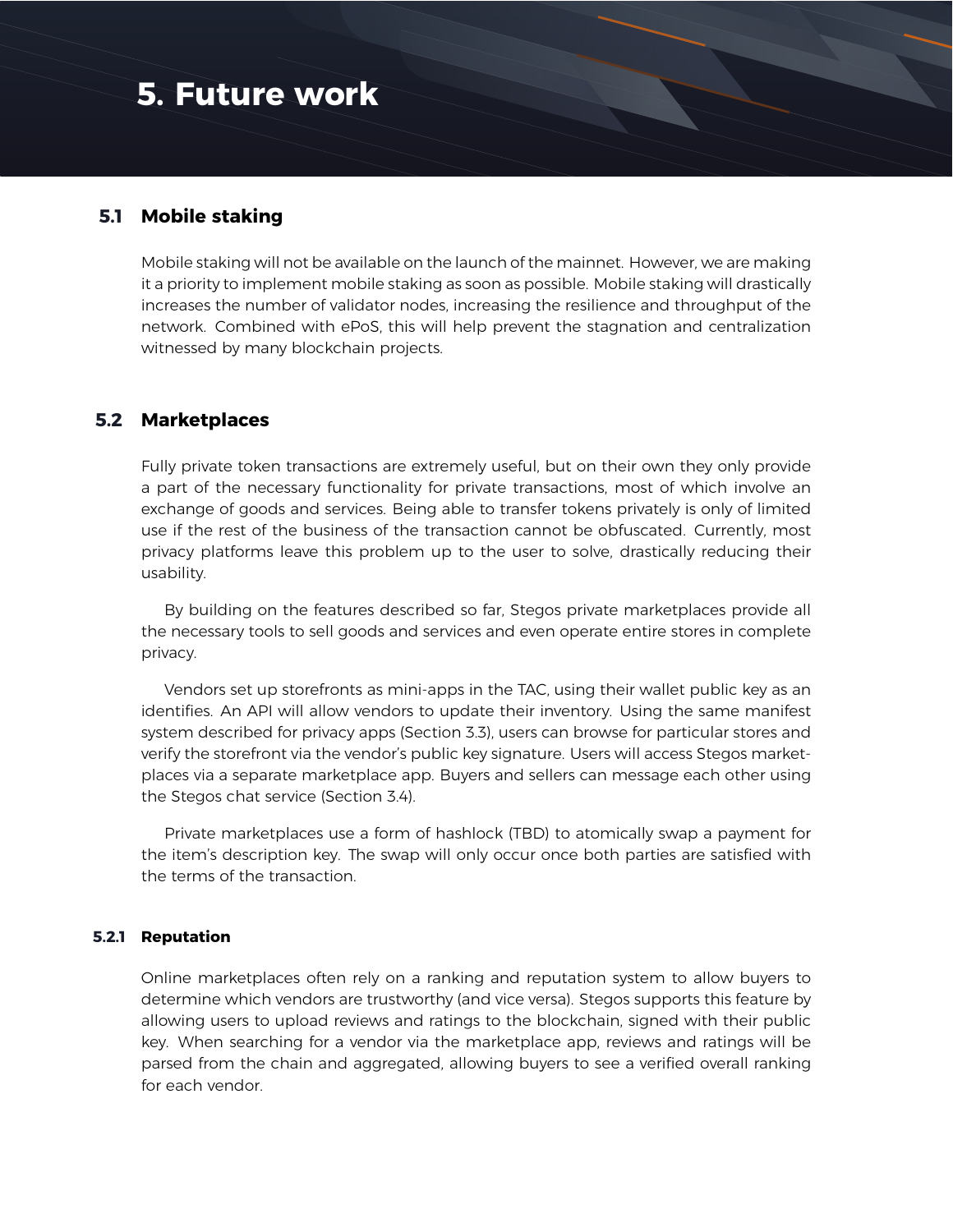Unfortunately, anything which links transactions together is a potential privacy risk, so users must weigh the benefits against the risks depending on their own privacy requirements. As such, participation in the reputation system is entirely optional for vendors.

# <span id="page-28-0"></span>**5.3 Roadmap**

| Year | Target date | Deliverable                                  |
|------|-------------|----------------------------------------------|
| 2019 | 31.05       | Mainnet and native token                     |
|      |             | Cross-platform node UI & wallet              |
|      | O3          | Exchange token sale                          |
|      |             | Mobile app                                   |
|      |             | Dandelion                                    |
|      | - 24        | Sharding                                     |
|      |             | Mobile (compact) node                        |
|      |             | Mobile staking                               |
| 2020 | ΟI          | App Store                                    |
|      |             | Private marketplaces                         |
|      |             | Pruning with no bootstrap nodes<br>zk-STARKs |
|      |             |                                              |

*Table 5.1: Roadmap*

# <span id="page-28-1"></span>**5.4 Conclusion**

This paper laid out a design for Stegos - a private, confidential, and scalable blockchain which is environmentally sustainable and optimized for storing and transmitting both data and payments. By aggressively pruning the blockchain, Stegos is able to support a wide variety of on-chain features beyond simple token transfers. By combining chat, an on-chain app store and a trusted application container (TAC), Stegos facilitates every part of a fully private exchange of goods and services, not just the final payment step.

The Stegos team is currently working on implementing the blockchain. The development progress can be tracked on [GitHub.](https://github.com/orgs/stegos/projects/1) Our platform source code is and always be 100% open.

Stegos uses verifiably unbiased distributed randomness and a gamified Proof-of-stake consensus mechanism to create the first truly mobile blockchain. By embracing smartphones and providing an integrated app as a gateway to the platform, Stegos intends to be the first truly accessible blockchain, giving everyone easy access to the privacy they deserve.

- We will pursue blockchain privacy, including latest and greatest mechanisms of com-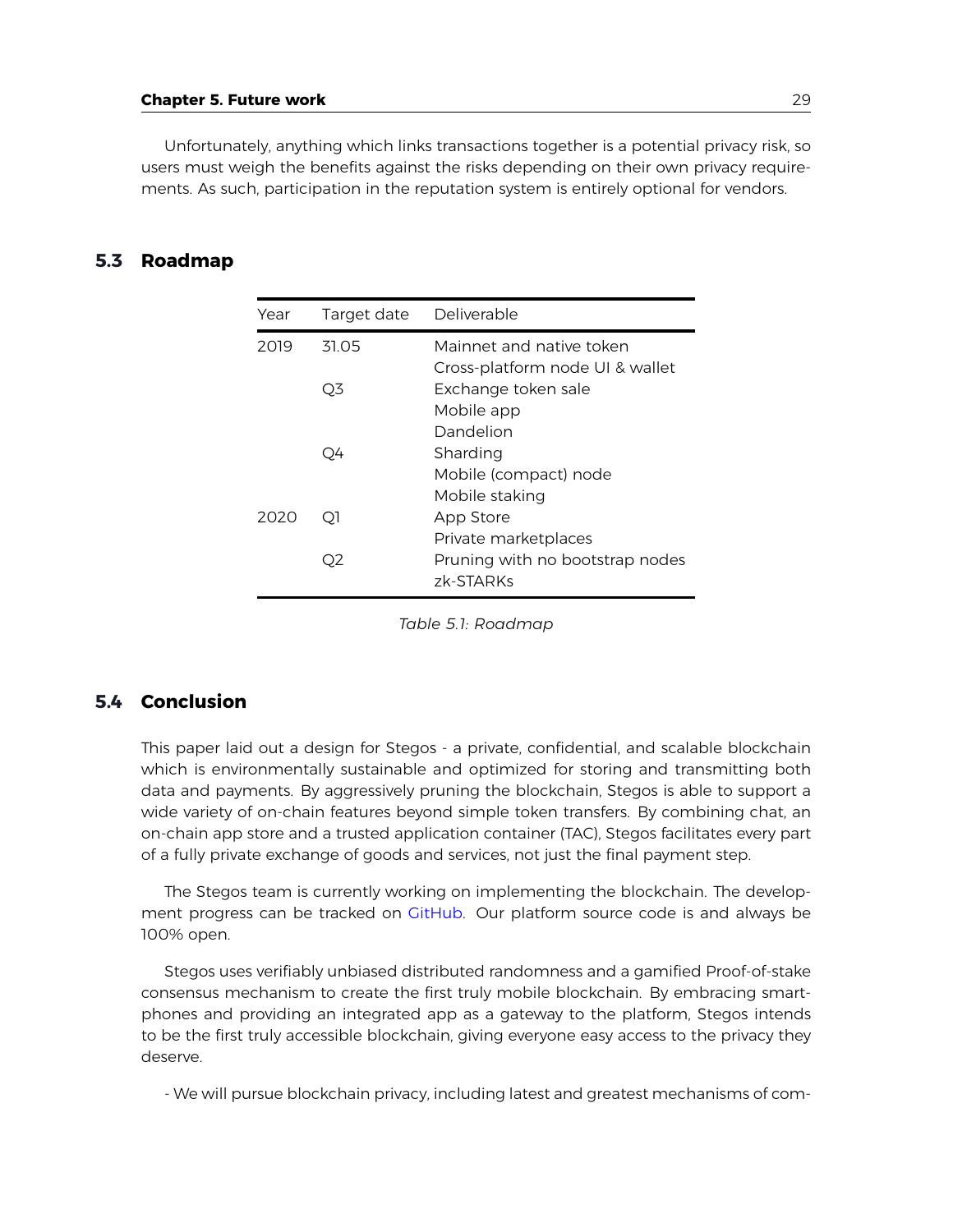bining it with a fast and scalable blockchain. - We will advance blockchain privacy into mainstream applications.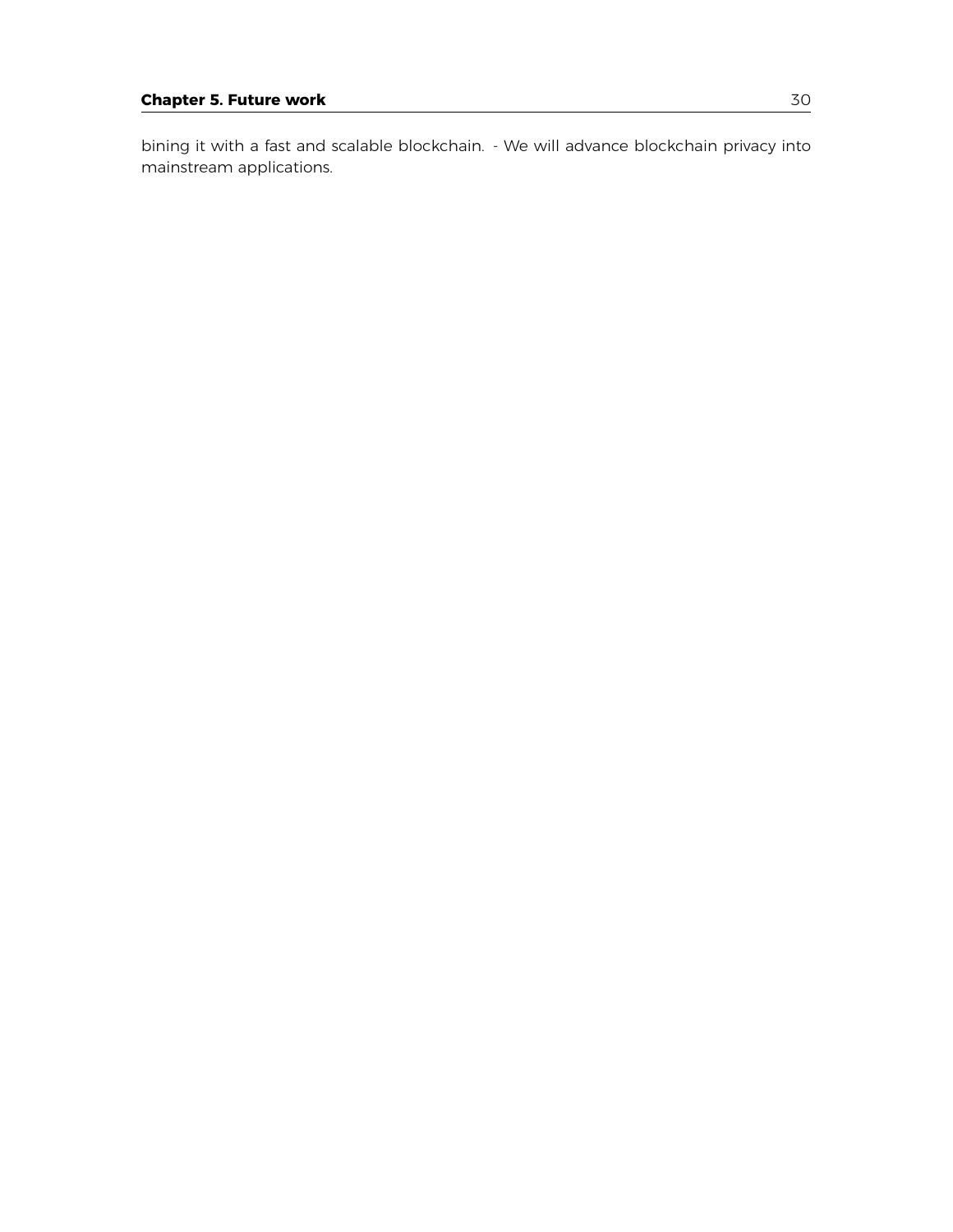<span id="page-30-0"></span>

The Stegos team doesn't just bring blockchain experience to the table (although we have plenty of that, too). With backgrounds in finance, aerospace, and cryptography, the team has a breadth of experience in applying technology to some of the most sensitive challenges facing society.

# <span id="page-30-1"></span>**6.1 Joel Reymont CEO, The Buck Stops With Me!**



Joel is a seasoned hacker and blockchain pioneer. He started his career on Wall Street and brings twenty-five years of diverse software engineering and management experience to Stegos. Joel was previously Chief Technology Officer at a Top 100 cryptocurrency and blockchain company, where he earned a reputation within the community for his formidable ability to get things done. Joel has acted as Director of Prime Brokerage Technology at Deutsche Bank, has run offshore development teams, and has built many scalable and fault-tolerant systems over the years. He now smashes technological boundaries and ven-

tures deep into the unexplored frontiers of crypto to bring unique opportunities to Stegos contributors.

Joel does not use social networks but has a very active [Twitter account.](http://twitter.com/joelreymont)

# <span id="page-30-2"></span>**6.2 Vladimir Lebedev, VP of Engineering**



Vladimir has over twenty-five years of experience in managing technology in fintech, telecom, and media companies. His pioneering credits include creating the first FidoNet node in Soviet Union, the first remote banking application using asymmetric keys cryptography in Russia, and the first ISP in Western Siberia. Vladimir was CTO of the Russian stock exchange, where he created its trading system and network infrastructure. Vladimir has held executive roles at VEON (a telecom company with over two hundred millions subscribers), Sberbank (the biggest bank in Eastern Europe), Moscow City Telephone Network, Or-

ange Business Services, Lucent Technologies, and Mail.Ru Group (the biggest Internetmedia company in Russia). Over his career, he has led and successfully delivered many cutting-edge projects, in addition to launching his own companies, CPM and Cybertonica.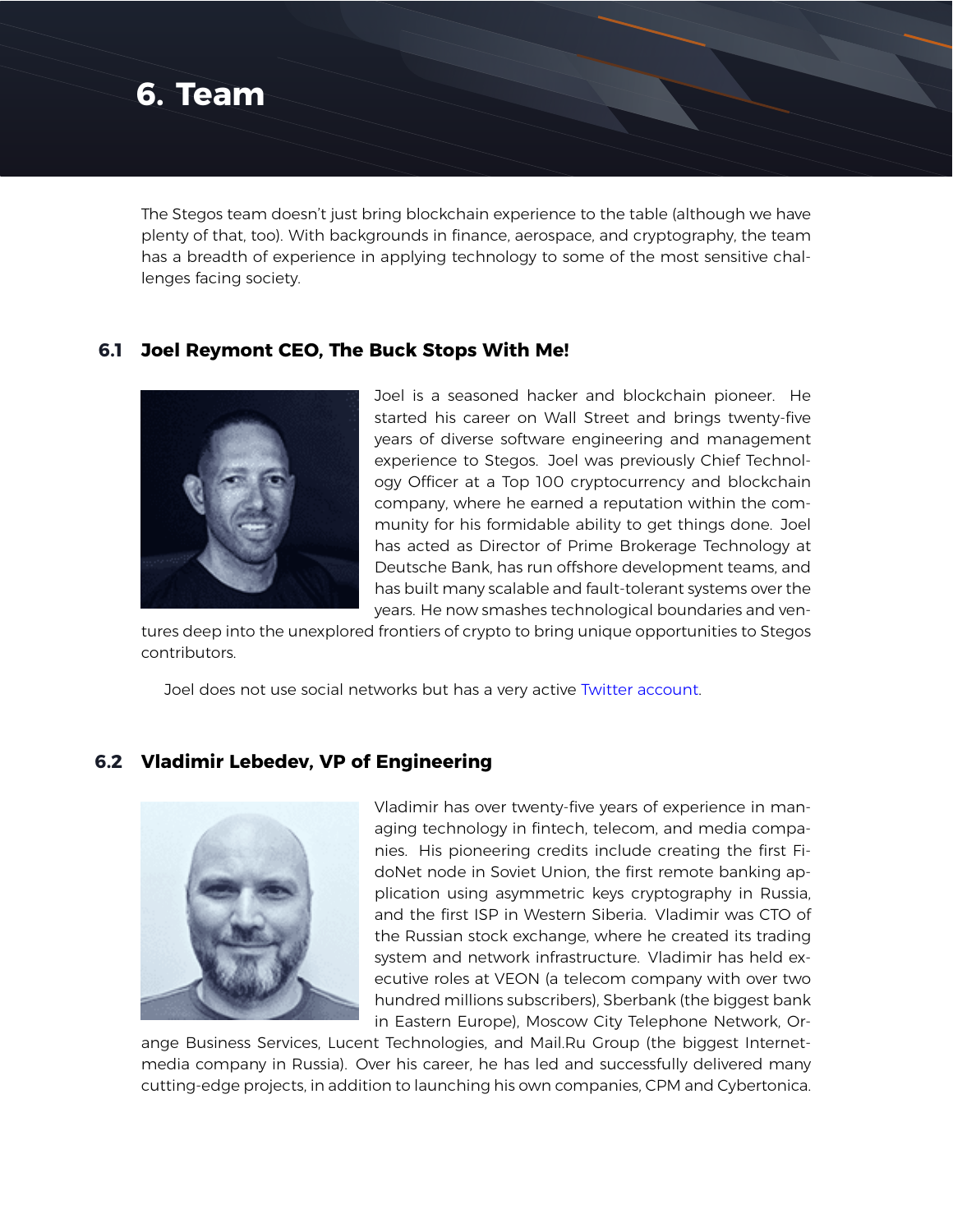<span id="page-31-0"></span>Find out more about Vladimir on his [LinkedIn profile.](https://linkedin.com/in/vlebedev)

# **6.3 David McClain, PhD Chief Rocket Scientist**



David is literally a rocket scientist. Trained in theoretical and observational astrophysics, in addition to computer science, he brings an incomparable and extraordinary five decades of unique programming expertise to the table. David has served as a Principal Scientist in the aerospace industry where he built airborne LIDAR systems for underwater mine detection, and was a Senior Scientist on the Raytheon ExoAtmospheric Kill Vehicle (EKV) program. He is a true expert in numerous computer languages, including Lisp, and an authority on signal processing, image processing, guidance and navigation, radio-frequency and in-

frared target detection systems, and target tracking. He has twice addressed the European Common Lisp Meeting.

<span id="page-31-1"></span>Find out more about David on his [LinkedIn profile.](https://www.linkedin.com/in/david-mcclain-685669155/)

# **6.4 Roman Tsisyk, Core Blockchain Team Lead**



Roman is a database and distributed systems expert who enjoys working on the cutting edge of technology. Over his fifteen-years career in Telecom and Internet industries, he gained broad expertise in software engineering as well as team and product management skills. Roman was a Team Lead and Core Developer of Tarantool, an open-source database and application server. He designed and implemented numerous technologies to store mission-critical data in a highly-available and fault-tolerant manner. During his career at Mail.Ru Group, one of the largest Internet companies in Europe, Roman used his deep expertise in

data processing and distributed systems to create and launch Russian's first Database-asa-Service and BigData-as-a-Service products for the public cloud.

Find out more about Roman on his [LinkedIn profile.](https://linkedin.com/in/roman.tsisyk)

# <span id="page-31-2"></span>**6.5 Eugene Chupriyanov, Site Reliability Engineer**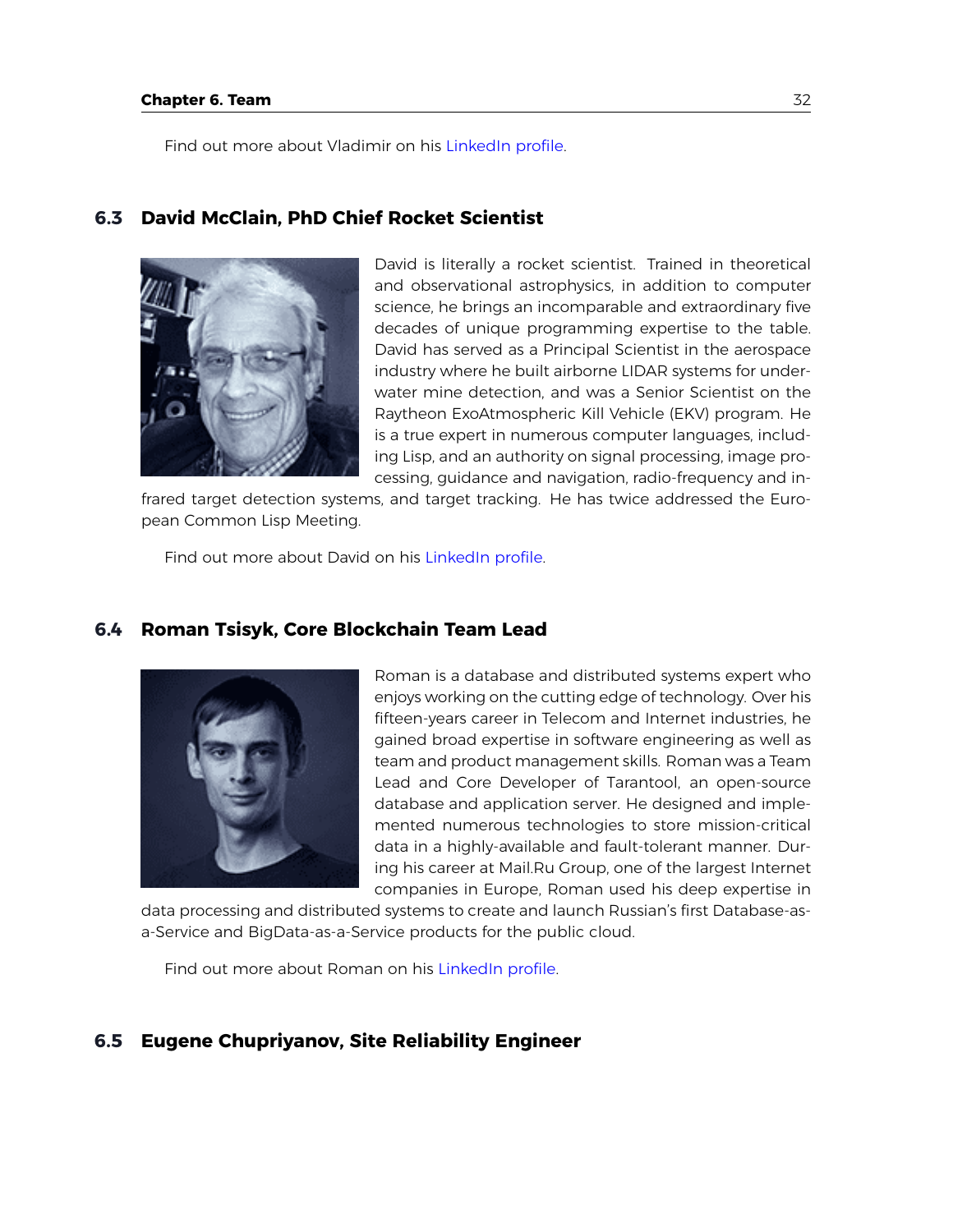#### **Chapter 6. Team** 33



Eugene is the Site Reliability Engineer at Stegos, taking care of our development and production infrastructure. Eugene has more than thirty years of experience in DevOps/SRE, beginning at the Siberian Branch of the prestigious Russian Academy of Sciences in the early days of the Internet. He has helped build and manage networking and operational infrastructure in industries as diverse as science, telecom, media, and finance, and has held Senior DevOps/SRE positions with companies including The Russian Trading System, RosBusinessConsulting, Lucent Technologies, and Vimpelcom/VEON. He brings a deep passion

for information technology and is dedicated to continuously learning the latest techniques and tricks to ensure that the systems he manages operate at the peak of security and efficiency.

Find out more about Eugene on his [LinkedIn profile.](https://www.linkedin.com/in/eugenechupriyanov/)

# <span id="page-32-0"></span>**6.6 Volodymyr Motylenko, Software Engineer**



Volodymyr is a young but eager specialist in distributed systems, reverse engineering, cryptography and blockchains. His master's thesis was focused on the design and implementation of a trusted platform module (TPM) for key and password management. Volodymyr was a member of a core team of one of the leading private blockchains, where he contributed to the input/output layer and inter-node networking protocols. He brings to Stegos a focus on high performance and a deep passion for algorithms, as well as advanced practical knowledge of the Rust programming language.

Find out more about Volodymyr on his [LinkedIn profile.](https://linkedin.com/in/vldm)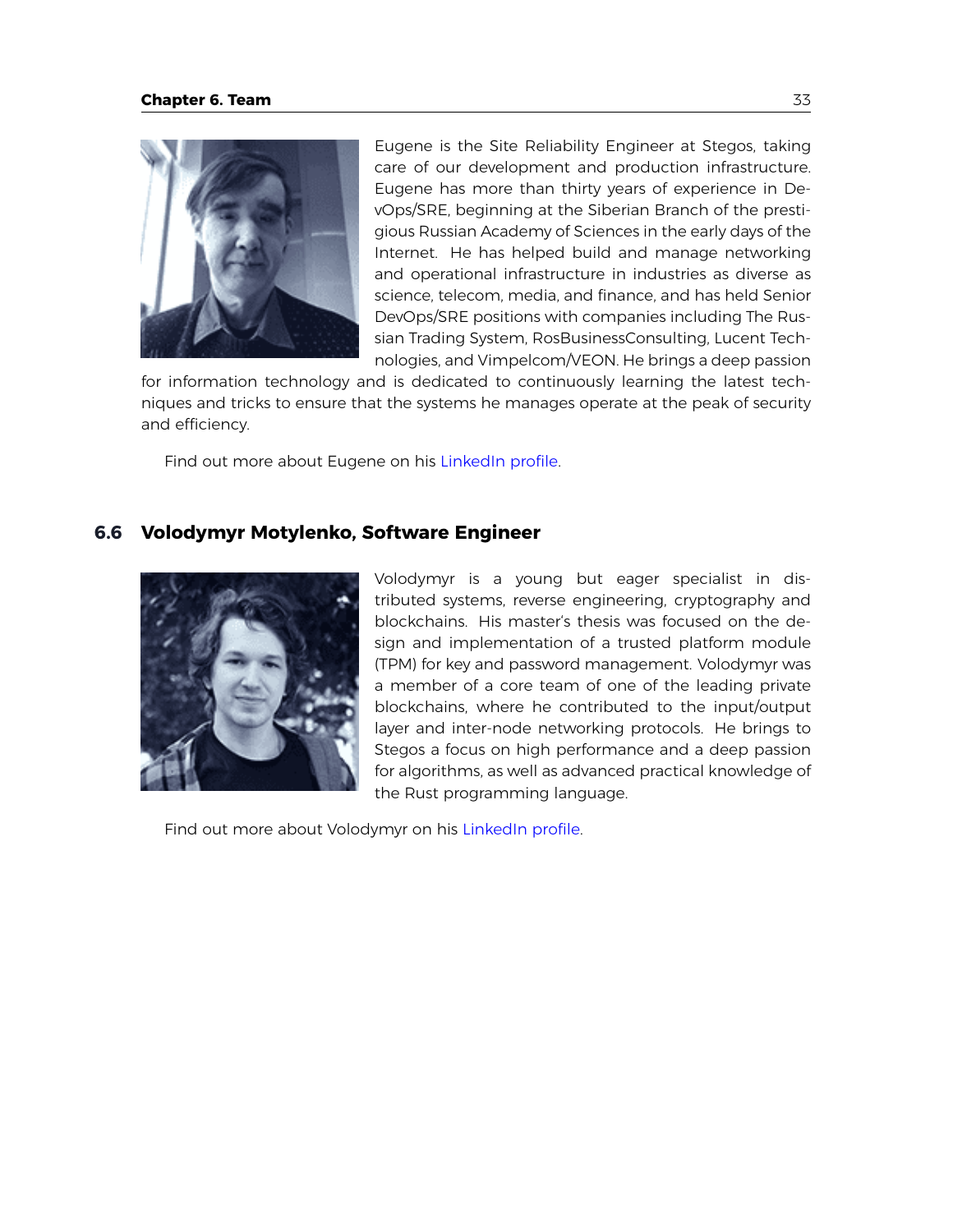# <span id="page-33-0"></span>**7. Token Economics**

# <span id="page-33-1"></span>**7.1 Fundraising goals**

Stegos will generate 1,000,000,000 (1 billion) STG tokens as the initial supply. Of these, up to 51.25% will be sold publicly to raise \$20M (million). The remaining 48.75% will be used to pay for costs and compensate team members, backers and advisors, as shown in the next section. These values have been carefully selected to enable us to reach our development milestones and jumpstart the Stegos ecosystem.

Stegos will follow strict KYC/AML procedures during all stages of fundraising, with funds used to, among other things:

- Expand the Stegos ecosystem through educational programs
- Build a world-class research and development (R&D) team
- Accelerate blockchain adoption across the mass-market and enterprise
- Aggressively pursue development and acquire the best talent

The Stegos vision is ambitious, with equally ambitious goals!



# <span id="page-33-2"></span>**7.2 Token allocation**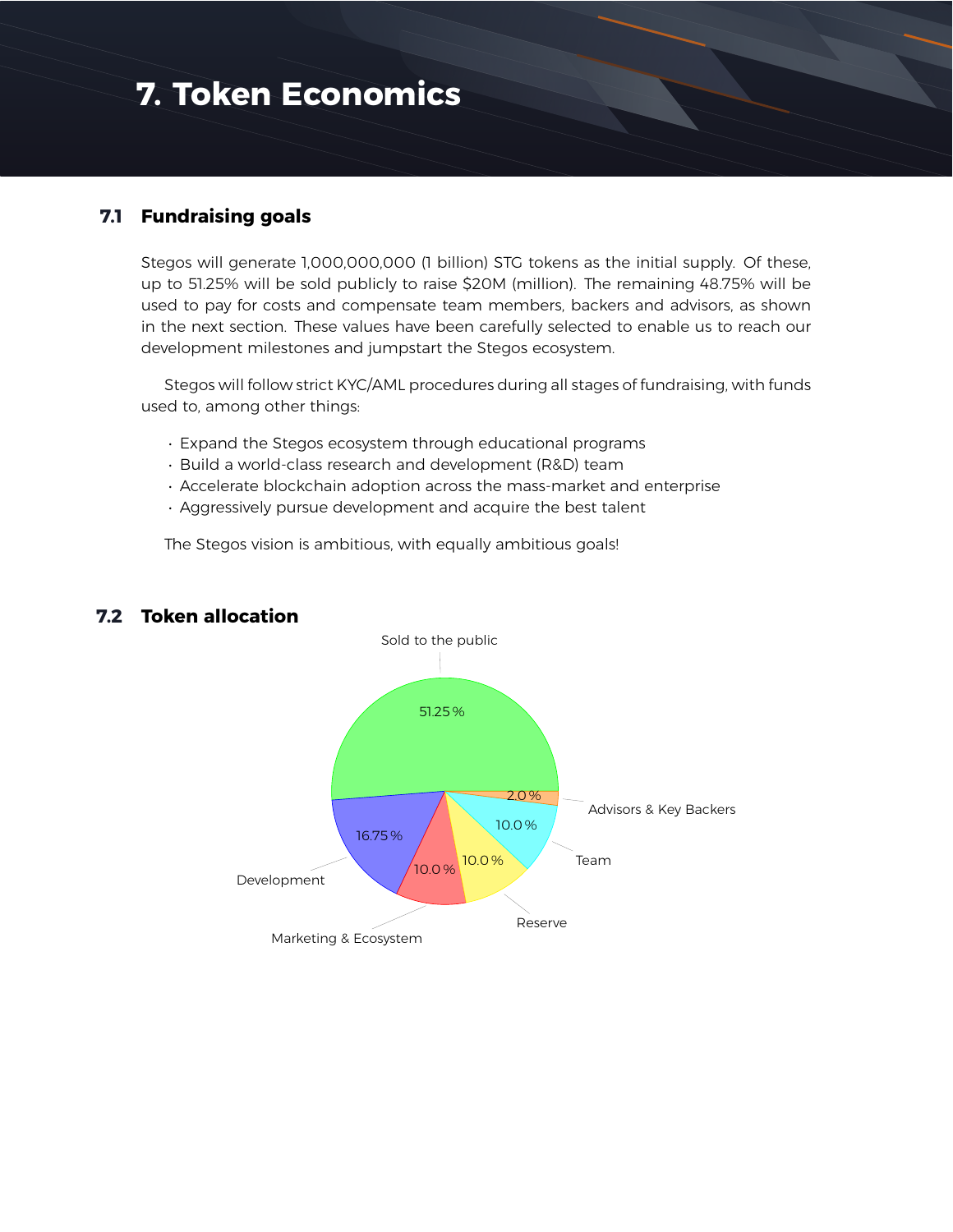| Proportion | Purpose                  |
|------------|--------------------------|
| 51.25%     | Sold to the public       |
| 16.75%     | Development              |
| 10%        | Marketing & ecosystem    |
| 10%        | Reserve                  |
| 10%        | Team                     |
| 2%         | Advisors and key backers |

*Table 7.1: Token allocation*

# <span id="page-34-0"></span>**7.3 Emission**

STG token emission will start at 14% of the initial supply during the first 4 years and halve every 4 years thereafter. The newly created tokens will be used for block rewards and the validator service award (Section [4.3.1\)](#page-21-1).

# <span id="page-34-1"></span>**7.4 Token sales**

Previous and future token sales:

|                          |                         |          |                              | Completed token sales |                |         |  |
|--------------------------|-------------------------|----------|------------------------------|-----------------------|----------------|---------|--|
| Round                    | Tokens                  | Price    | % Tokens                     | % for Sale            | Amount         | % Raise |  |
| Seed                     | 149, 628, 741           | \$0.013  | 14.96%                       | 29.20%                | \$1,995,000    | 9.52%   |  |
| Round 1                  | 140, 234, 698           | \$0.070  | 14.02%                       | 27.36%                | \$9,816,429    | 46.82%  |  |
| Round 2                  | \$0.100<br>40, 421, 484 |          | 4.04%                        | 7.89%                 | \$4,042,148    | 19.28%  |  |
| Total                    | 330, 284, 922           |          | 33.03%                       | 64.45%                | \$15, 853, 577 | 75.61%  |  |
|                          |                         |          | Planned exchange token sales |                       |                |         |  |
| Price<br>Tokens<br>Round |                         | % Tokens | % for Sale                   | Amount                | % Raise        |         |  |
| Stage 1                  | \$0.023<br>90,000,000   |          | 9.00%                        | 17.56%                | \$2,070,000    | 9.87%   |  |
| Stage 2                  | 92, 200, 000            | \$0.033  |                              | 17.99%                | \$3,042,600    | 14.51%  |  |
| 182, 200, 000<br>Total   |                         | 18.22%   | 35.55%                       | \$5,112,600           | 24.39%         |         |  |
| Global Total             | 512, 484, 922           |          | 51.25%                       | 100.00%               | \$20,966,177   | 100.00% |  |

*Table 7.2: Token sales*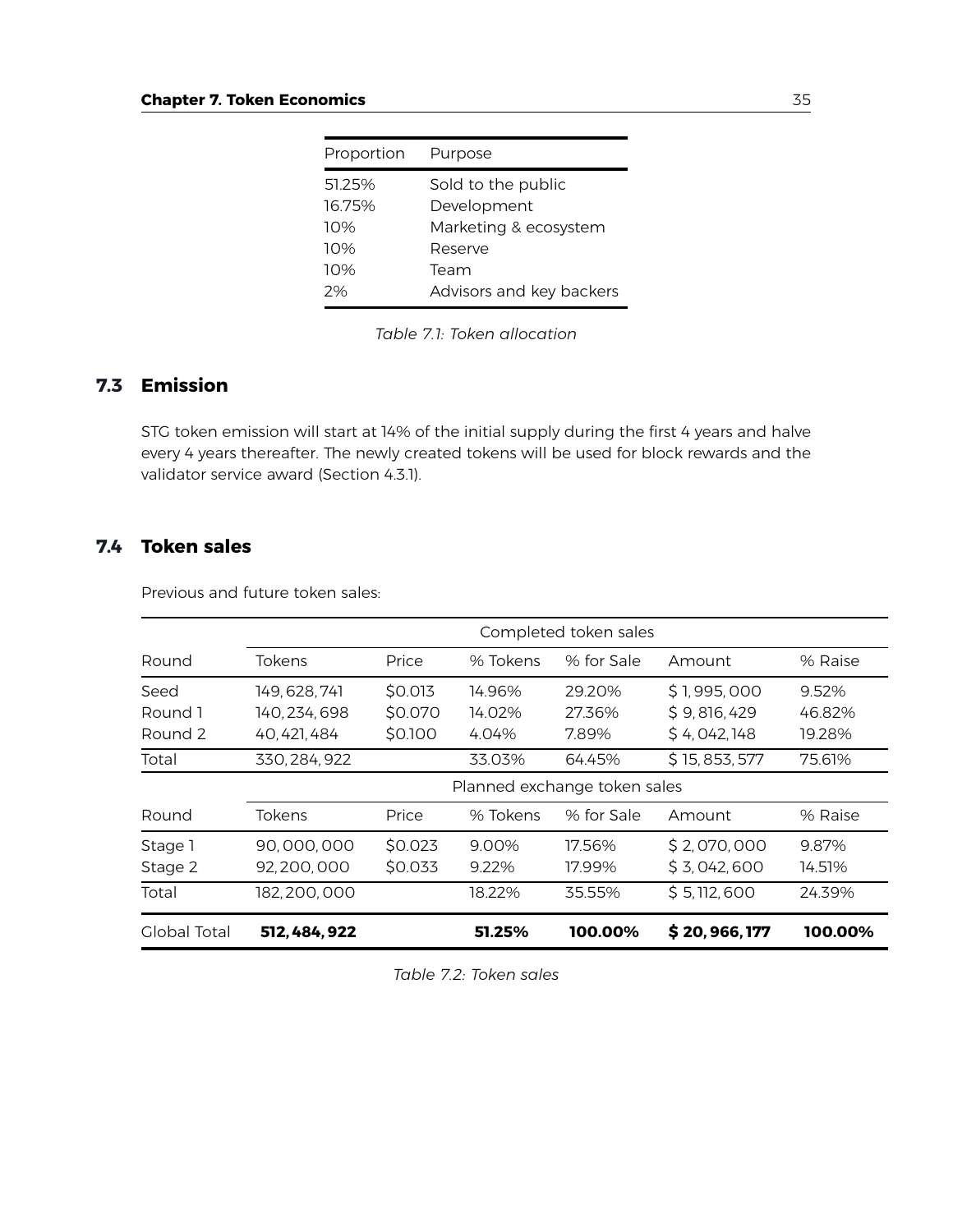# **7.5 Token lockup and vesting**

<span id="page-35-0"></span>A vesting schedule will apply to tokens purchased during the private sale. These tokens will be gradually released after mainnet launch according to the following schedule:

|                 | Months after Mainnet Launch |     |                 |       |     |             |     |   |   |                         |         |
|-----------------|-----------------------------|-----|-----------------|-------|-----|-------------|-----|---|---|-------------------------|---------|
|                 |                             |     | $2 \frac{3}{2}$ |       | 4 5 |             | 6 7 | 8 | 9 | 10.                     |         |
| Seed            |                             |     |                 | 12.5% |     | 12.5% 12.5% |     |   |   | 12.5% 12.5% 12.5% 12.5% | - 12.5% |
| Round 1         | 50%                         | 10% | 10%             | 10%   | 10% | 10%         |     |   |   |                         |         |
| Round 2 70% 10% |                             |     | 10%             | ിറ%   |     |             |     |   |   |                         |         |

# *Table 7.3: Vesting schedule*

50% of team tokens will be locked for 12 months from mainnet launch. The rest may be sold in small regular batches, according to the financing needs of the company.

Locked tokens cannot be transferred, but they can be used for staking.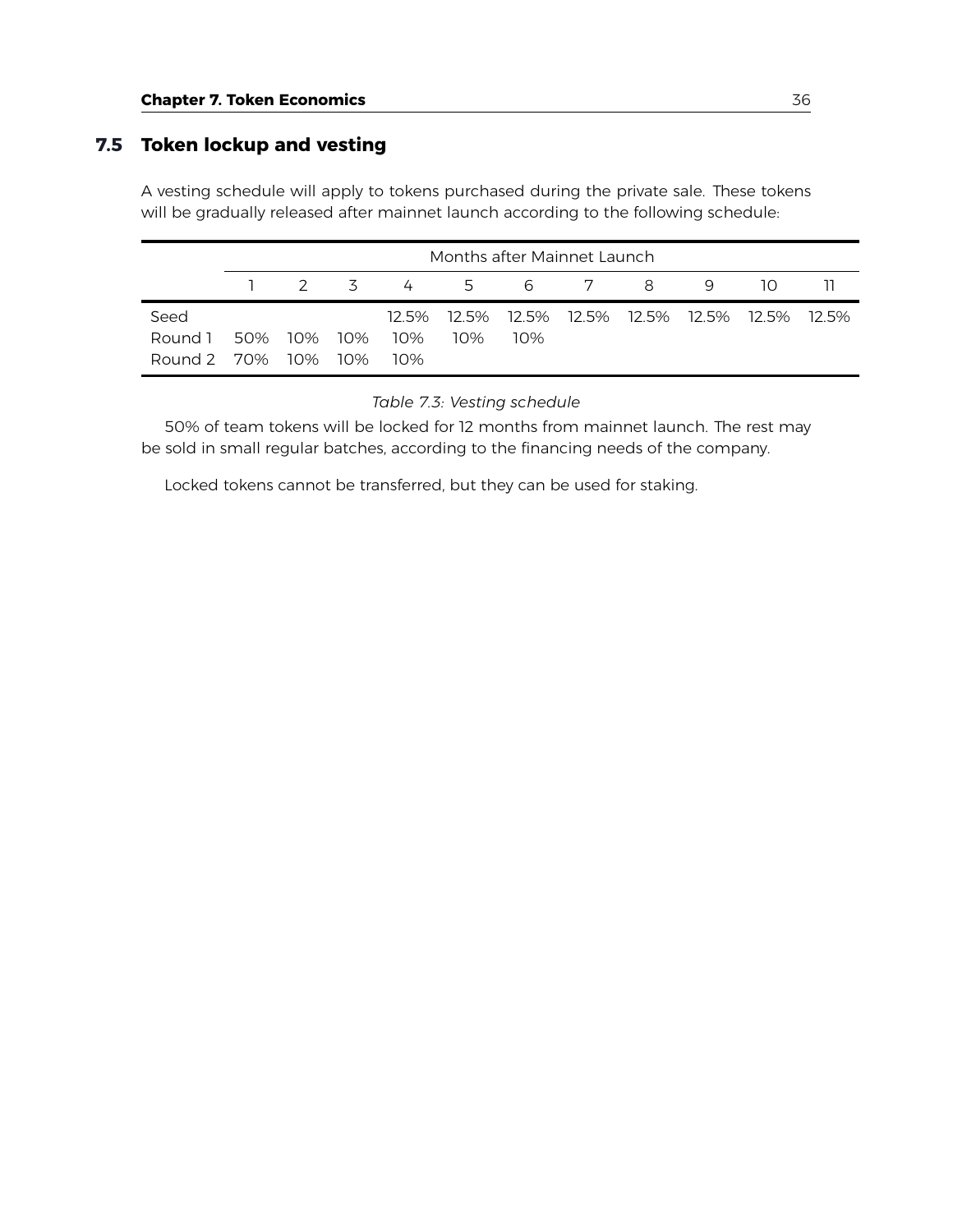# <span id="page-36-0"></span>**8. Legal Disclaimer**

No part of this white paper constitutes legal, financial, business, or tax advice, and you should consult your own legal, financial, tax, or other professional adviser before engaging in any activity in connection herewith. Stegos AG ("Stegos"), its affiliates, and the Stegos team members shall not be liable for any kind of direct or indirect damage, loss, or liability whatsoever which you may suffer or incur in connection with accessing this white paper or any other materials published by Stegos.

There is no official translation of this white paper from its original English, and recipients of foreign language translations are strongly cautioned that any information contained therein may conflict with the information in this white paper.

By accessing this white paper or any part thereof, you represent and warrant to Stegos, its affiliates, and the Stegos team that you acknowledge, understand, and agree that:

- (a) the STG tokens (the "Tokens") described herein may have no value, there is no guarantee or representation of future value or liquidity for the Tokens, and the Tokens are not intended for speculative investment;
- (b) Stegos, its affiliates, and the Stegos team members shall not be responsible for or liable for the value of the Tokens, the transferability and/or liquidity of the Tokens, and/or the availability of any market for the Tokens through third parties or otherwise;
- (c) in any decision to acquire Tokens, you have not relied on any statement set out in this white paper;
- (d) you will and shall at your own expense ensure compliance with all laws, regulatory requirements and restrictions applicable to you;
- (e) the information contained herein shall be subject solely to Swiss law, and the place of jurisdiction shall be Zug, Switzerland;
- (f) Stegos, its affiliates, and the Stegos team, as a result of future applicable law, decree, regulation, treaty, or administrative act, may be restricted or limited to hold a token generation event ("TGE") or any similar event as currently planned, and may elect, at their discretion, to issue Tokens through or by a legal entity other than Stegos;
- (g) Stegos, its affiliates, and the Stegos team may be prohibited from offering any Tokens at either the TGE or in a secondary market to certain jurisdictions and their subjects, and may have to restrict trading of the Tokens on certain trading platforms as a result of applicable law, decree, regulation, treaty, or administrative act; and
- (h) you may not be eligible to acquire any Tokens if you are a citizen, national, resident (tax or otherwise), domiciliary and/or green card holder of a geographic area or country where it is likely that the sale or distribution of the Tokens would be construed as the sale of a security (howsoever named) or investment product, and/or in which access to or participation in any token distribution event or the Stegos platform is prohibited by applicable law, decree, regulation, treaty, or administrative act.

This white paper shall not be construed to be an invitation or solicitation to enter into an investment or participate in the sale of a security (howsoever named) or investment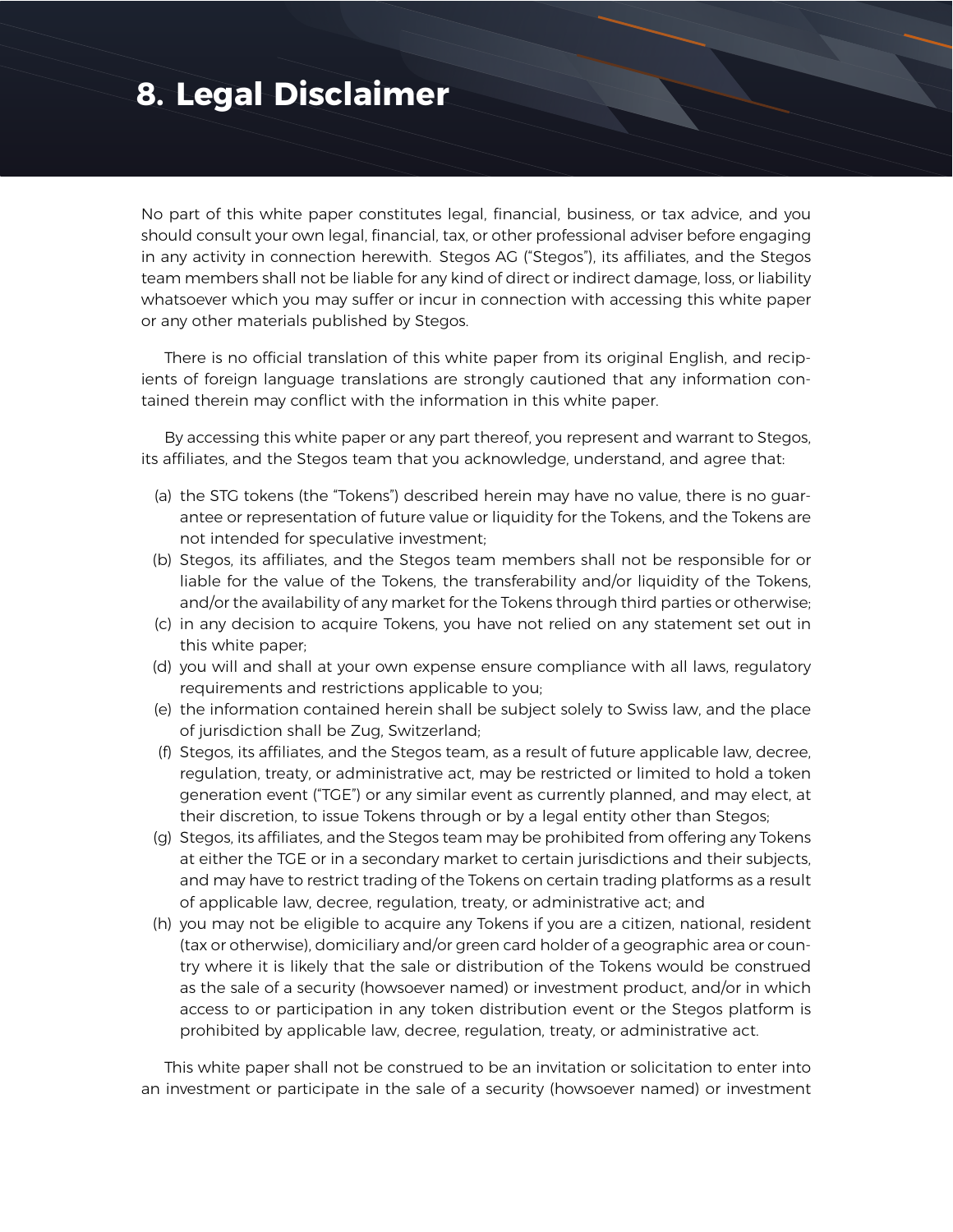product in any jurisdiction. The information in this white paper is given for general illustrative and discussion purposes only, and Stegos does not provide any warranty as to the accuracy and completeness of this information. Stegos reserves the right to change the information contained herein at its sole discretion. The information set out in this white paper is not legally binding upon Stegos, its affiliates, and the Stegos team members. The agreement for any issuance or distribution of the Tokens shall be governed by a separate agreement setting out the terms and conditions thereof. In the event of any inconsistencies between such an agreement and this whitepaper, the terms and conditions of the agreement shall prevail.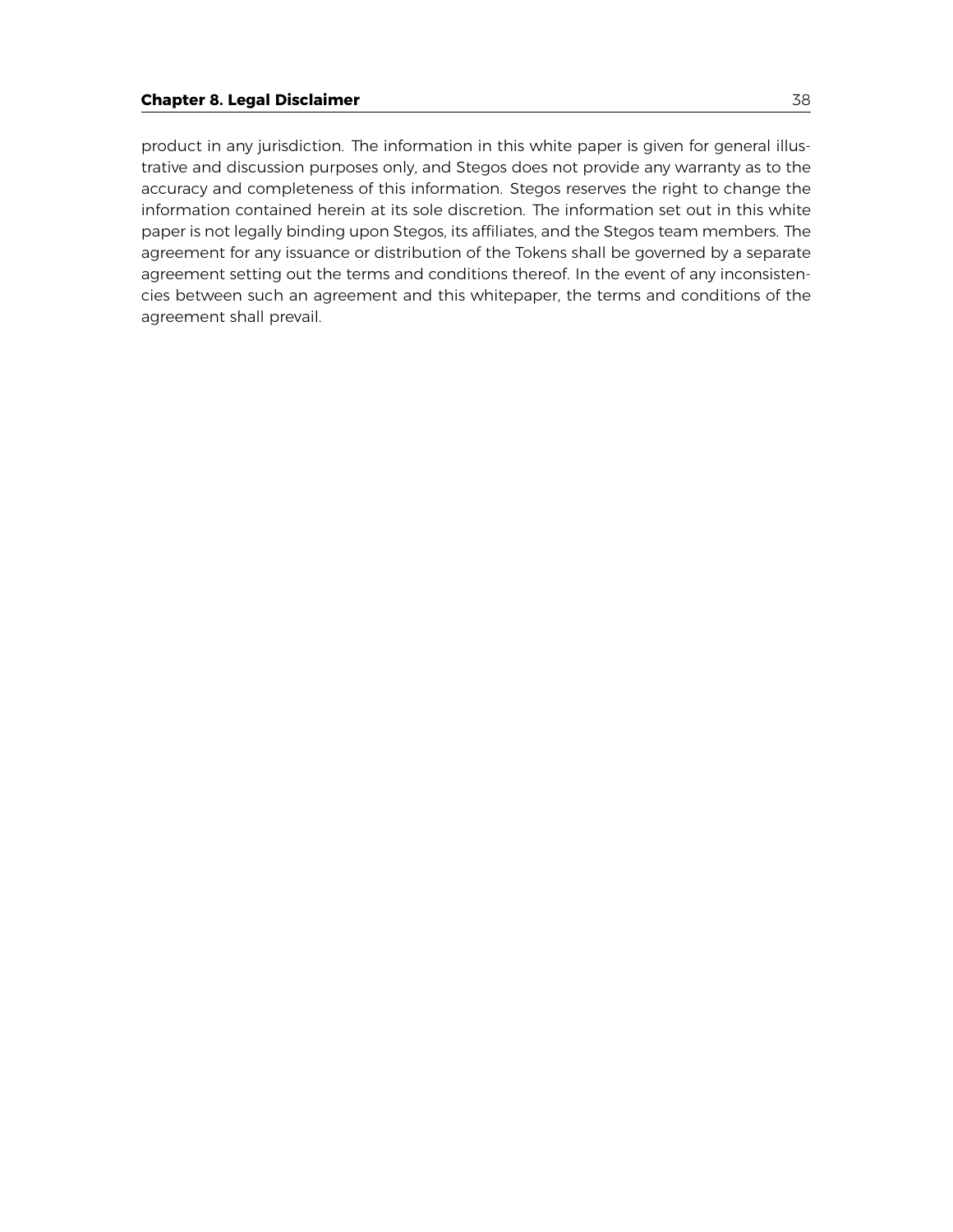# <span id="page-38-0"></span>**A. Transactions**

# **A.1 UTXO**

For illustrative purposes, suppose that some coins have been sent from Alice to Bob. Alice's public key is  $P_A$ , while Bob's secret key is  $s_B$  and his public key is  $P_B$ . To help preserve anonymity, all public keys in Stegos are cloaked with a random value chosen from a very large finite field, *Z<sup>r</sup>* .

When Alice sends coins to Bob, she cloaks their amount with a Pedersen commitment, which is both binding and hiding. It binds Alice to her commitment so that she can never alter the amount of coins. The commitment also hides the amount from the general public, while simultaneously providing proof to the public that the amount is legitimate. Only Alice and Bob know how many coins are being transferred.

### **A.1.1 Pedersen commitment and Bulletproof**

To form a Pedersen commitment, Alice multiplies the amount by a generator, *A*, for the elliptic curve group, E<sub>r</sub>, of prime order r. To that, she cloaks the commitment by adding a multiple, γ, of the publicly known generator point, *G*, with the multiple being chosen randomly from the finite field, Z<sub>r</sub>. Generators A and G must have no known relationship. Placing the cloaking factor on the main generator curve will become important as we proceed. This is the same curve which holds all public keys.

The Pedersen commitment is thus:

$$
C(x, \gamma) = xA + \gamma G \in E_r
$$

$$
x, \gamma \in Z_r,
$$

where *x* denotes the number of coins being transferred, *A* is the amount-curve generator, and *G* is the principal generator. We denote the commitment by *C*(*x*, γ).

This commitment value will be wrapped inside a Bulletproof range proof on *x*, which also proves that the amount lies within a legitimate range of values, typically a 64-bit number.

# **A.1.2 Destination address cloaking**

Alice then cloaks Bob's public key with a factor,  $\delta \in Z_r$ , so that instead of Bob's original public key,  $P_B$ , she will put into UTXO  $P_{B,\delta} = P_B + \delta G$ .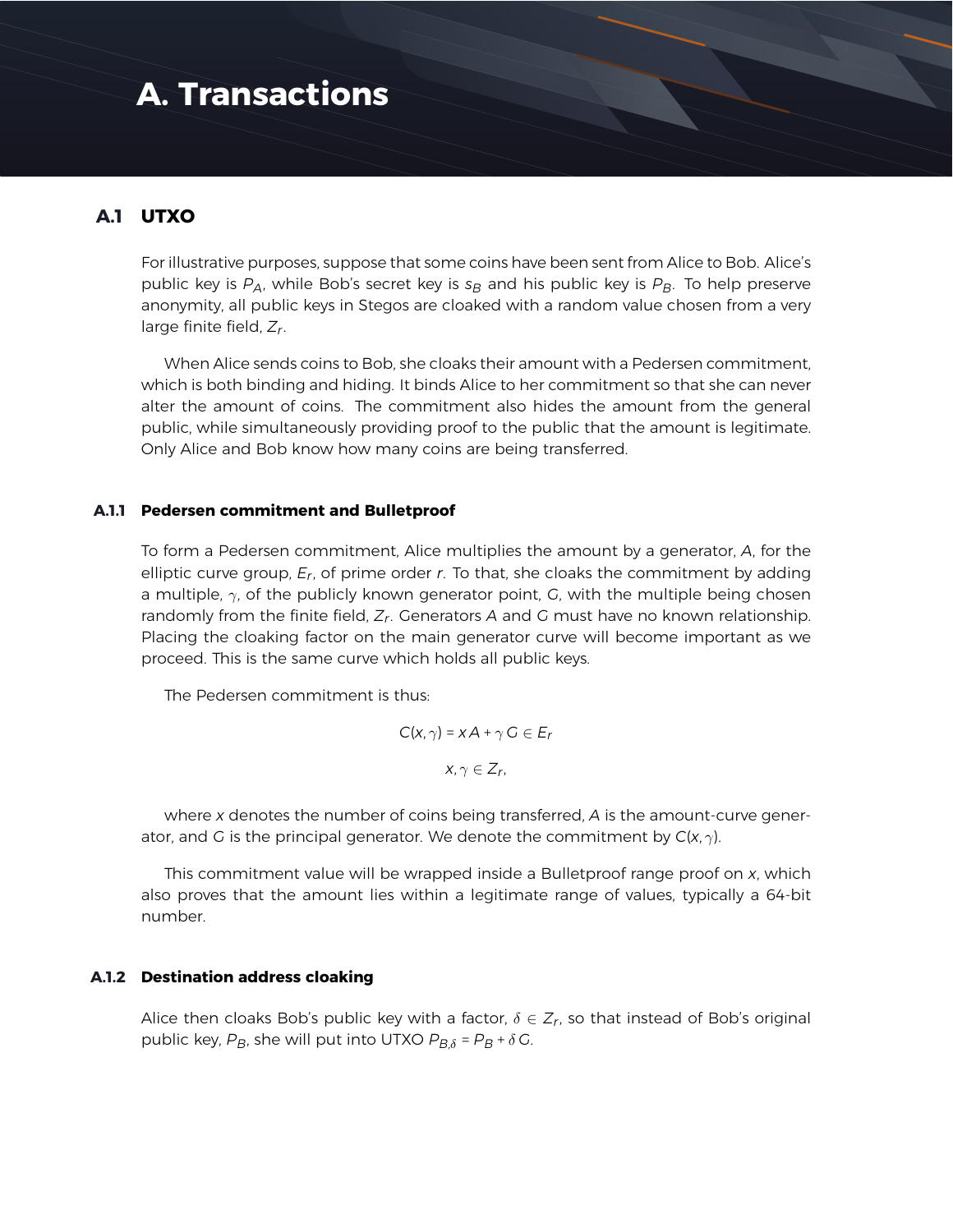### **A.1.3 Encrypted payload**

Alice must pass values for x and cloaking factors  $\gamma$  and  $\delta$  to Bob. She can include this information in the *encrypted payload* of the UTXO. Besides the values mentioned above, the encrypted payload may also contain arbitrary data that Alice wants to share with Bob.

To generate the encrypted payload, Alice must choose random values  $\alpha, k \in \mathbb{Z}_r$  that will be used to create and cloak a symmetric data encryption key. The actual symmetric key for the encrypted data object will be *H*(*k G*). In order to pass it safely via the blockchain to Bob, Alice needs to cloak it with  $\alpha$  and store it in the UTXO as the following tuple:

$$
\mathsf{Key}_{\alpha} = (\alpha P_B + k \, \mathsf{G}, \alpha \, \mathsf{G})
$$

Alice encrypts her payload with AES-128 using the *H*(*k G*) key and places the encrypted payload into the UTXO as  $E_B(x, \gamma, \delta)$ .

When Bob receives the UTXO later on, he will extract  $Key_{\alpha}$  from it, multiply the second element of the tuple by his secret key  $s_B$ , getting  $s_B \alpha G = \alpha P_B$ , then subtract that from the first element to find *k G*. He then produces *H*(*k G*), thus computing the symmetric key, and decrypts the payload that Alice sent to him.

# **A.1.4 TTL and Data Size**

Alice sets the TTL (time-to-live) and *Sizedata* slots of the UTXO to zero, indicating that this is a *monetary UTXO*.

#### **A.1.5 UTXO ID**

Alice forms a UTXO *ID* by hashing the the whole UTXO object sans the ID slot, which contains the cloaked version of Bob's public key,  $P_{\mathcal{B},\delta}$ , the Pedersen commitment and Bulletproof, TTL, *Sizedata*, and the encrypted payload.

The UTXO *ID* becomes a unique identifier, since, if all else were equal, the  $\gamma$  and  $\delta$ factors were randomly chosen from field *Z<sup>r</sup>* .

#### **A.1.6 UTXO structure**

Thus the resulting structure of the UTXO object will be the following:

*UTXO* = (*ID*,*PB*,<sup>δ</sup> , *Bp*, *TTL*, *Sizedata*,

*Key*<sub>α</sub>, *E<sub>B</sub>*(*x*, γ, δ))

where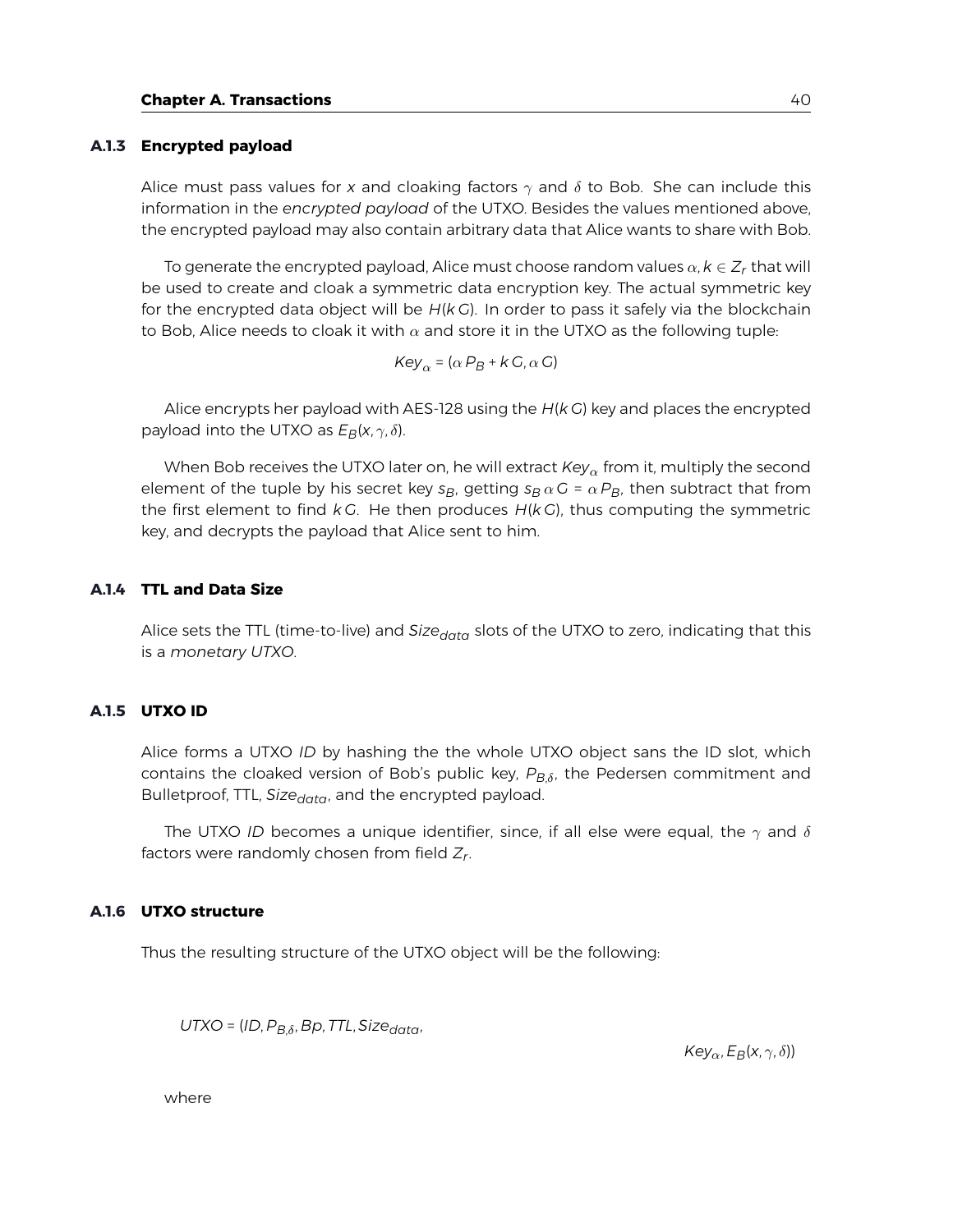*ID* = *H*(*PB*,<sup>δ</sup> , *Bp*, *TTL*, *Sizedata*,  $Key_{\alpha}$ ,  $E_B(X, \gamma, \delta)$ )  $\in Z_r$ *H*(*arg*<sup>1</sup> ,*arg*2, ...) = *hash mapping of concat args*  $P_{B\delta} = P_B + \delta G$ *G* = *known generator for group E<sup>r</sup> Bp* = *Bulletproof and Pedersen commitment on amount*, *x*

*TTL* = *Time-to-Live*, 0 *Sidedata* = *Data payload size*, 0  $Key_{\alpha} = (\alpha P_B + k G, \alpha G)$  $E_B(x, \gamma, \delta)$  = *AES-128 encrypted payload* 

Neither Alice's nor Bob's public key is shown anywhere. We only present a cloaked version of Bob's key. And since  $\delta$  is a secret value, nobody can recover the actual public key underlying the cloaked version.

Therefore Bob may publish his public key openly, e.g., on his website or in an invoice, without worrying that his identity will be linked to the recipient of the payment on the Stegos blockchain, because his public key will always appear in Stegos UTXOs in cloaked from — as a completely new and random number.

# **A.2 Transaction Structure**

When Bob wants to spend his new tokens, he must form a transaction containing a list of inputs (TXINs) and outputs (TXOUTs). TXINs are nothing more than the *ID*s referring to other UTXOs. TXOUTs are a list of new UTXOs. He must also offer a valid signature on the entire transaction, which simultaneously proves his ownership of all TXIN's, proves that the transaction carries zero net balance of funds between TXINs, TXOUTs and fees, and protects the contents of his transaction against mutation by MITM attackers.

A UTXO can only be spent in its entirety, and if it carries excess value for his purposes, he will produce a TXOUT with change back to himself, thereby creating a new UTXO. Bob must show that the sum of all inputs to his transaction equals the sum of all outputs plus fees. He can do so with Pedersen commitments so that his transaction is binding on him, while also disclosing nothing about the actual amounts involved.

To form his signature, he adds together all the  $\delta$  cloaking factors from the UTXOs specified by his TXINs list of *ID*s, adds in all the  $\gamma$  cloaking factors from the Pedersen commit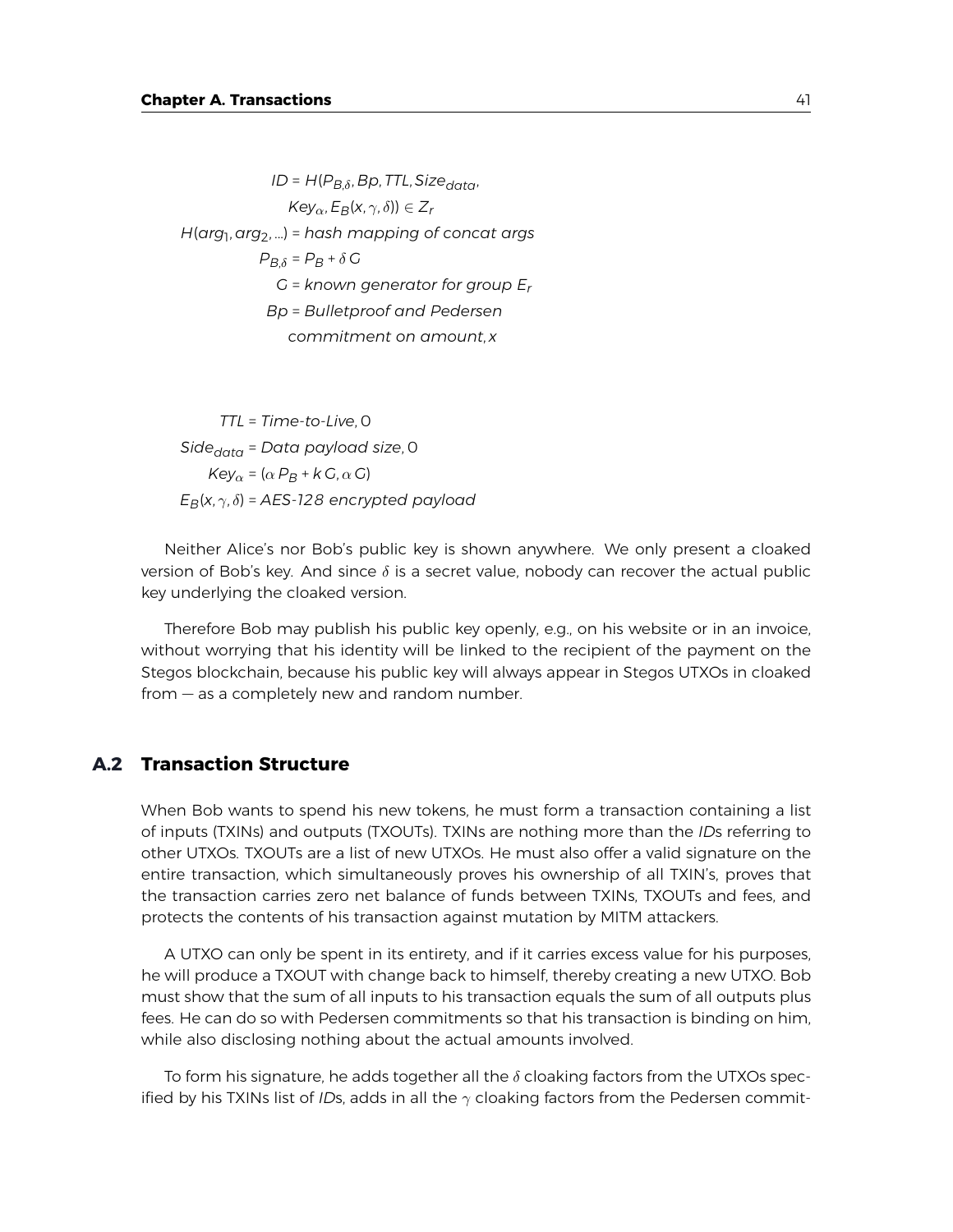ments in the Bulletproofs from those same UTXOs, and subtracts the  $\gamma$  cloaking factors used in his own TXOUT UTXOs.

Suppose Bob uses *N* TXINs. His own public key,  $P_B$  = s<sub>B</sub> G. Then his effective secret key for the signature becomes:

$$
s_{\text{eff}} = N s_B + \sum_{i \in \text{ins}} \delta_i + \sum_{i \in \text{ins}} \gamma_i - \sum_{j \in \text{outs}} \gamma_j
$$

Using this effective secret key, he produces a Schnorr signature pair, (*u*, *K*), after choosing  $k \in Z_r$  at random:

$$
K = k G
$$
  

$$
u = k + Hr(K, Peff, H(T)) seff
$$
  

$$
Sig(seff, T) = (u, K)
$$

so that validators can see that:

$$
u G = K + H_r(K, P_{\text{eff}}, H(T)) P_{\text{eff}}
$$

$$
P_{\text{eff}} = \sum_{i \in \text{ins}} P_i + \sum_{i \in \text{ins}} C_i - \sum_{j \in \text{outs}} C_j - \text{Fee } A
$$

where *T* represents the entire transaction record, sans signature. The function *H<sup>r</sup>* (*x*) represents the hash  $H(x)$  mapped onto the field  $Z_r$ . .

Let's examine the commitment terms. Pedersen commitments are additively homomorphic:

$$
C(x_1, \gamma_1) + C(x_2, \gamma_2) = C(x_1 + x_2, \gamma_1 + \gamma_2)
$$

Hence, if Bob's transaction is valid, the amount terms in the effective public key show a zero balance on the *A* curve, after the *Fee*. What remains is entirely on the *G* curve. The validator sum becomes another public key on the *G* curve, exactly matching his own computed effective secret key,  $s_{eff}$ . Only Bob can have formed a valid signature since it relies on his secret key. It is unforgeable. Both Alice and Bob know all the other secret terms,  $\gamma$ s and  $\delta$ s. Nobody else knows any of the secret values.

Suppose Bob now wants to send the coins he received from Alice on to Charlie, after deducting fees. To do so, Bob forms a UTXO that uses a different blinding factor,  $\gamma_2$ , and different key cloaking value,  $\delta_2$ , and which contains amount,  $(x - Fee)$ . Bob must form a new Bulletproof on the amount, and encrypt these values into a payload that only Charlie can read:

$$
ID' = H(P_{S,\delta_2}, Bp', TTL, Size_{data},
$$

*Key*α<sup>2</sup> , *ES*(*x* – *Fee*, γ2, δ2))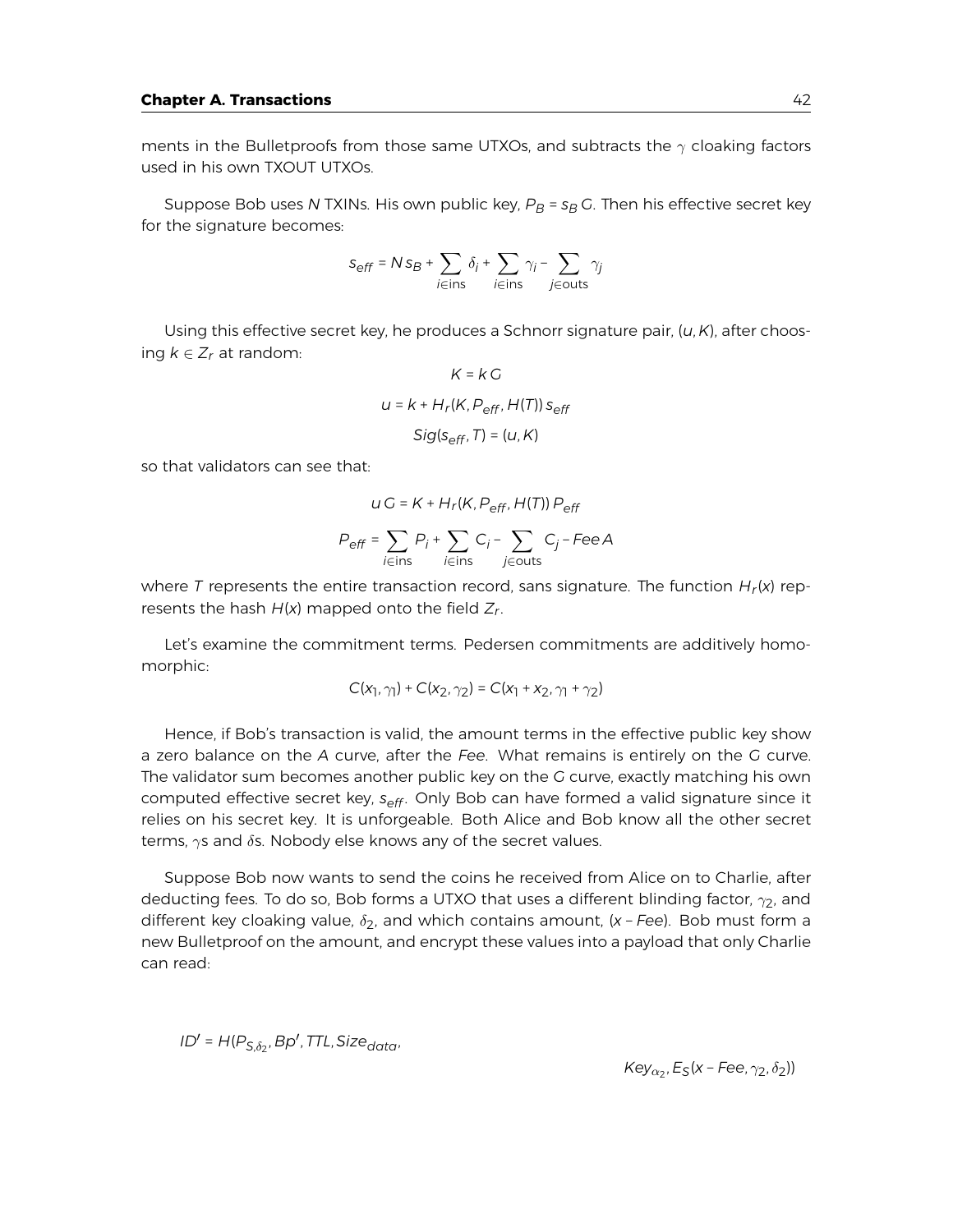### **Chapter A. Transactions** 43

where  $P_{\text{C},\delta_2}$  is Charlie's cloaked public key for this transaction, *TTL* and S*ize<sub>data</sub>* are zero, and  $\mathsf{Key}_{\alpha_2}$  is a cloaked symmetric key.

Charlie can spend this UTXO by providing a valid transaction signature against the UTXO *ID'*, just like Bob did for his own input.

Bob's TXOUT will now look like this:

TXOUT = (*ID*<sup>0</sup> ,*PS*,δ<sup>2</sup> , *Bp*<sup>0</sup> , *TTL*, *Sizedata*,

*Key*α<sup>2</sup> , *ES*(*x* – *Fee*, γ2, δ2))

To wrap up, Bob publishes the transaction:

T = {TXIN : {*ID*}, TXOUT : {(*ID*<sup>0</sup> ,*PS*,δ<sup>2</sup> , *Bp*<sup>0</sup> , *TTL*, *Sizedata*, *Key*α<sup>2</sup> , *ES*(*x* – *Fee*, γ2, δ2))}, FEE : *Fee*, GAMMA :  $\gamma_{\alpha d j}$  =  $\sum$ *i*∈ins  $\gamma_i$ -  $\sum$ *j*∈outs γ*j* SIG : *Sig*(*sB*, *T*)}

The first line is Bob's TXIN referencing the UTXO produced for him by Alice. The second line is the TXOUT - a new UTXO aimed at Charlie. The third line shows the fees paid for this transaction, in plaintext form.

The fourth line shows what value of  $\gamma$  adjustment, on the *G* curve, is needed to see that the sum of input commitments equals the sum of output commitments, proving a zero net balance between TXINs and TXOUTs and *Fee*. And this term will be added to a block sum when the transaction is absorbed into the blockchain, to show that entire blocks, which may contain many UTXOs, continue to show a zero balance.

The final line is Bob's signature asserting ownership of the entire transaction which is based on the hash of all the stated TXINs, TXOUTs, *Fee*, and <sub>γαdi</sub> term. This final signature also serves as a checksum against mutation of the contents of this transaction. If anything becomes changed in this record, the signature won't check. Hence Stegos transactions are non-malleable.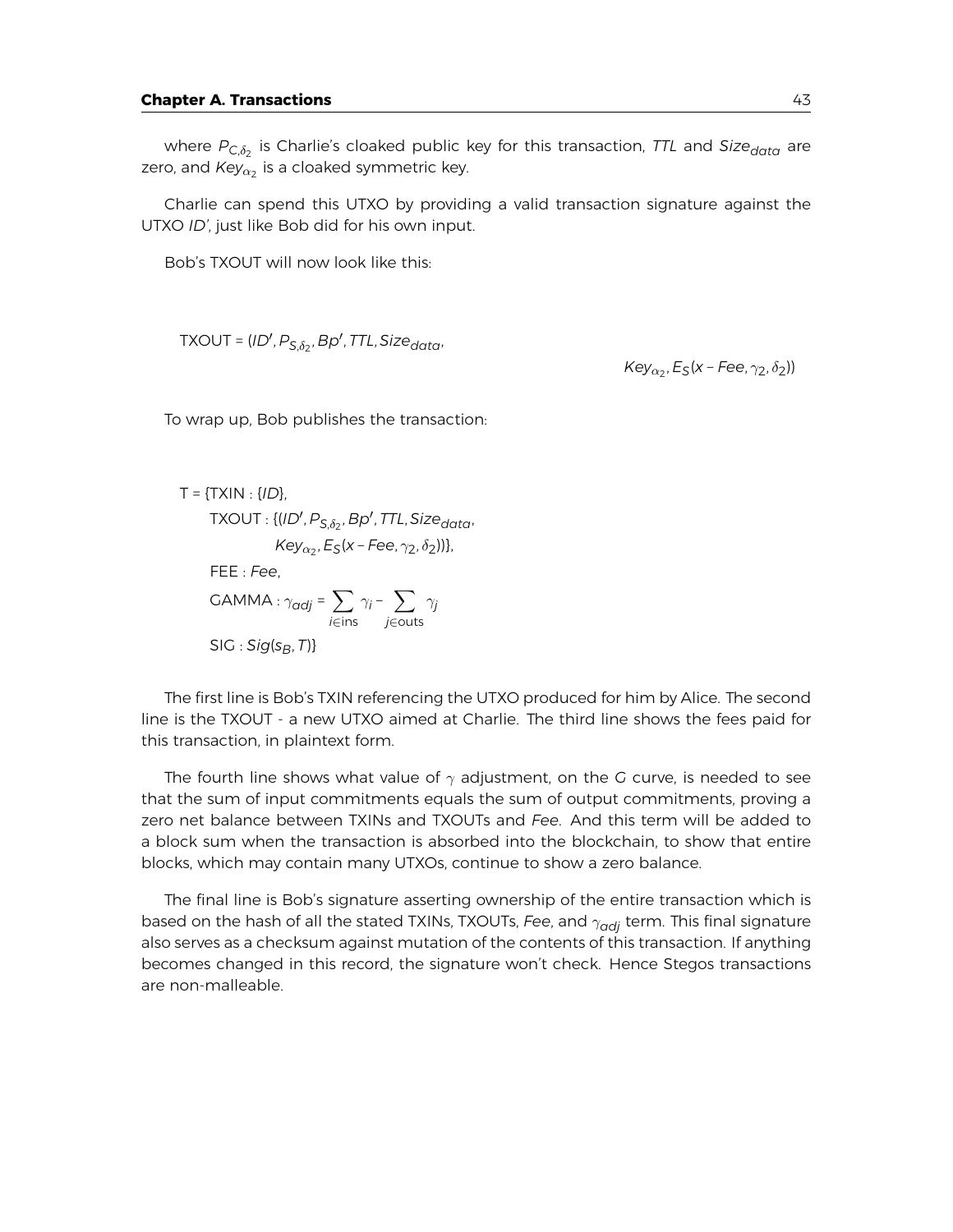# <span id="page-43-0"></span>**B. Snowball**

# **B.1 Forming the pool of senders**

Each epoch, besides selecting new witnesses and a leader, all validators select a node among them which must serve as a *Bulletin Board* in ValueShuffle protocol and include the public key of this node into the sealed keyblock for the new epoch. We call that Bulletin Board node *a facilitator*.

Each node intending to submit a transaction should broadcast a *Transaction Intent* message with a fresh ephemeral public key along with the signature proof of validity.

*Facilitators* should listen to transaction intent messages from the nodes and pool public keys from those messages into collections of *K* keys each. *K* defines a cardinality of the anonymity set by defining how many participants should form a transaction mixing pool. This is a tunable parameter which can be set for an each epoch of the blockchain.

Upon collection of *K* keys or on the timeout of *T* seconds, *the facilitator* broadcasts a *Transactions Pool* message (signed with its private key), containing all collected ephemeral public keys and corresponding signatures.

Each node that recognizes its key in *Transactions Pool* messages should sort the collection of keys from it in ascending numerical order, form the hash of the collection, and use that hash as a random seed for the *Pooled Transactions Session*.

*A pool leader* is elected by participating nodes by forming the XOR of the hash value defined above with the public key of the each pool participant and, if the resulting value is the minimum in the list, then that node should be chosen as a *pool leader*.

*A pool leader* is responsible for publication of a final pooled transaction, which we call a *super-transaction*.

# **B.2 Establishing the pooled transaction session**

All communications, including broadcasting, within the pooled transactions session should be contained within the group of the pool participants. All nodes in the pool will broadcast their lists of TXINs along with signatures validating ownership of their TXINs. Every participant can validate the lists from other participants by verifying the signature attesting to TXIN ownership. Participants should check that the public key referenced by the TXIN *ID* is from one of the group members.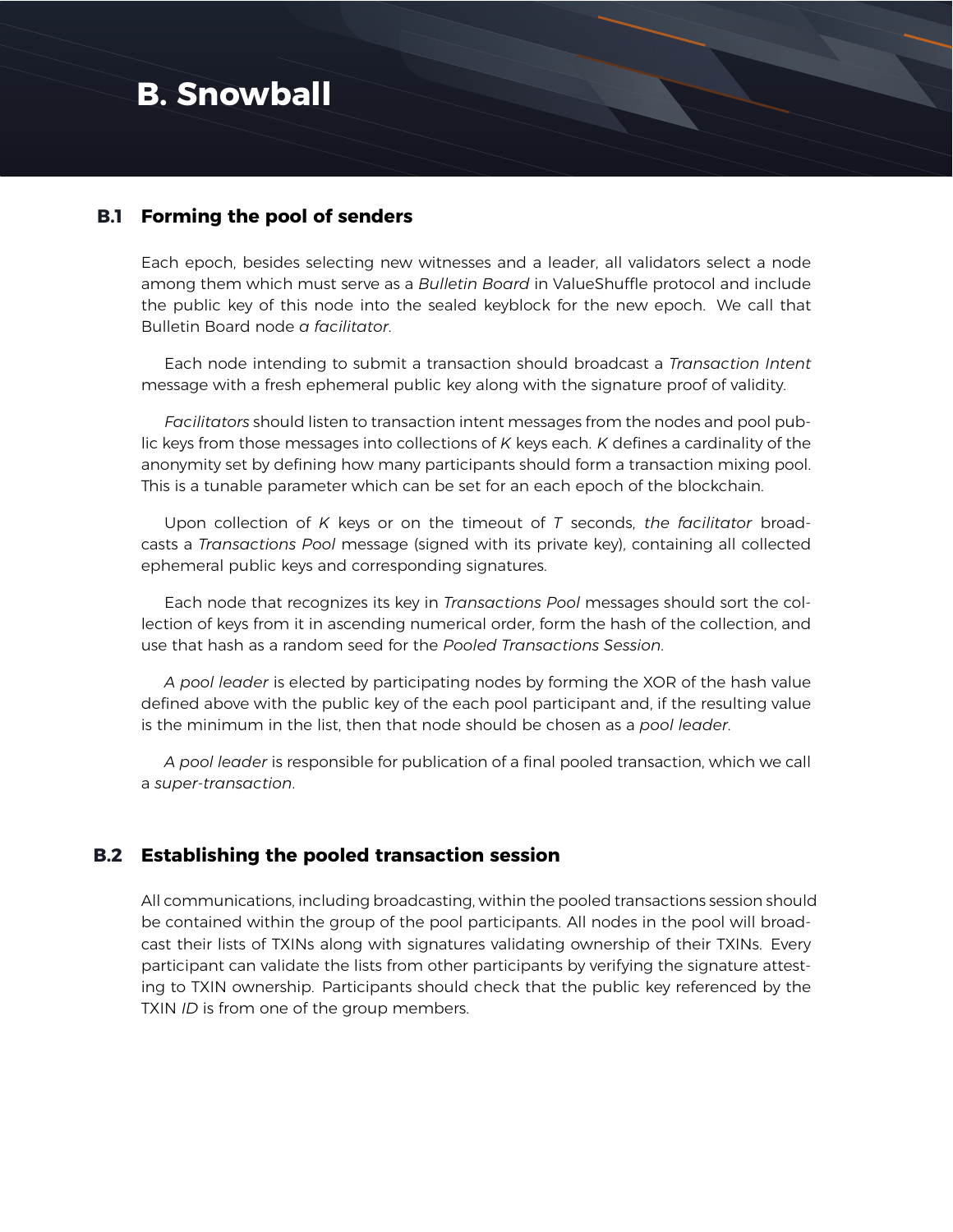#### **B.2.1 Collecting inputs**

A valid signature on the TXINs from one participant is formed by creating a Schnorr signature on the sum of the cloaked public keys shown in the UTXOs referenced in the TXINs:

$$
TXIN = \{ID_1, ID_2, ..., ID_N\}
$$
  
\n
$$
Sig = (u, K)
$$
  
\n
$$
K = kC
$$
  
\n
$$
S_{cmp} = NS + \sum_{i} \delta_i
$$
  
\n
$$
P_{cmp} = NP + (\sum_{i} \delta_i) G = S_{cmp} G
$$
  
\n
$$
u = k + H_r(K, P_{cmp}, H(|D_1, ID_2, ..., ID_N)) S_{cmp},
$$

where the sum is over the list of TXINs, *s* is the owner's secret key, *P* = *s G* is the corresponding public key, and the  $\delta_i$  are the cloaking factors used on the public key of the owner. *N* is the number of TXINs in the list. The value *k* is chosen randomly from the field, *Zr* .

Signature verification is accomplished by seeing that:

$$
u G = K + H_r(K, \sum_i P_i, H(ID_1, ID_2, ..., ID_N)) \sum_i P_i
$$

where *P<sup>i</sup>* are the cloaked public keys shown in the UTXOs corresponding to each *ID<sup>i</sup>* . This signature proves ownership of the stated UTXOs referenced in TXINs.

Nothing in this broadcast identifies the sender, but one cannot count on that to hold. In the event of misbehavior, a blame cycle will require each node to submit all their shared secret keys, which effectively reveals their full transactions. A restart will compute new TXOUTs, so that a successful run ensures anonymity of participants. But if a blame cycle is performed, there is no way to cloak the associations to TXINs again.

Once contributions have been received from each participant, or a timeout occurs, the resulting pool of TXINs is known to all participants. Since these are merely UTXO *ID*s pointing into the immutable blockchain, no further changes can occur to this list except for removal of individual TXIN references as some participants are found to go offline during the protocol, or else when a cheater is detected and subsequently excluded for a restart of the protocol.

#### **B.2.2 Establishing pair-wise shared keys**

All participants will establish pair-wise shared secret keys between themselves and every other participant of the pooled transactions session. These shared keys are used to form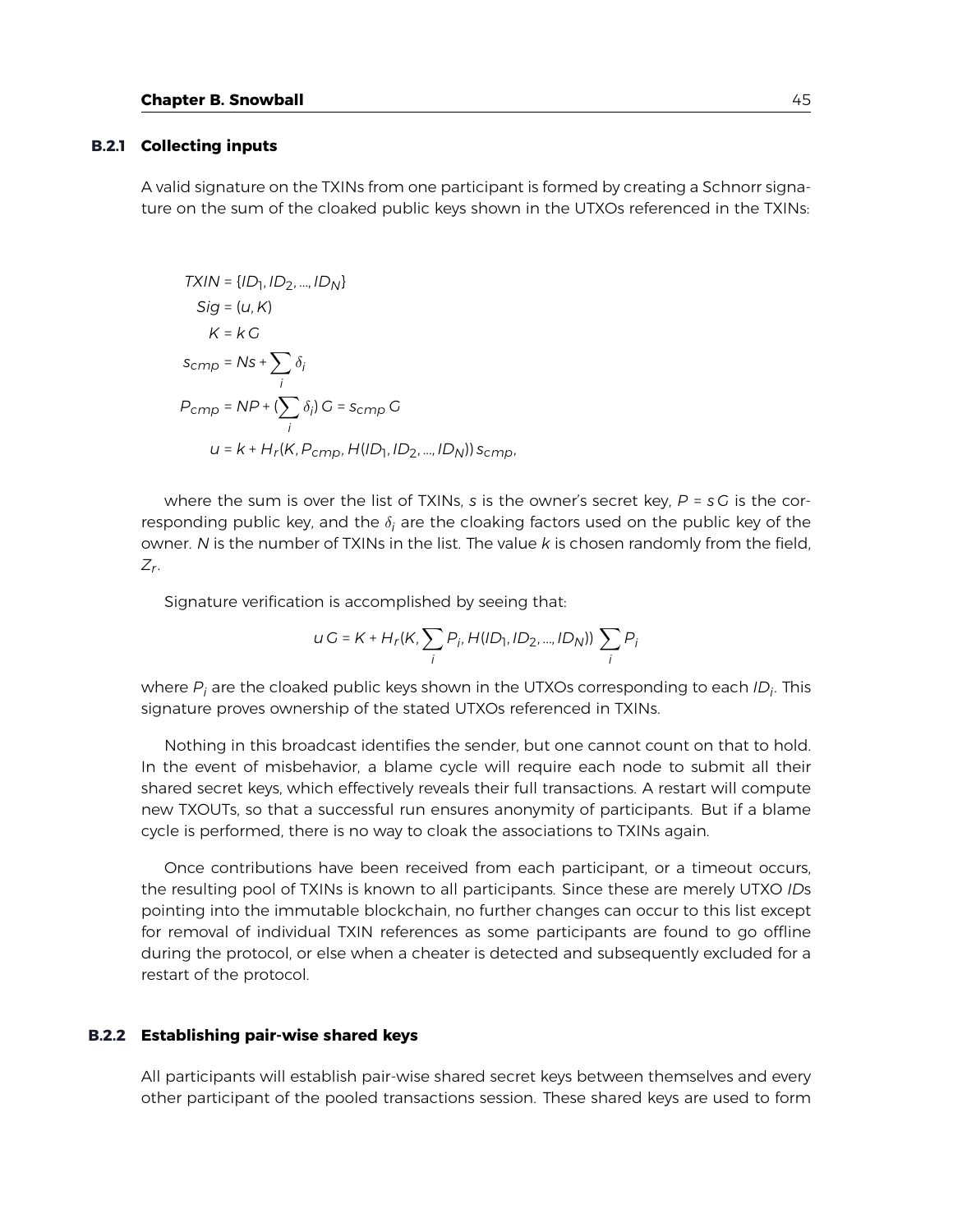#### **Chapter B. Snowball** 46

cloaking factors in the anonymizing protocol, such that, only after pooling results from all participants will the collection of data shared among them become apparent. Until that time, all information remains cloaked. After that time the data will be known, but no associations can be inferred regarding who supplied which portions of the data.

For the protocol to work, pairs of users must always use the same shared secret cloaking key when interacting. Only then will the sum of all cloaking factors, from all participants, cancel out in the DiceMix arrays. But users are prevented from seeing each other's secrets since the total cloaking factor also sums contributions related to all other participants, and those keys are unknown to the other party.

Shared keys can be securely established between every pair of participants using a Diffie-Hellman secure key exchange [\[21\]](#page-53-6). With two participants, A and B, this can be established by having *A* send to *B*

$$
A \to B : (\alpha \, P_B, Sig(P_A))
$$

for α randomly chosen by *A*, and where *Sig*(*PA*) securely authenticates this information as having come from *A*. The signature includes the public key, *PA*.

Then *B* responds to *A* with

$$
B\to A:(\beta\,P_A,Sig(P_B))
$$

with β being chosen randomly by *B*.

After the exchange, the shared key is a hash of the product:

$$
key = H(\alpha\beta\,G)
$$

But since neither side knows both factors, at *A* we compute:

$$
\beta G = (\beta P_A)/s_A
$$

since  $P_A$  =  $s_A$  *G*. And at *B* we compute

$$
\alpha\,G=(\alpha\,P_B)/s_B
$$

Then each side can multiply their result by their chosen randomness to reveal ( $\alpha\beta$  *G*). Nobody watching the exchange can deduce the shared secret key.

#### **B.2.3 Producing DiceMix arrays for outputs**

Next, each participant computes their TXOUTs with *fresh randomness*, chooses random *k*-factors for an eventual collective Schnorr signature, and produces both a DiceMix array containing the fragmented TXOUTs and cloaked running sums of their γ*adj* and *K*signature values. The hash commitment of this information is signed and broadcast to all participants. This commitment will be used to verify information during the following passes to verify that information was properly transmitted.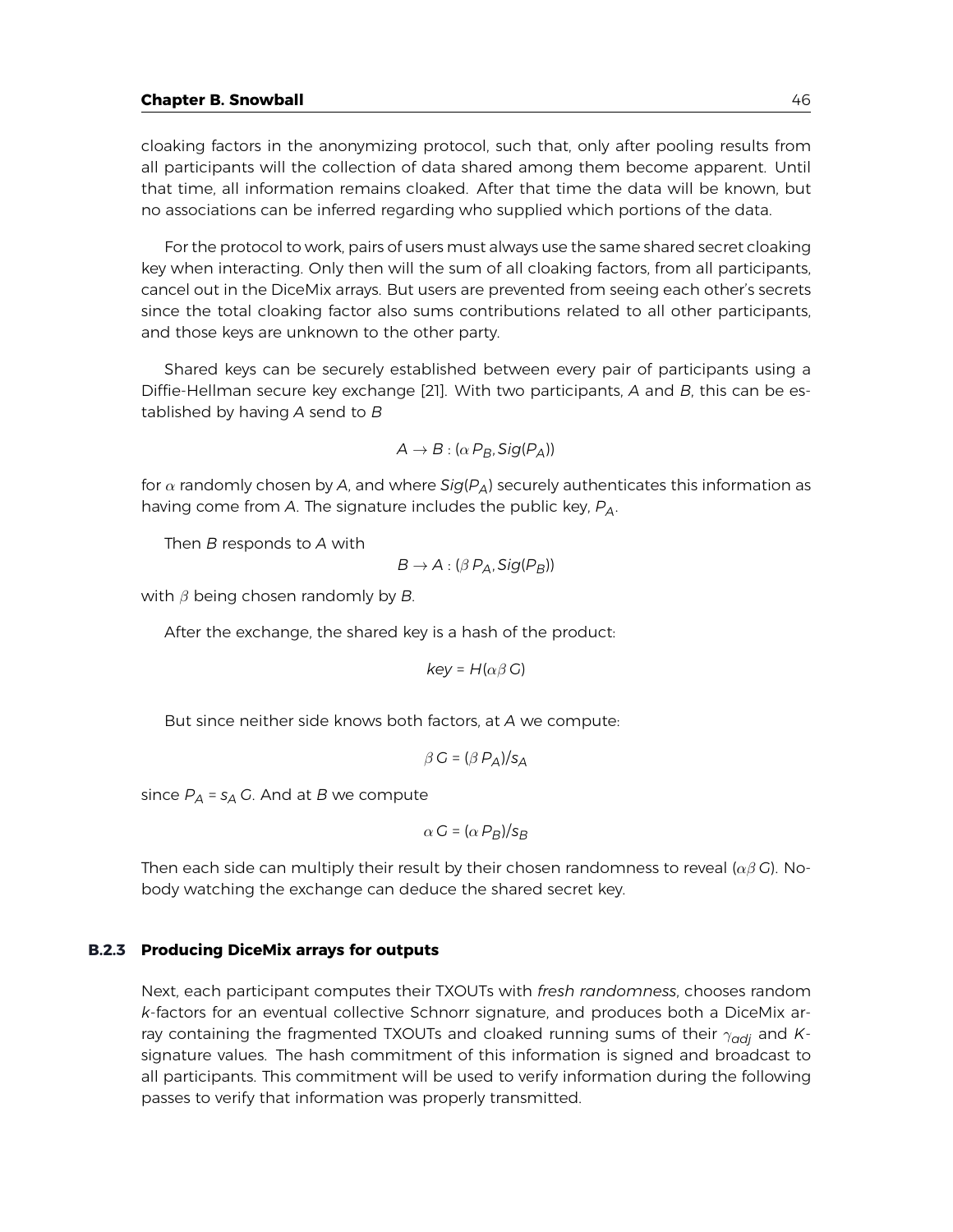#### **Chapter B. Snowball** 47

The DiceMix array contains successive powers of TXOUTs fragments, cloaked with selfcanceling seeds that zero-out after all participants pool their results from the next pass. After forming the DiceMix array and running sums, this information is signed and broadcast to all participants. Anonymity is assured because of the DiceMix cryptographic mixing process. Even though all participants can see, from the accompanying signature, who delivered a DiceMix array, they cannot see which components of the collection were contributed by any given participant. The entire collection is revealed only after summing the DiceMix arrays from all participants.

The individual *K*-signature terms from each participant are summed in a blind sum. We do this to prevent combinatorial exploration, once signature *u*-values are disclosed, which could lead to associations between TXINs and TXOUTs.

#### **B.2.4 Forming the super-transaction**

On receipt of all DiceMix arrays and the running sums, each participant can form the polynomial, using Newton's Identities, whose roots are the individual contributions. Solving that polynomial for its roots reveals each component of participants' TXOUTs. These TX-OUTs are reassembled, and a *super-transaction* is formed containing all TXINs, TXOUT's, the γ*adj* sum needed to show zero balance, and the *K*-signature sum needed for a collective Schnorr signature.

Each participant validates the entire transaction for correctness by examining the  $\gamma$ sums for zero balance, and verifying the TXOUTs Bulletproofs. They must also find their own contributions in the lists of TXINs and TXOUTs. If the super-transaction does not properly validate then someone has cheated, and we enter a *blame discovery cycle*. Otherwise we proceed to the formation of the collective signature.

#### **B.2.5 Forming the collective Schnorr signature**

Knowing the super-transaction and the collective *Ksum* signature term, each participant broadcasts their *u*-signature component to be summed with those of other participants, yielding a collective Schnorr signature on the whole super-transaction.

Signature formation on the super-transaction for each participant is done as follows: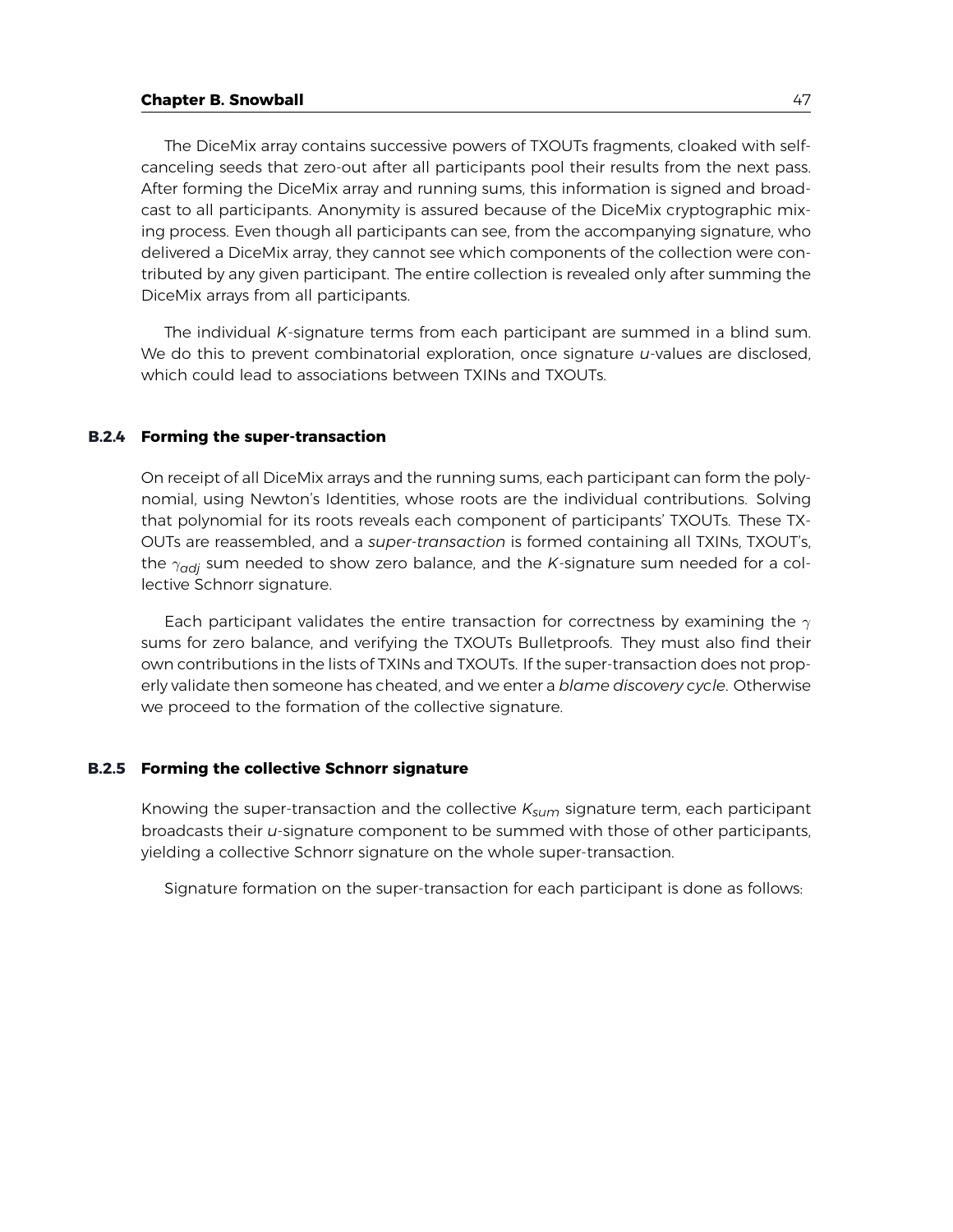$$
T = super-transaction
$$
  
\n
$$
Sig_{i} = (u_{i}, K_{sum})
$$
  
\n
$$
K_{sum} = \sum_{i} k_{i} G
$$
  
\n
$$
S_{cmp,i} = N s_{i} + \sum_{j \in ins} \delta_{j} + \sum_{j \in ins} \gamma_{j} - \sum_{k \in cuts} \gamma_{k}
$$
  
\n
$$
P_{cmp,i} = S_{cmp,i} G
$$
  
\n
$$
P_{sum} = \sum_{i} P_{cmp,i}
$$
  
\n
$$
u_{i} = k_{i} + H_{r}(K_{sum}, P_{sum}, H(T)) s_{cmp,i}
$$

where index *i*, labels each participant, index *j*, labels every TXIN, for *N* of them, belonging to the participant, and index *k*, labels each TXOUT belonging to that participant. On summation from all participants, the multi-signature (*usum*,*Ksum*) represents a valid signature on the super-transaction in the same manner that would hold if this were a simple transaction.

#### **B.2.6 Publishing the super-transaction**

At the end of this final signature pass, each participant should have a super-transaction that can be validated by public witnesses. But all connections between TXINs and TXOUTs will have been broken. All that anyone can see is that all TXINs are being spent, and each TXOUT must have derived from one or more of those TXIN, but no way to see which ones are associated. *The session leader* then sends the super-transaction into the network using gossip protocol for validation and inclusion into the block.

#### **B.2.7 The blame cycle**

If a blame cycle must happen, each participant must divulge their shared secret keys. Then all other nodes can verify that all stages of the computation were performed correctly, according to the information sent previously. We then have known associations between TXINs and TXOUTs. Any participant which cannot or will not do this is blamed for the fault, and the protocol restarts after taking note of the TXINs associated with the cheating node.

But since secret shared keys were divulged during blame discovery, all participants must restart the protocol from the point of establishing new shared keying.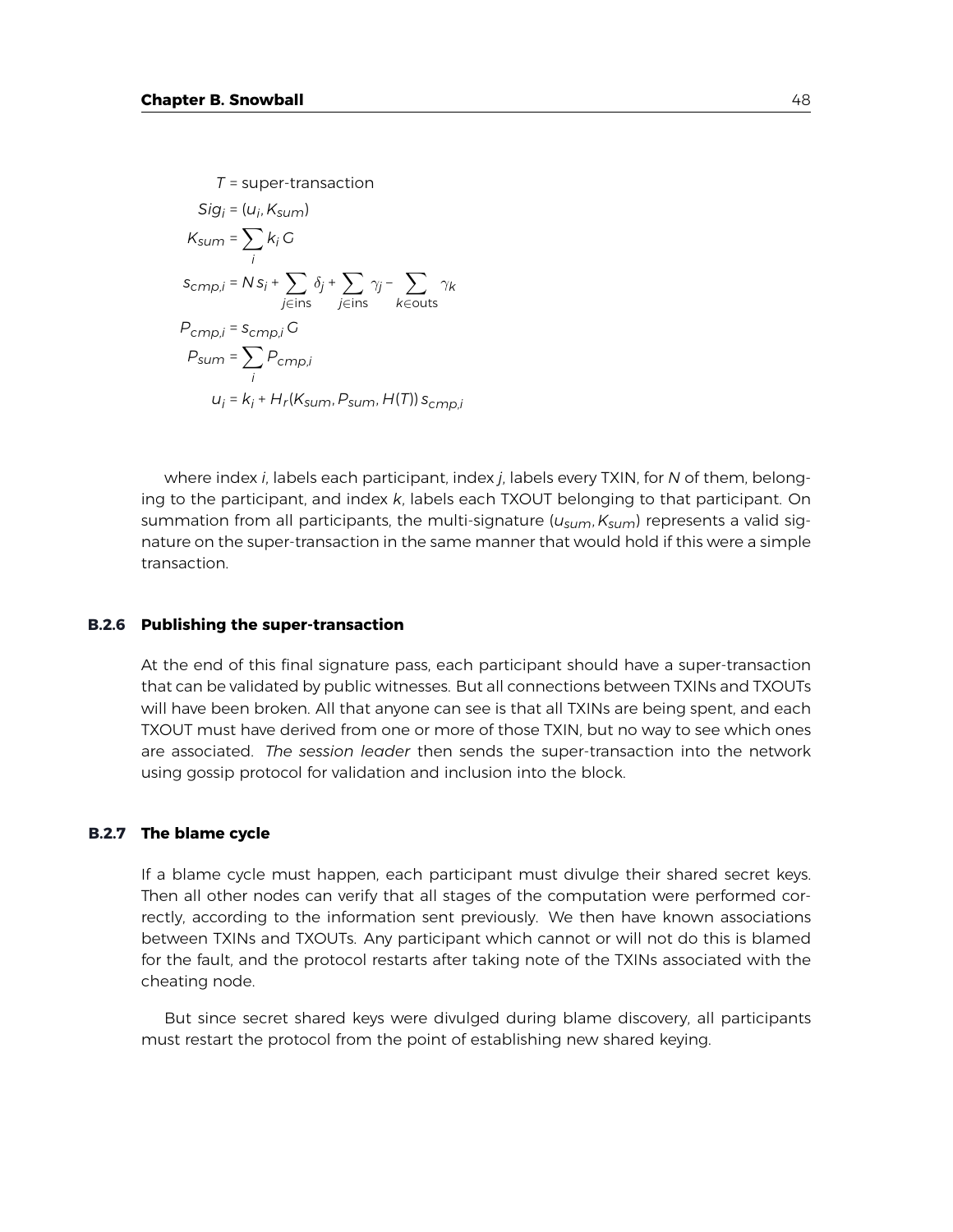# <span id="page-48-0"></span>**C. Overview of privacy coins**

In this chapter we give a brief overview of most prominent privacy coins and analyze their privacy-protecting and performance characteristics.

# **C.1 Comparison of privacy coins**

|               | Unlink <sup>i</sup> | Untrac <sup><math>\angle</math></sup> | Conf <sup>3</sup> | Prun <sup>4</sup> | Shard <sup>5</sup> | Inter <sup>6</sup> | $Cons^7$ | Trust <sup>8</sup> | Apps <sup>9</sup> |
|---------------|---------------------|---------------------------------------|-------------------|-------------------|--------------------|--------------------|----------|--------------------|-------------------|
| Monero        | Yes                 | Yes                                   | Yes               | No                | No                 | No                 | PoW      | Νo                 | No                |
| Zcash         | Yes                 | Yes                                   | Yes               | No                | No                 | No                 | PoW      | Yes                | No                |
| Dash          | No                  | Yes                                   | No                | No                | No                 | No                 | PoW/PoS  | No                 | No                |
| Grin          | Yes                 | No                                    | Yes               | Yes               | No                 | Yes                | PoW      | No                 | No                |
| <b>Stegos</b> | Yes                 | Yes                                   | Yes               | Yes               | Yes                | No                 | PoS      | No                 | Yes               |

*Table C.1: Features of privacy coins*

- 1. Unlinkability. For any two outgoing transactions, it is impossible to prove they were sent to the same person [\[2\]](#page-52-7).
- 2. Untraceability. For each incoming transaction, all possible senders are equiprobable [\[2\]](#page-52-7).
- 3. Confidentiality. Protection from analyzing blockchain data (e.g., transaction details, including
- 4. Pruning. Spent coins can be pruned from the blockchain and the blockchain can be compacted.
- 5. Sharding. A transaction verification and block-sealing process that can be partitioned between participants or groups of participants.
- 6. Interactivity. Senders and recipients of transactions must interact with each other *off-chain* before posting a transaction to the blockchain.
- 7. Trusted Setup. Blockchain participants need to trust someone to generate some initial parameters and then destroy those parameters.
- 8. Consensus
	- (a) PoW. Proof-of-Work, an original consensus protocol for Bitcoin, where each node participating in the protocol should present a piece of data which is difficult (costly, time-consuming) to produce but easy for others to verify and which satisfies certain requirements. Due to complexity of computations needed and amount of miners, the current energy consumption by Bitcoin PoW consensus is approximately 73TWh per year<sup>[1](#page-48-1)</sup>. .
	- (b) PoS. Proof-of-Stake is a consensus algorithm, where the creator of the next block is chosen via various combinations of random selection, wealth, age and staked funds. PoS blockchains can be more energy efficient than currencies based on PoS algorithms<sup>[2](#page-48-2)</sup>. .

<span id="page-48-1"></span><sup>1</sup>https://digiconomist.net/bitcoin-energy-consumption

<span id="page-48-2"></span><sup>&</sup>lt;sup>2</sup>http://cfa-consulting.ch/dlfiles/NxtEnergyandCostEfficiencyAnalysis.pdf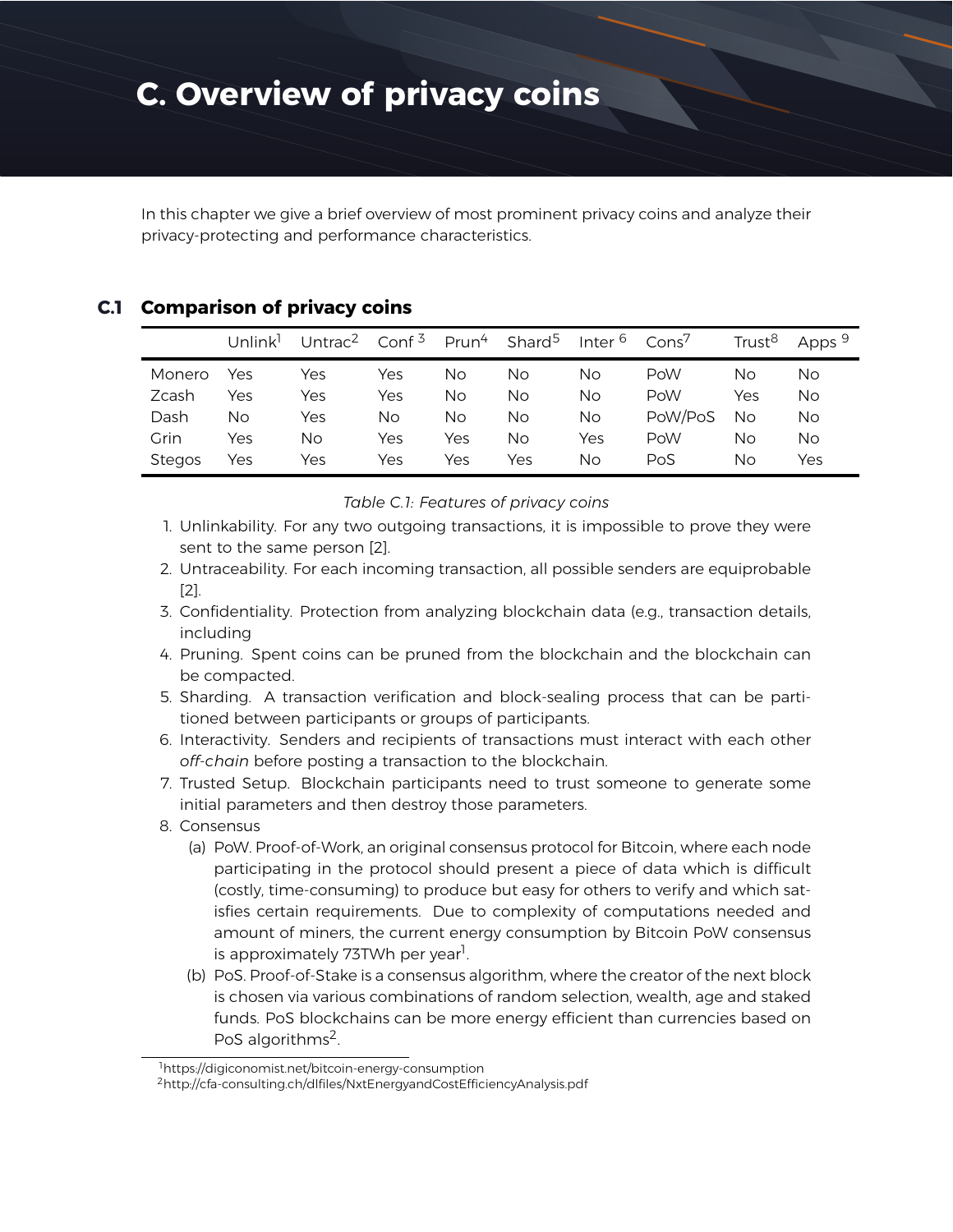9. Apps. Data can be sent as quickly and easily as payments. A wide variety of applications can communicate by exchanging data messages.

# **C.2 Description of privacy coins**

#### **C.2.1 Monero**

Monero originated as a Bytecoin fork in 2014 under the name Bitmonero. Monero uses a UTXO model and PoW consensus, and employs the ring signatures method based on the CryptoNote protocol [\[2\]](#page-52-7). In 2017, Monero implemented RingCT [\[3\]](#page-52-8), an improved version of ring signatures. RingCT enables confidentiality of amounts and untraceability of transactions. In combination with the stealth addresses (also introduced in the original CryptoNote paper), which provide unlinkability of recipients, this provides full privacy and confidentiality.

Monero's blockchain cannot be compacted because spent UTXOs cannot be pruned from it. Keeping all UTXOs forever is one of the requirements of the RingCT protocol, which obfuscates the fact that particular UTXOs mentioned in transaction inputs were actually spent. Despite the recent introduction of Bulletproofs [\[4\]](#page-52-3), which replaced Monero's original zero-knowledge range proofs and reduced a simple transaction size from 13KB down to 2.5KB, the problem of their ever-growing blockchain cannot be solved.

# **C.2.2 ZCash**

ZCash originated in 2016 as a Bitcoin fork and thus uses a UTXO model and PoW consensus. ZCash aims to fix Bitcoin's flaws via a focus on privacy. The project builds on work done on Zerocoin [\[5\]](#page-52-9) and addresses some of its faults, such as the size of the proofs, which ZCash decreases to 1KB and speeds up the verification.

To establish confidentiality and untraceability, ZCash implements zk-SNARKS [\[6\]](#page-52-10). To provide unlinkability of recipients, ZCash employs stealth addresses.

zk-SNARKS enable a large anonymity set of all minted coins<sup>[3](#page-49-0)</sup>, providing a high degree of privacy. However, the size of up to 2KB for an average transaction, combined with an ever-growing accumulator which must hold the serial numbers of all spent coins and thus cannot be pruned, makes ZCash much less scalable. The issue of scalability is the main reason why privacy is currently optional, not default. At the time of writing, less than 25% of all transactions were shielded.

A further questionable part of the zk-SNARKS protocol is the initial trusted setup. ZCash utilizes a multi-party ceremony involving several trusted people. This is contro-

<span id="page-49-0"></span><sup>3</sup>The *anonymity set* is the set of participants who could be a sender in ZCash transaction, as seen by a global observer who has compromised a set of nodes.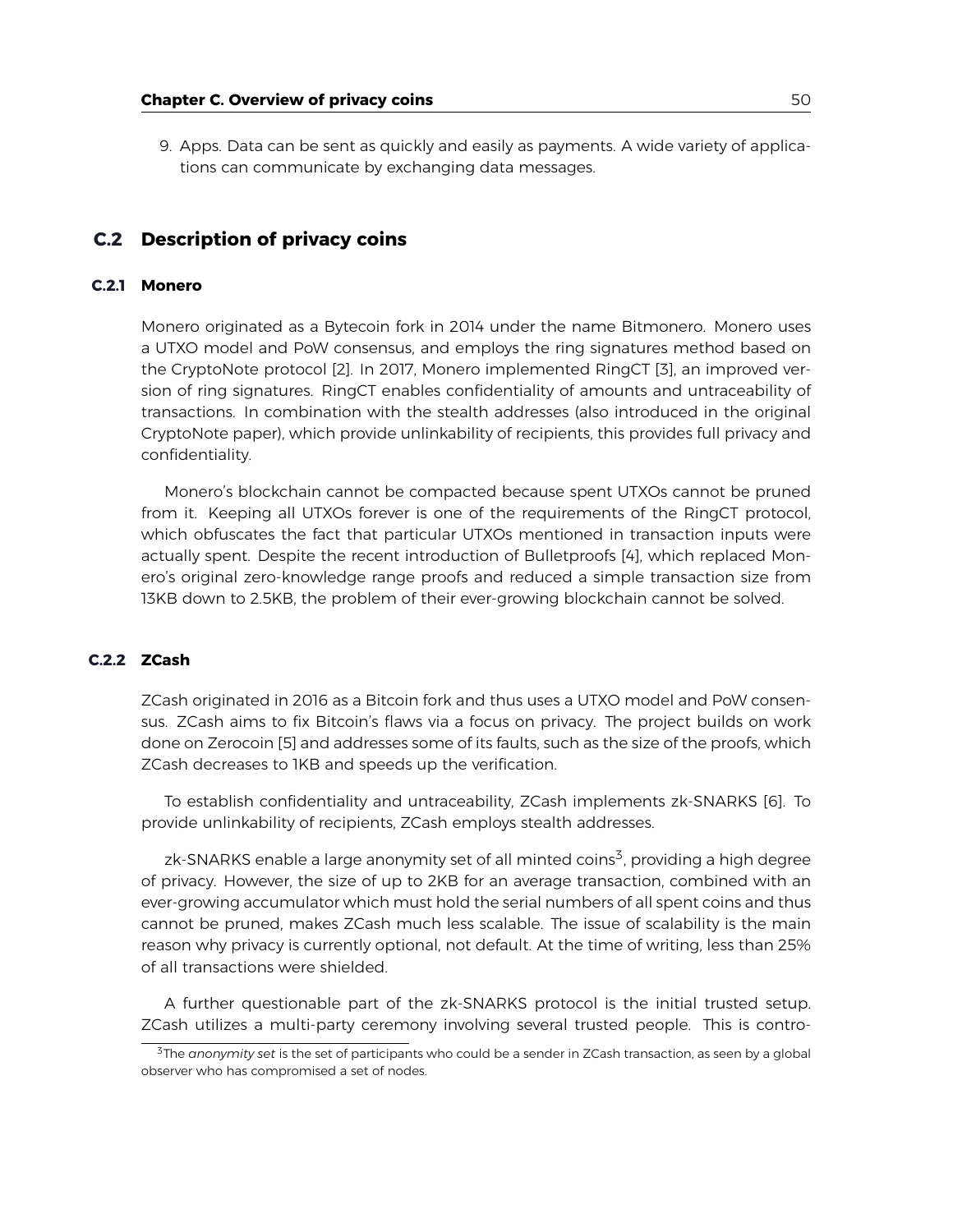versial, as users must trust that all of these people destroyed their initial parameters and also trust that the ceremony was carried out correctly.

#### **C.2.3 Dash**

Dash was originally a codebase fork from Litecoin (which is in turn a codebase fork of Bitcoin) and launched as XCoin in January 2014. Dash uses the UTXO model and PoW consensus.

In addition to standard nodes and miners, Dash has *masternodes*, which must have static IP address and meet particular requirements for CPU, RAM, and disk space. Each masternode must own at least 1000DASH. A Proof-of-service protocol ensures that masternodes have the most current blockchain protocol and are online.

It is important to note that privacy is optional in Dash and the high volume of transactions is driven mainly by fast public transactions called *InstantSend*, which are provided by masternodes.

*PrivateSend* is an implementation of CoinJoin, the untraceability solution first pro-posed for Bitcoin by Bitcoin Core developer Gregory Maxwell<sup>[4](#page-50-0)</sup>. In PrivateSend, three users add their coins together in one big transaction which sends the coins to freshly generated addresses belonging to the same three users. As such, the coins are effectively mixed between the three participants, breaking the blockchain trail of ownership between them. This process can be automatically repeated up to eight times, with (hopefully) different mixing participants, for extra privacy.

Dash does not provide confidentiality of amounts in either InstantSend or PrivateSend. In addition, the CoinJoin protocol requires the inputs of users involved in each round of the mixing protocol to have identical denominations. This requirement is impossible to fulfill while cloaking amounts.

As a further privacy vulnerability, users of Dash have to trust that masternodes will keep users' IP addresses undisclosed and unlinked to users' UTXOs when sending transactions.

# **C.2.4 MimbleWimble**

MimbleWimble is a protocol proposed by an anonymous user in a Bitcoin developers chat room by the name of Tom Elvis Jedusor, who left a link to a paper<sup>[5](#page-50-1)</sup> outlining a protocol to significantly enhance the scalability and privacy of the Bitcoin network.

Mimblewimble is based on the ideas of Greg Maxwell's design for Confidential Trans-actions<sup>[6](#page-50-2)</sup>, except in MimbleWimble it is the recipient who generates the random blinding factor used to cloak the amount of the transaction. This blinding factor is then used

<span id="page-50-0"></span><sup>4</sup>https://bitcointalk.org/index.php?topic=279249.0

<span id="page-50-1"></span><sup>5</sup>https://download.wpsoftware.net/bitcoin/wizardry/mimblewimble.txt

<span id="page-50-2"></span><sup>6</sup>https://people.xiph.org/˜greg/confidential\_values.txt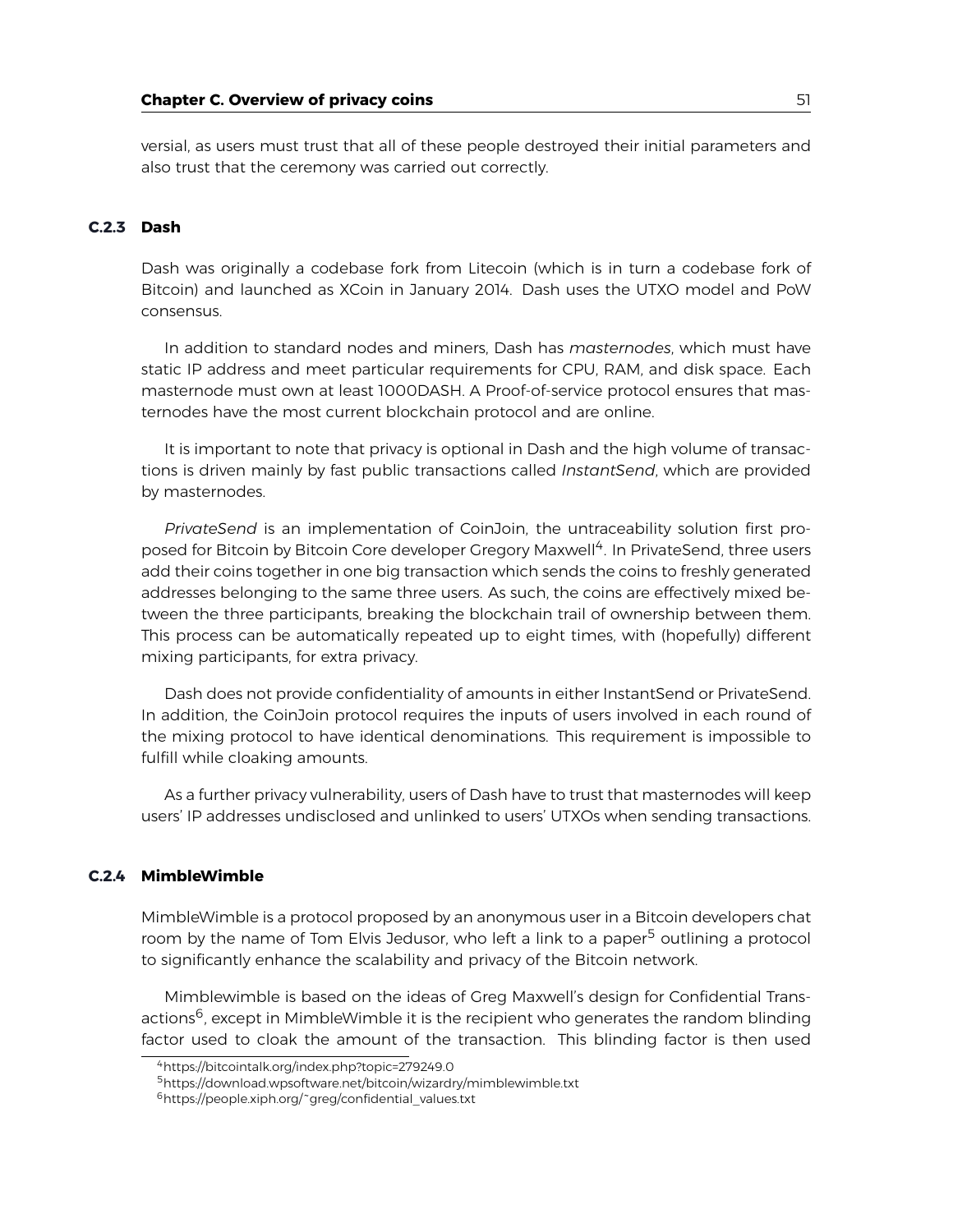as proof of ownership by the recipient, therefore functioning simultaneously as the recipient's public key. Therefore, MimbleWimble provides confidentiality of amounts and unlinkability of recipients in its transactions.

Untraceability of transactions in MimbleWimble builds on ideas from CoinJoin and is implemented by breaking transaction boundaries and storing only inputs and outputs of all transactions verified by miner in a newly mined block.

MimbleWimble implementations use the UTXO model and PoW consensus. Spent UTXOs can be pruned by recursively applying a simple pruning algorithm for each UTXO referenced in inputs of the new minted block.

However, there are several drawbacks in the design of Mimblewimble:

- In order to create a transaction, senders and recipients must first interact with each other. The sender cannot post a transaction to the blockchain without first contacting the recipient with incomplete transaction data and waiting for a blinding factor in response.
- Users must trust that miners will not trace the history of inputs and outputs in transactions, and will instead discard this data completely after mining a block. Since there is no guarantee of this, there is a threat to the coins' fungibility and the privacy of users.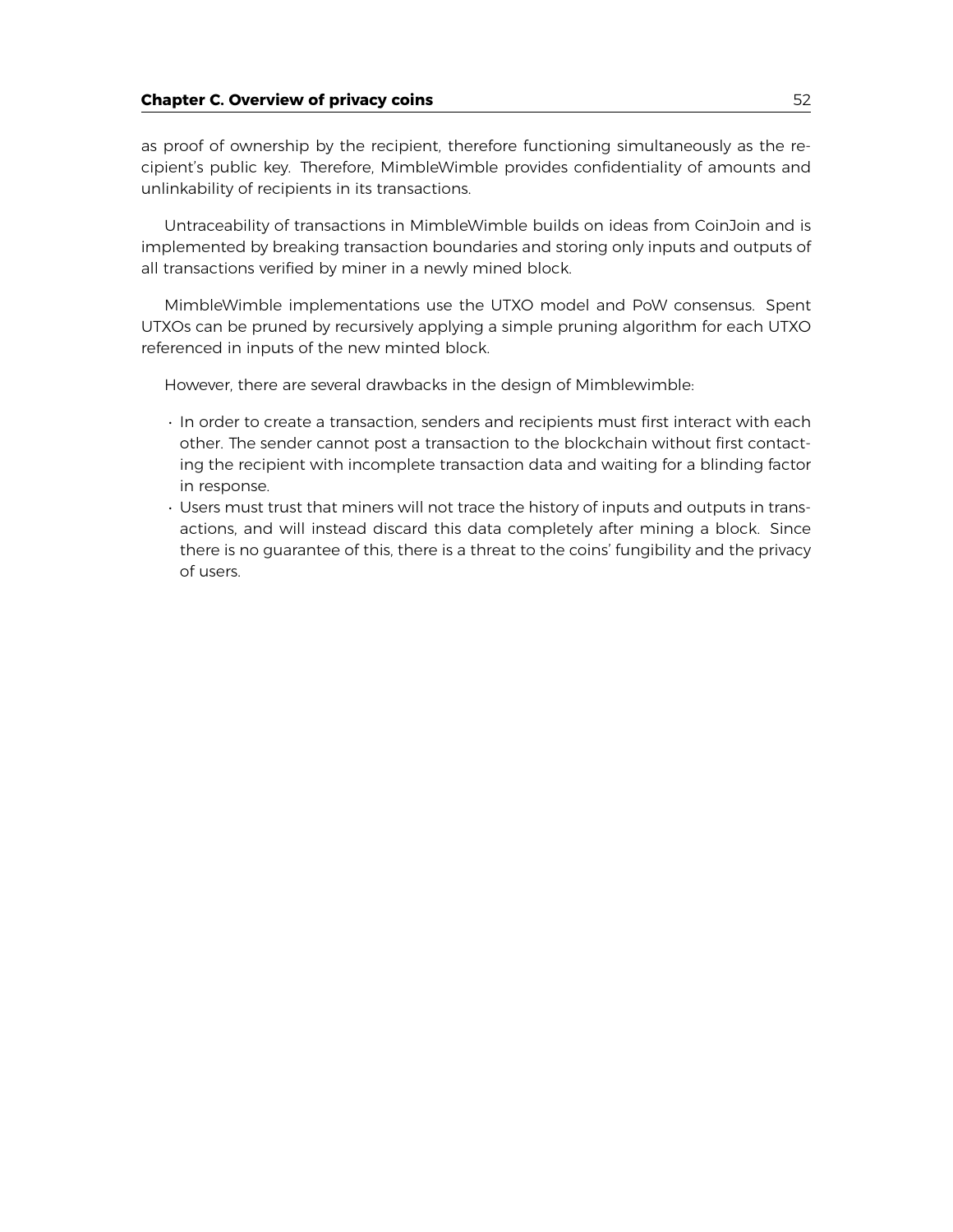# **Bibliography**

- <span id="page-52-0"></span>[1] Satoshi Nakamoto. "Bitcoin: A Peer-to-Peer Electronic Cash System," https://bitcoin.org/bitcoin.pdf, October 31, 2008.
- <span id="page-52-7"></span>[2] Nicolas van Saberhagen. "CryptoNote v 2.0," https://cryptonote.org/whitepaper.pdf, October 17, 2013.
- <span id="page-52-8"></span>[3] Shen Noether, Adam Mackenzie and Monero Core Team. "Ring Confidential Transactions," https://lab.getmonero.org/pubs/MRL-0005.pdf, February, 2016.
- <span id="page-52-3"></span>[4] Benedikt Buenz, Jonathan Bootle†, Dan Boneh, Andrew Poelstra, Pieter Wuille, and Greg Maxwell. "Bulletproofs: Short Proofs for Confidential Transactions and More," Cryptology ePrint Archive, Report 2017/1066, 2017. URL: https://eprint.iacr.org/2017/1066.
- <span id="page-52-9"></span>[5] I. Miers, C. Garman, M. Green and A. D. Rubin. "Zerocoin: Anonymous Distributed E-Cash from Bitcoin," 2013 IEEE Symposium on Security and Privacy, Berkeley, CA, 2013, pp. 397-411. URL: https://ieeexplore.ieee.org/document/6547123
- <span id="page-52-10"></span>[6] Nir Bitansky, Ran Canetti, Alessandro Chiesa, and Eran Tromer. 2012. "From extractable collision resistance to succinct non-interactive arguments of knowledge, and back again," in Proceedings of the 3rd Innovations in Theoretical Computer Science Conference (ITCS '12). ACM, New York, NY, USA, 326-349. URL: https://dl.acm.org/citation.cfm?id=2090263
- <span id="page-52-1"></span>[7] Tim Ruffing and Pedro Moreno-Sanchez. "Mixing Confidential Transactions: Comprehensive Transaction Privacy for Bitcoin," Cryptology ePrint Archive, Report 2017/238, 2017. URL: https://eprint.iacr.org/2017/238
- <span id="page-52-2"></span>[8] Torben Pryds Pedersen. "Non-Interactive and Information-Theoretic Secure Verifiable Secret Sharing," Advances in Cryptology — CRYPTO '91", Springer Berlin Heidelberg, 1992, pages 129–140.
- <span id="page-52-4"></span>[9] Miguel Castro and Barbara Liskov. "Practical Byzantine Fault Tolerance," Proceedings of the Third Symposium on Operating Systems Design and Implementation, 1999, pages 173–186.
- <span id="page-52-5"></span>[10] Ewa Syta, Iulia Tamas, Dylan Visher, David Isaac Wolinsky, Philipp Jovanovic, Linus Gasser, Nicolas Gailly, Ismail Khoffi, Bryan Ford. "Keeping Authorities "Honest or Bust" with Decentralized Witness Cosigning," arXiv:1503.08768v4 [cs.CR], 30 May 2016. URL: https://arxiv.org/pdf/1503.08768.pdf
- <span id="page-52-6"></span>[11] Eleftherios Kokoris-Kogias, Philipp Jovanovic, Nicolas Gailly, Ismail Khoffi, Linus Gasser, and Bryan Ford. "Enhancing Bitcoin Security and Performance with Strong Consistency via Collective Signing," arXiv:1602.06997v3 [cs.CR], 1 Aug 2016. URL: https://arxiv.org/pdf/1602.06997v3.pdf